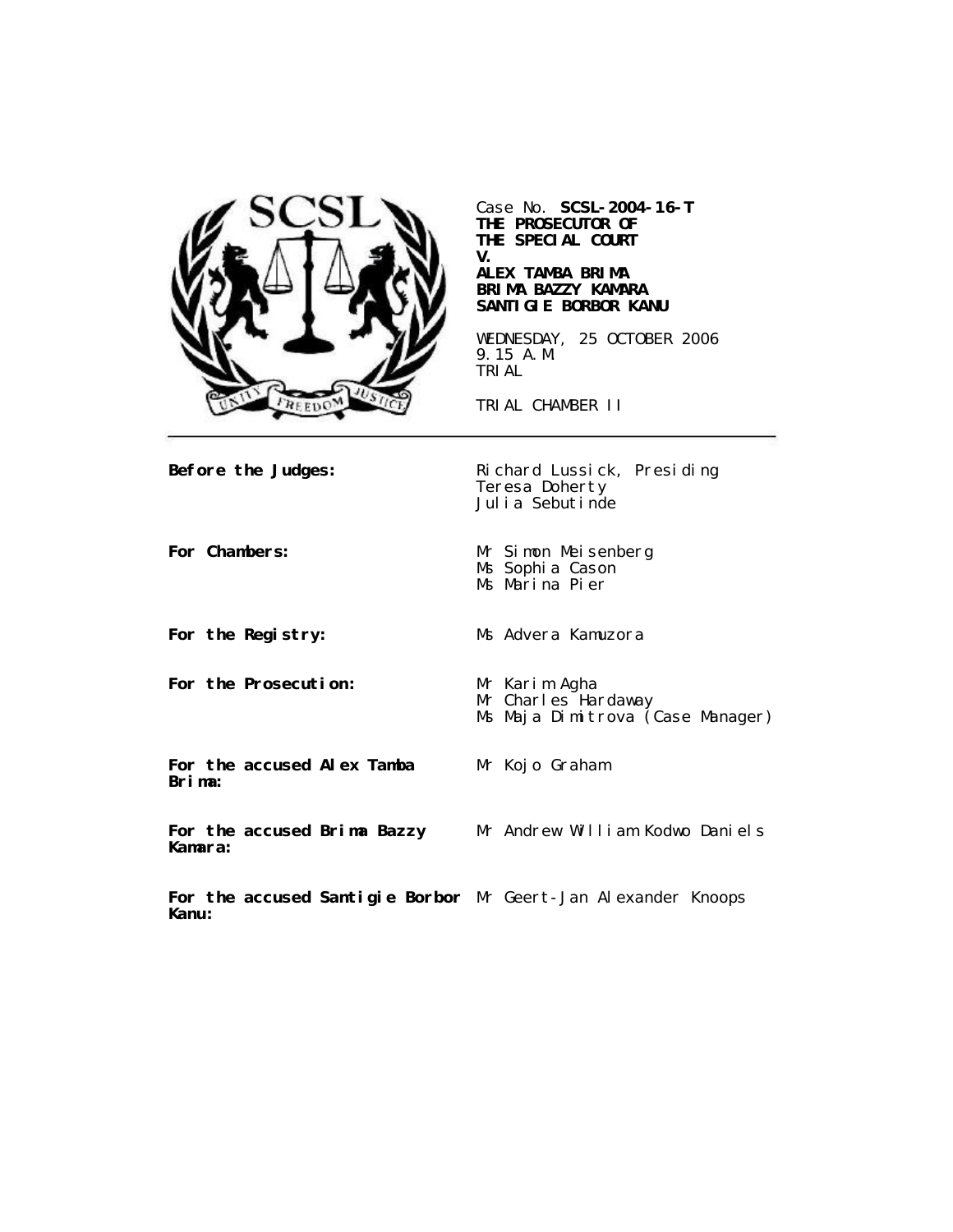1 2 3 4 5 6 7 8 9 09:19:26 10 11 12 13 14 09:19:47 15 16 17 18 19 09:19:57 20 21 22 23 24 09:20:05 25 26 27 28 29 09:15:35 [AFRC25OCT06A - CR] Wednesday, 25 October 2006 [The accused present] [The witness entered Court] [Open session] [Upon commencing at 9.18 a.m.] WITNESS: DORTE THORSEN [Continued] PRESIDING JUDGE: Madam Witness, I'll remind you you are still on your oath to tell the truth but, look, Mr Interpreter, you are interfering with our microphones here. I don't know what you are doing, but the witness is having trouble hearing you and I seem to be speaking over the top of you. THE WITNESS: I'm sorry, I couldn't hear anything. PRESIDING JUDGE: Well, I'll start again. Now, keep out of it, please, Mr Interpreter until I've managed to say something. Madam Witness, I'll remind you that you are still on your oath to tell the truth that you took yesterday. THE WITNESS: Yes. PRESIDING JUDGE: Go ahead, Mr Hardaway. MR HARDAWAY: Thank you, Your Honours. Good morning. PRESIDING JUDGE: Good morning. CROSS-EXAMINED BY MR HARDAWAY: [Continued] Q. Good morning, doctor. A. Good morning. Q. Today, doctor, I want to just -- I still have a few more questions for you. I just want to go, start off with the area of forced marriage; all right? A. Yes. Q. In your opinion, doctor, what is the difference between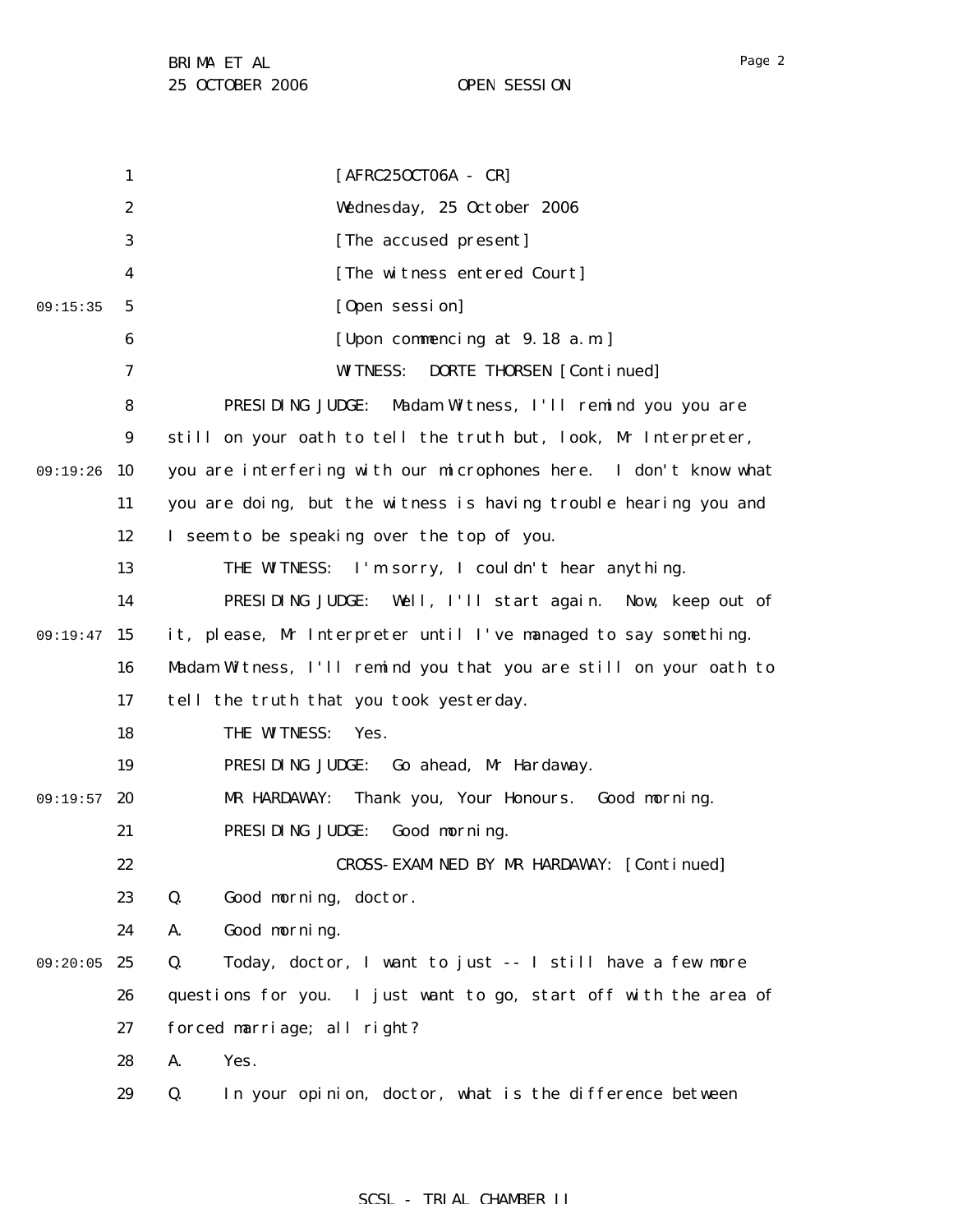1 2 3 4 5 6 7 8 9 09:21:01 10 11 12 13 14 09:21:18 15 16 17 18 19 09:21:41 20 21 22 23 24 09:22:02 25 26 27 28 29 09:20:42 forced marriage as it occurred during the war in Sierra Leone and arranged marriages of women and girls during peace time? A. I think the main difference is that girls had less of a choice, or less of a possibility of removing themselves from this forced marriage during the war, whereas during peace times, they would have been able to talk with kin and ask for different support from different types of kin and possibly run away from the husband that they didn't agree to marry. During the war, it might have been more difficult for them to run away, considering the threats they were under. Q. And those threats could be anything from sexual threats, physical threats as well; is that correct? A. I was not thinking about sexual threats. I was thinking about being killed if they would run away. Q. Thank you, doctor. Now, you would agree with me that forced marriages during the war would be a stark departure from marriage as it was typically understood under the laws and customs of Sierra Leone, wouldn't you? A. Yes. Q. And you would further agree with me, then, that a situation where a young girl is abducted, taken away from her family against her will, raped, declared to be a wife of a commander or a fighter, and has to perform all the duties normally expected of a wife against her will, would be in no way comparable to the customary arranged marriage between a man and a woman by their parents and their families; is that correct? A. Yes, but -- and there is a but -- because it's wrong to say that all the women were abducted. It is wrong to say that all the women did not consent to being in a -- it is much more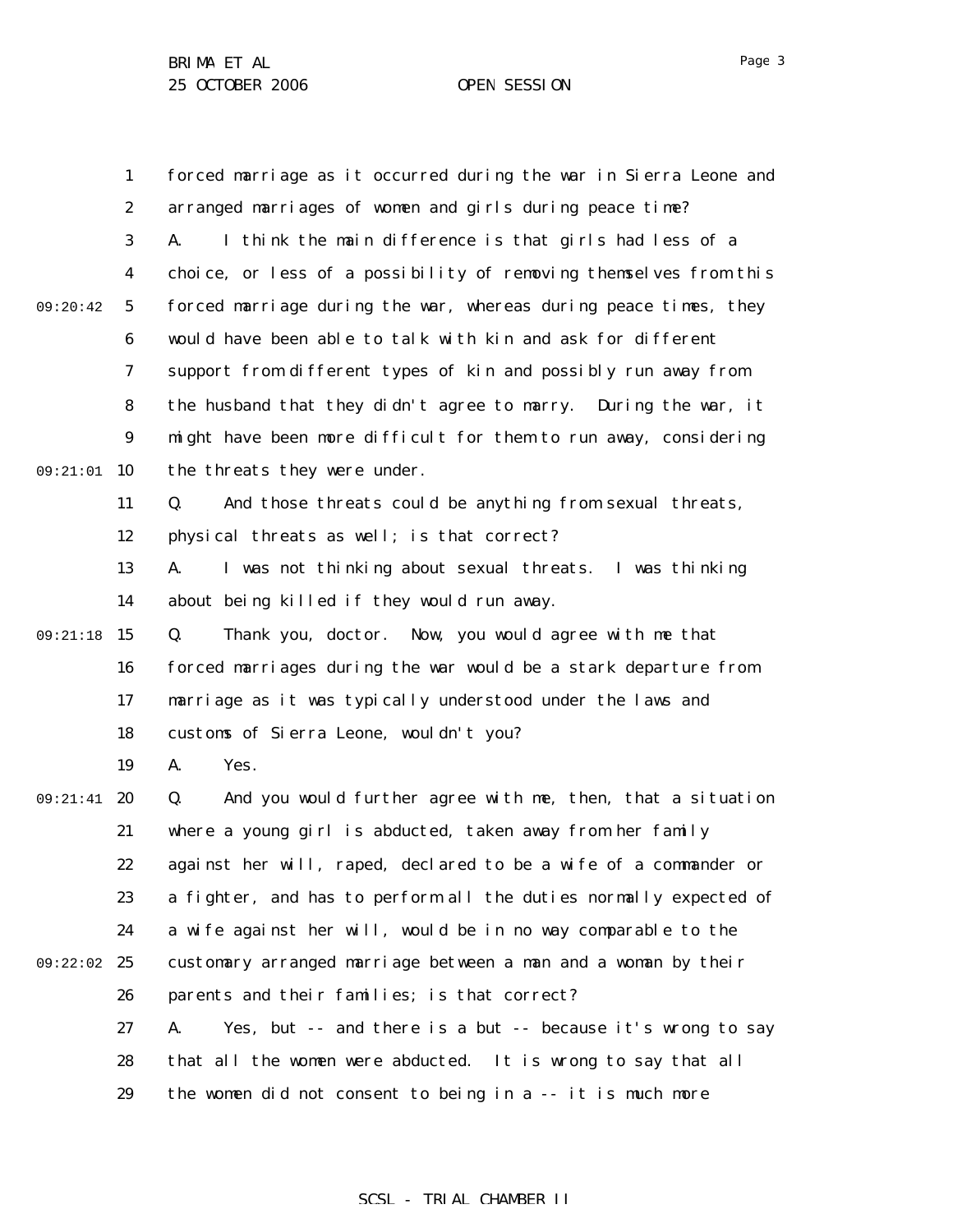1

complex. We cannot reduce it to saying that everybody were under

Page 4

2 3 4 5 6 7 8 9 09:23:06 10 11 12 13 14 09:23:30 15 16 17 18 19 09:23:55 20 21 22 23 24 09:24:19 25 26 27 28 29 09:22:42 a forced marriage. Some might have gone into it on their own free will but young women also had stakes in getting married. What I'm actually trying to say, and what I was trying to say with my report, is that we need to ask a number of questions before we can say anything about the circumstances of a marriage and also the degree of force; it needs a lot more questioning. Q. Doctor, do you know any of the figures of women, how many women were abducted and who became bush wives to fighters during the conflict in Sierra Leone? A. I cannot quote them off my sleeve, but the study by Mazurana and Khristopher Carlson actually came up with a lot of numbers that had been done in a very thorough study where they both did a large number of in-depth interviews and also a survey, a survey which is, on a very huge scale, collecting quantitative material. Q. But do you personally know what those numbers would be? A. Well, they were saying that about 6 per cent of the armed forces, including the pro-government forces, were actually women, so that 6 per cent of these active combatants were women, and they were saying that -- I'm saying it off my sleeve again - that more than half of these had been trained in using guns. All those who had been actively combatant had been bush wives as well. But what they were trying to say in that study, and which I think they did very well, I don't know if you have read that study, was that the whole situation of women as combatants and as participants in the war was much more complex than just putting them as victims and that women within the rebel forces and the government forces had many different statuses.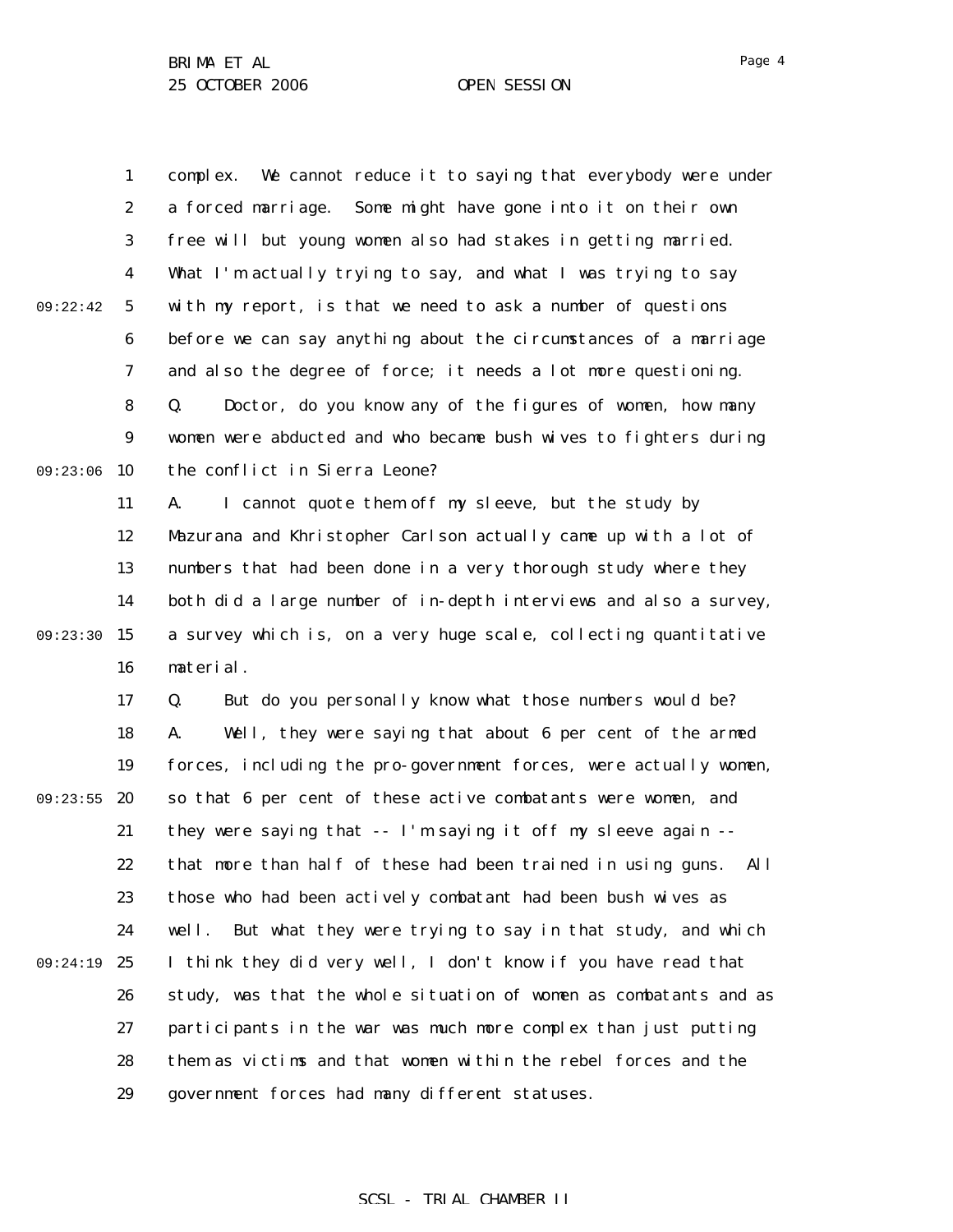1 2 3 4 5 6 7 8 9 09:25:20 10 11 12 13 14 09:25:38 15 16 17 18 19 09:25:53 20 21 22 23 24 09:26:11 25 26 27 09:25:00 Q. I understand, doctor, but maybe I should clarify. I'm not speaking actually of female combatants; I'm speaking of the numbers of women who were abducted, raped and forced into marriages during the conflict in Sierra Leone specifically. Do you have any numbers of people who fit into that category? A. I can only refer to that study. I will remind you that this report was written in a period of eight to ten days. It was not a long study and that was because I in fact declined doing the work. So what I did was, I wanted to raise these questions, because I think it's very important that studies on the war situation are carried out in an appropriate way, raising those kind of questions, instead of making assumptions that it is all simplified and straightforward. Q. Thank you, doctor. As it relates to that, given the short amount of time, just to clarify, you did not interview any bush wives for this report; is that correct? Or anyone who purported to be? A. I did not. I did not come to Sierra Leone because what I wanted to do was to raise some abstract questions not pertaining to the Sierra Leonean case which should be asked in any case. They should be asked in Burkina Faso if you're talking about arranged marriages or forced marriages. They should be asked anywhere where you do that kind of study. Q. Thank you, doctor. During your research, did you learn if all the women -- I'll scratch that. I do believe that -- the women who were captured and became bush wives, were there other alternatives for them or just being the bush wife of a commander

28 or a fighter?

29 A. What I've understood from the literature I've read, they

### Page 5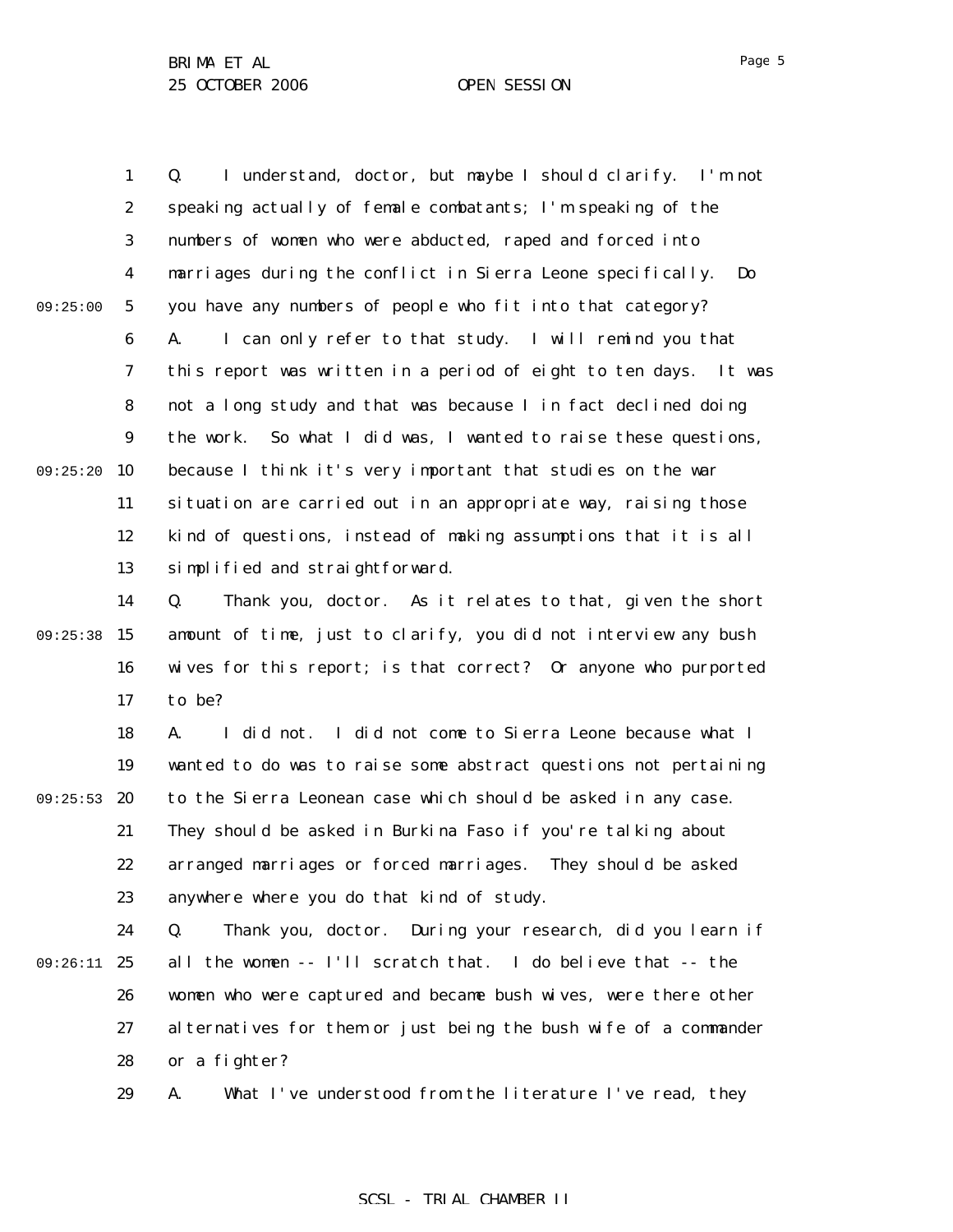1 2 3 4 5 6 7 8 9 09:27:19 10 11 12 13 14 09:27:42 15 16 17 18 19 09:27:58 20 21 22 23 24 09:28:18 25 26 27 28 29 09:26:50 could be girlfriends, they could be bush wives. Being wives would be a bit more of a settled arrangement, and they could be totally outside the marriage. And I believe that some of the younger girls who were too small, I believe that they were not bush wives, those of seven, eight, nine years. Some of those were in the small girls' units. Q. Now, for those women, doctor, who were abducted and were not wives of individual commanders or fighters, did your research show what the non-bush wives had to do? A. Well, the reports by Mazurana and Carlson and also the text by Mats Utas showed that these women were much more vulnerable to being raped and that they carried out a lot of work, such as carrying stuff, and they had to find food and provide for other people within their unit. Q. Now, as it relates to this particular issue, did you consult the report of Mrs Bangura? A. I read the report. I found it very flawed on the methodological issues and I found that the quotes she gives in her report, it talks a lot about the circumstances of these - well not even circumstances -- it tells a lot about -- that women were abducted and that they were being coerced into being bush wives and that they left or stayed with the husband after the war. But inasmuch as she didn't analyse her data, inasmuch as she didn't discuss it but left it to speak on its own, it is actually very difficult to know what she wanted to say with this material. And also, she does not contextualise the whole situation of these women and she collected the data from a large amount of regions. How can we know that everything is the same in those regions? There is a lack of contextualisation.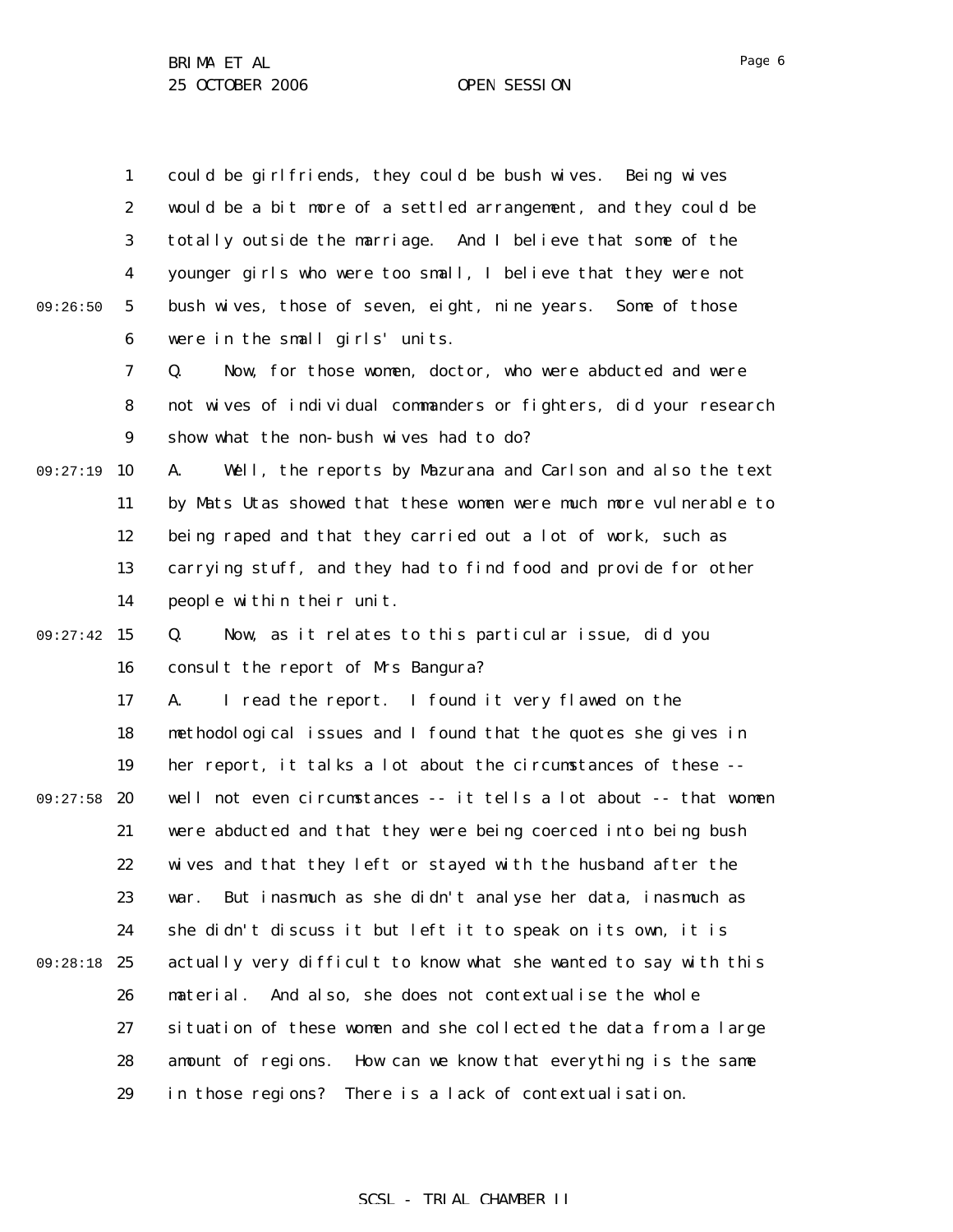1

2

Q. Allow me to clarify. As it relates specifically to the

section of what non-bush wives had to do, did you refer to

3 4 5 6 7 8 9 09:29:14 10 11 12 13 14 09:29:42 15 16 17 18 19 09:30:03 20 21 22 23 24 09:30:21 25 26 27 28 29 09:28:53 Mrs Bangura's report? A. I read her report and I read other reports to confirm whether or not what she said was the full story. Q. And I would like to read that particular part to you, doctor, if that's all right. That would be the report of the Prosecution expert, Mrs Bangura. I believe that would be Plaintiff's exhibit 32, Your Honour. I would be referring to page 16 of that report. The Registry page, I believe, is 14491 and subsection (2), headline, "What a bush wife or rebel wife was expected to do." And I read as follows: "Some the 'bush wives' accepted their status for several reasons based on what non 'bush wives' were expected to do. Non 'bush wives': 1. Carried the camp's heavy loads and food supplies as the group moved across the countryside. 2. Were regularly sexually abused by any rebel in the camp because they did not 'belong' to a particular rebel. They were at the disposal of any man who felt like having sex and they dared not refuse. At night these women would go to bed scared and not knowing who would demand sex from them. 3. Were not provided with food, instead they were expected to find food for others as well as for themselves. 4. Were expected to do most of the hard work in camps. They also did the general laundry and worked for the 'bush wives.' 5. Were expected and could be sent to the war front to fight if the unit needed additional fighters and; 6. Were sometimes sent as spies on reconnaissance missions to the enemy camp to gather information about troop movements. They were threatened with death if they failed to carry out their

# SCSL - TRIAL CHAMBER II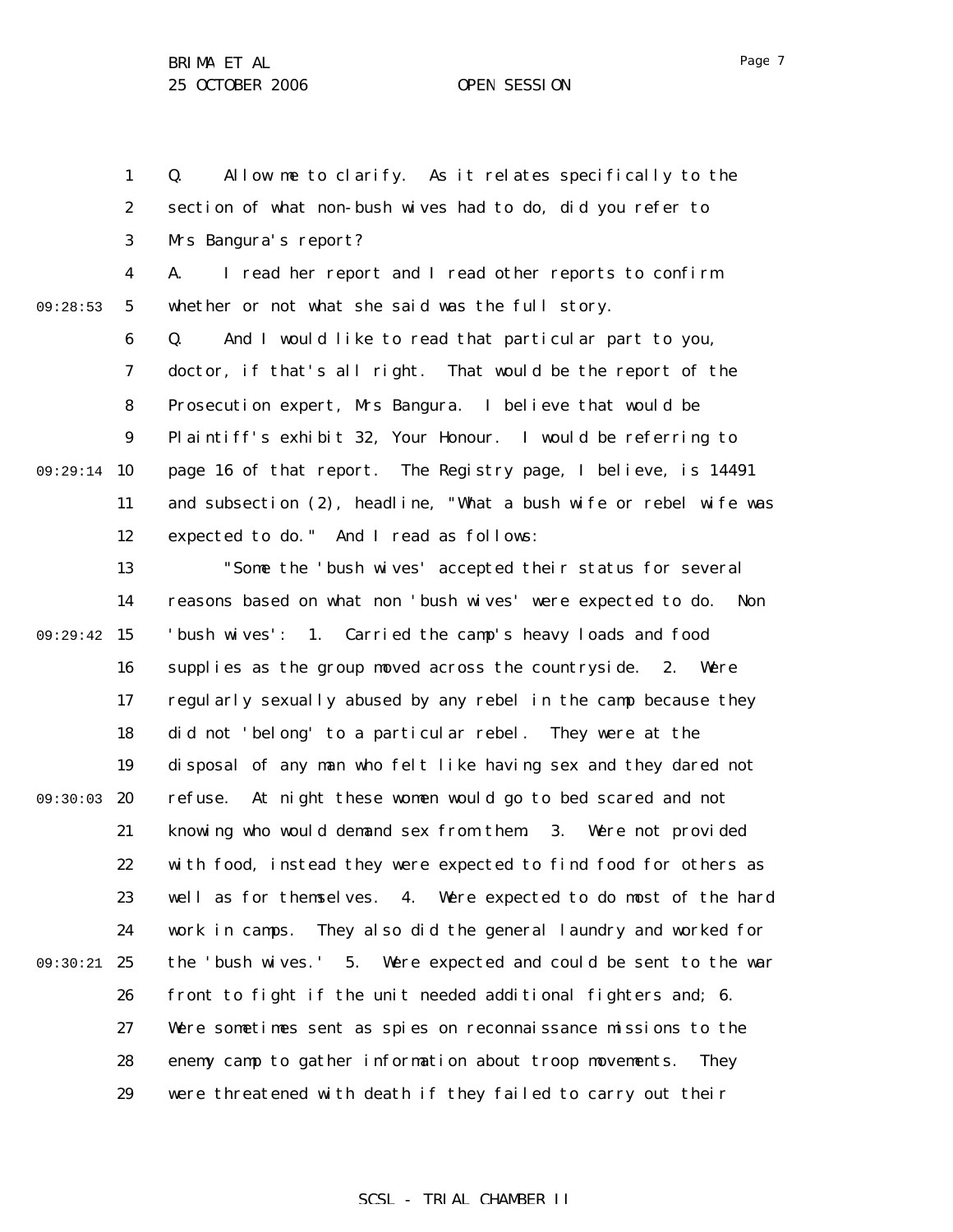Page 8

1 assignments or did not return."

|          | $\boldsymbol{2}$ | Doctor, based on that reading from Ms Bangura's report,           |
|----------|------------------|-------------------------------------------------------------------|
|          | 3                | would you agree that the women who were abducted were really      |
|          | $\boldsymbol{4}$ | between a rock and a hard place as in the better alternative was  |
| 09:30:57 | $\sqrt{5}$       | to be with one man in these circumstances and -- well, first off, |
|          | 6                | would you agree that they would -- that they really had a hard    |
|          | 7                | choice to make if such a choice was available, because a better   |
|          | 8                | alternative was to be with one man as opposed to being left out   |
|          | $\boldsymbol{9}$ | in the open?                                                      |
| 09:31:16 | 10               | I can't really say anything about that because I haven't<br>A.    |
|          | 11               | done research myself. I have my knowledge from secondary          |
|          | 12               | I must say what I learnt from Mazurana and Carlson's<br>sources.  |
|          | 13               | study, was that all the women who were fighting were actually     |
|          | 14               | bush wives.<br>They were not on their own. I would say, also,     |
| 09:31:33 | 15               | about the sexual vulnerabilities, it resembles very much the      |
|          | 16               | stories we hear from street-working girls, not prostitutes,       |
|          | 17               | street-working girls in Ghana, who are sleeping in front of       |
|          | 18               | shops, who are under guards by the shop guard.                    |
|          | 19               | Q.<br>But by the same token, doctor, not every bush wife was a    |
| 09:31:53 | 20               | combatant; is that correct?                                       |
|          | 21               | Yes.<br>A.                                                        |
|          | 22               | Now, moving on. You would agree with me, doctor, that<br>Q.       |
|          | 23               | there is still consent in arranged marriages, if not by the       |
|          | 24               | spouses themselves, but by the families and fiduciaries in        |
| 09:32:16 | 25               | relation to the marriage contract; is that correct?               |
|          | 26               | There might be consent between two elders, or there<br>A.<br>No.  |
|          | 27               | might be consent between the two -- the bride-giver and the       |
|          | 28               | There might be family members who do not agree<br>groom's senior. |
|          | 29               | with the marriage who will actually support the girl to leave a   |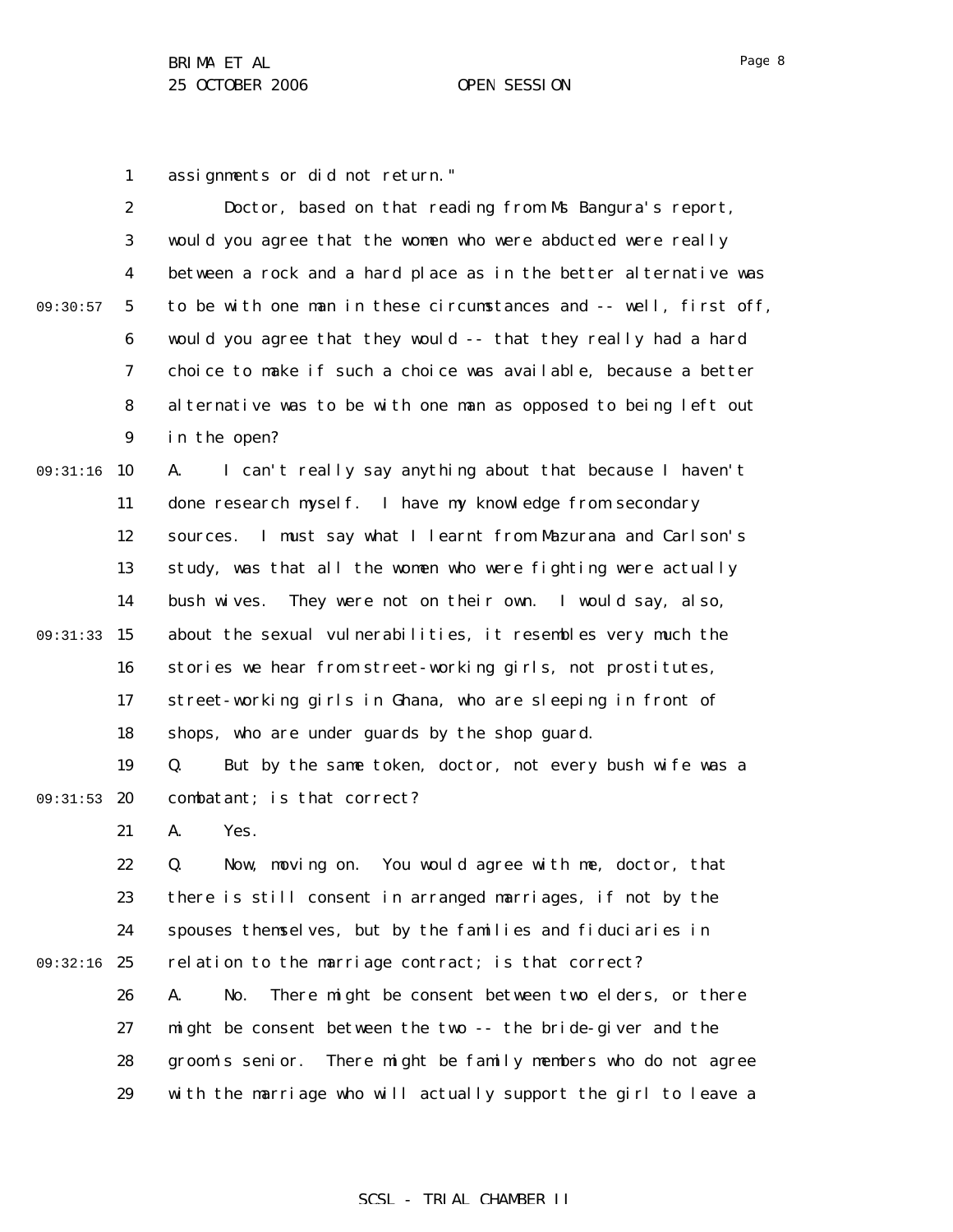1 2 3 4 5 6 7 8 9 09:33:08 10 11 12 13 14 09:33:28 15 16 17 18 19 09:33:43 20 21 22 23 24 09:34:05 25 26 27 28 29 09:32:47 marriage, so you can't say that the family's united about this consent. There is a lot of -- Q. Okay. So if it is not unanimous then, still in the concept of arranged marriages there is a form of consent; would you agree? A. Between the bride-giver and the senior of the groom, yes. Q. And you would agree with me that there is no such form of consent as it relates to a forced marriage during armed conflict such as that which took place in Sierra Leone; is that correct? A. I cannot say anything about that because we have not -- Mrs Bangura does not interview any of the men. She doesn't interview the husband, she doesn't interview the close kin of the girls, so we cannot say anything about that. Q. Would you agree with me, doctor, that an arranged marriage, in and of itself during peace time, is not an attack on a civilian population? A. Please, once again. Q. Would you agree with me, doctor, that an arranged marriage is not an attack upon a civilian population? A. Well, I'm not a legal expert. I know that legal experts are making laws against arranged marriages. I also know that they are not enforced. I can't really say anything about that, as a social anthropologist. Q. Now, would you also agree with me, doctor, that the practice of arranged marriage was based upon the benefits that would be available not only to the individual parties involved, but for the families and possibly the community as a whole? A. Usually, yes, and also considering the future wellbeing of the young persons involved, and that's an important point to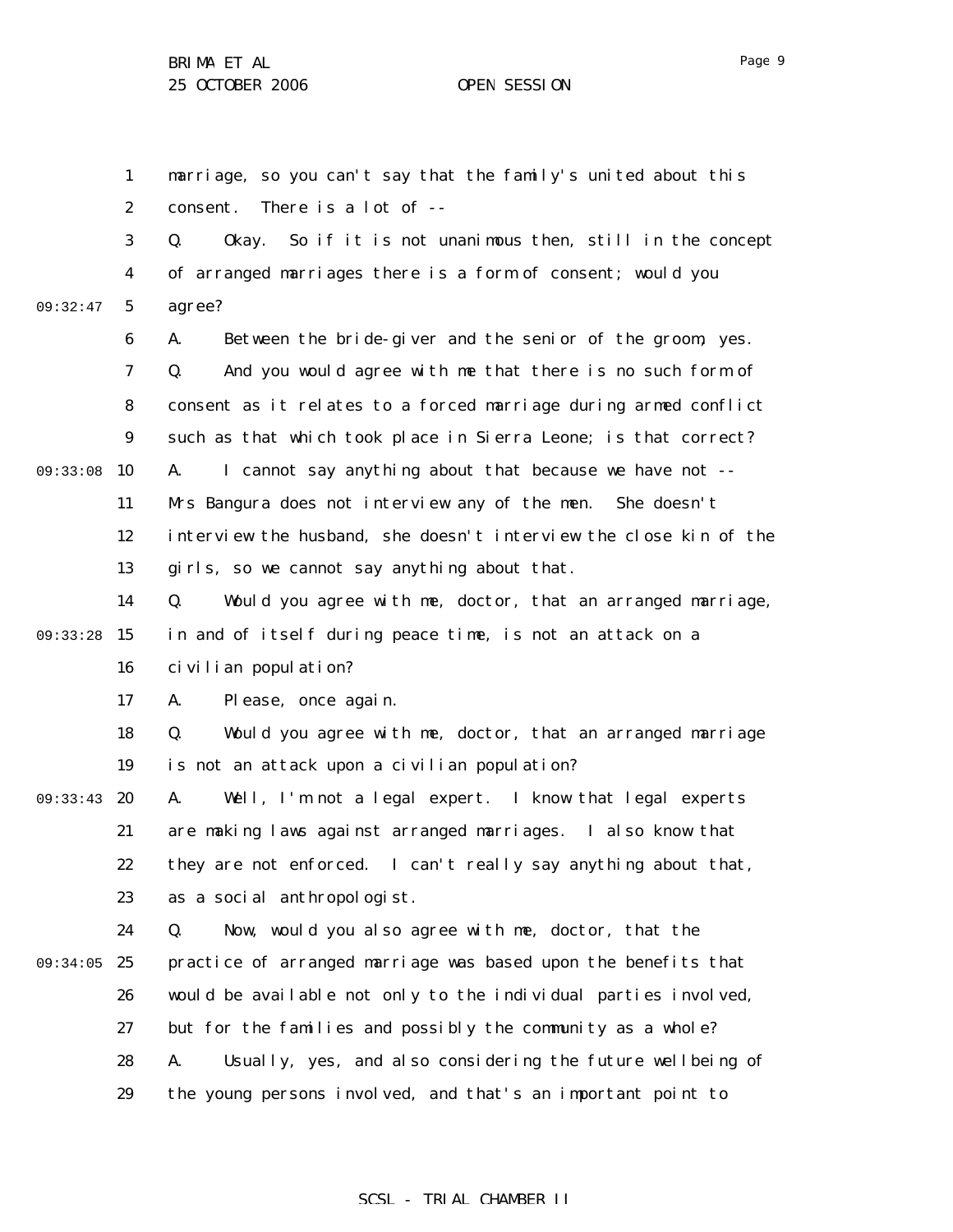1 make.

 $09:$ 

|         |                | And you would also agree that some of the benefits that        |
|---------|----------------|----------------------------------------------------------------|
|         |                | were sought from an arranged marriage would include protecting |
|         | $\overline{4}$ | the welfare of the children, I believe, as you have stated     |
| 34:38 5 |                | before, to perpetuate social, cultural, religious beliefs and  |
|         | 6              | economic reasons as well?                                      |

7 8 9 A. Yes, but I do think that the social reasons behind arranged marriages are more important than the economic ones, at least in the cases I know.

09:34:58 10 11 12 13 Q. And in contrast, in a forced bush marriage during times of conflict, such as Sierra Leone, would you agree with me that the only welfare that is advanced in such a situation is the welfare of the captor?

14 09:35:18 15 16 17 18 19 09:35:42 20 21 22 23 24 09:36:04 25 26 27 28 29 A. From the readings I've done, I can't say so. Because I think what Mats Utas told in his story was that some of the women actually who went into -- on a more open-minded or more willing manner they ought to gain from their position. And it is important to remember that those who were bush wives, according to the literature I've read, were able to have a position as a first wife, or as a wife high up in the hierarchy, which they would usually not have outside the war, where they would be embedded in large families and have many seniors above them. But that also -- that is not only a case in this war, that is also the case amongst migrants, and I see in Burkina Faso women willing to put up with paying a lot of the cost that usually the husbands or the husbands' families' responsibilities, because they would rather try to be a nuclear unit abroad than being at home embedded in a large family. Now, they might have many reasons for that. One might be that they like the idea of a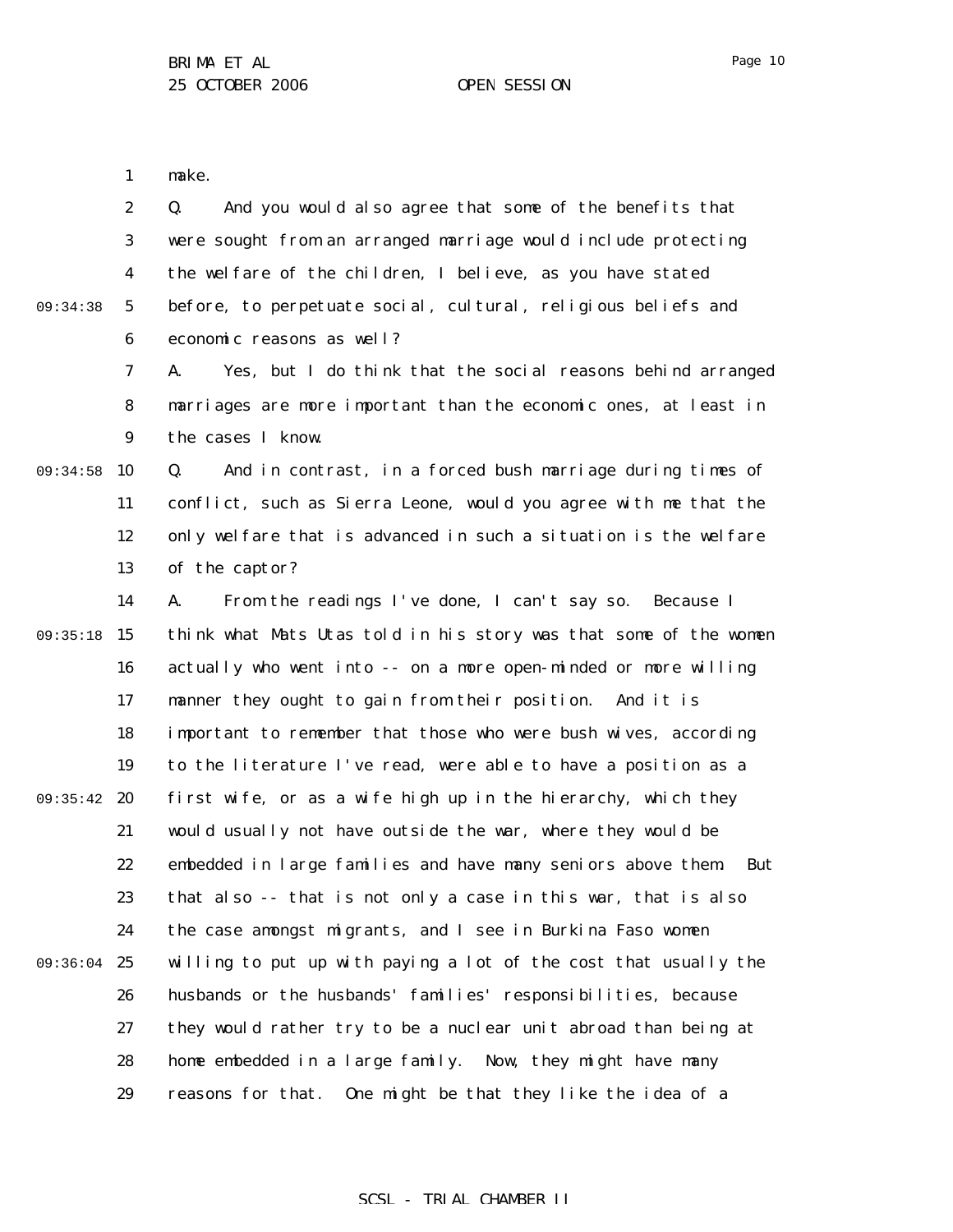1 2 3 4 5 6 09:36:39 nuclear family and find it more modern. It might also be because they don't get along with the family, and it might be because, at the status as migrants gives them another status which they find is important also if they come back to the village. So there are a lot of considerations that they do to put up with whatever they're putting up with.

> 7 8 Q. Now, in the reports that you have cited, how old are these reports?

9 09:36:56 10 A. The Mazurana/Carlson one is from 2004. The Utas one is from, let me see, 2005.

> 11 12 13 14 Q. And in their interviews, did they interview anybody, any of the bush wives who were not combatants, who were not involved in the hierarchy of the structure of the armed forces group they were with?

09:37:13 15 16 17 18 19 09:37:44 20 21 22 23 24 09:38:07 25 A. I think Mazurana and Carlson did, because they were doing a very large study on the -- what is it called, the DDR -- I can't remember the whole thing of it. Demobilisation, reintegration and so forth. Mats Utas has done a long-term study in Liberia. He did his PhD on Liberia and Sierra Leone. He has recently worked in Sierra Leone for two years. So I'm pretty sure that he has done a very thorough study, without having read his PhD. Q. In terms of the reports, is there a percentage of which women were bush wives who were involved in beyond conflict as combatants as positions of authority, as you will, versus how many were not?

> 26 27 28 A. Mazurana and Carlson do give numbers and they are able to do so because they did the survey. I cannot remember them off my sleeve.

29 Q. Would you say that the percentage of women who were bush

# Page 11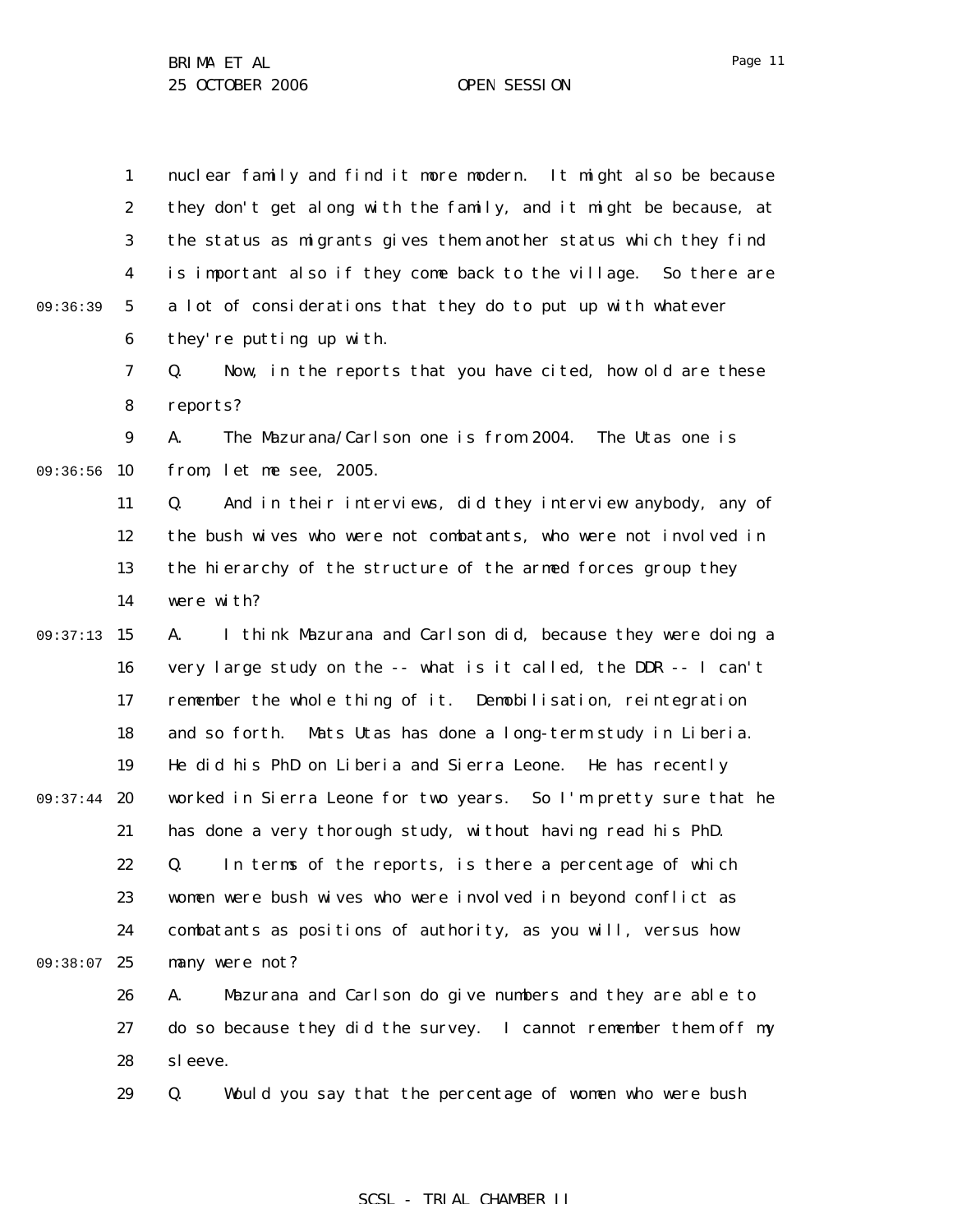1 2 3 4 5 6 7 8 9 09:39:49 10 11 12 13 14 09:40:01 15 16 17 18 19 09:40:12 20 21 22 23 24 09:40:25 25 26 27 28 29 09:39:19 wives, who were combatants, would be smaller than the number of women who were bush wives who were not combatants? A. I cannot say anything about that because I have not seen the material that they analysed. I have only seen their report. MR HARDAWAY: May I have the Court's indulgence for one moment, please. I thank the Court. I apologise for that delay, doctor. Q. Now, if I understand correctly, the basis of your report is that there are questions that still must be answered as it relates to the issue of forced marriage and bush wives; is that correct? A. I think they must be asked in any case where you are talking about arranged marriages and where you want to make any conclusions about the degree of force. You need to ask a lot of questions. And I even doubt you would be able to say anything about the degree of force, because you would get a very diverse picture. Q. And your report provides no answers to that; is that correct? A. It does not and it cannot, since I have not done a thorough research in Sierra Leone. MR HARDAWAY: Thank you very much, doctor. Your Honours, this concludes my cross-examination. PRESIDING JUDGE: Thank you, Mr Hardaway. Any re-examination? MR KNOOPS: Thank you, Your Honour. A few questions. RE-EXAMINED BY MR KNOOPS: Q. Doctor, good morning. A. Good morning.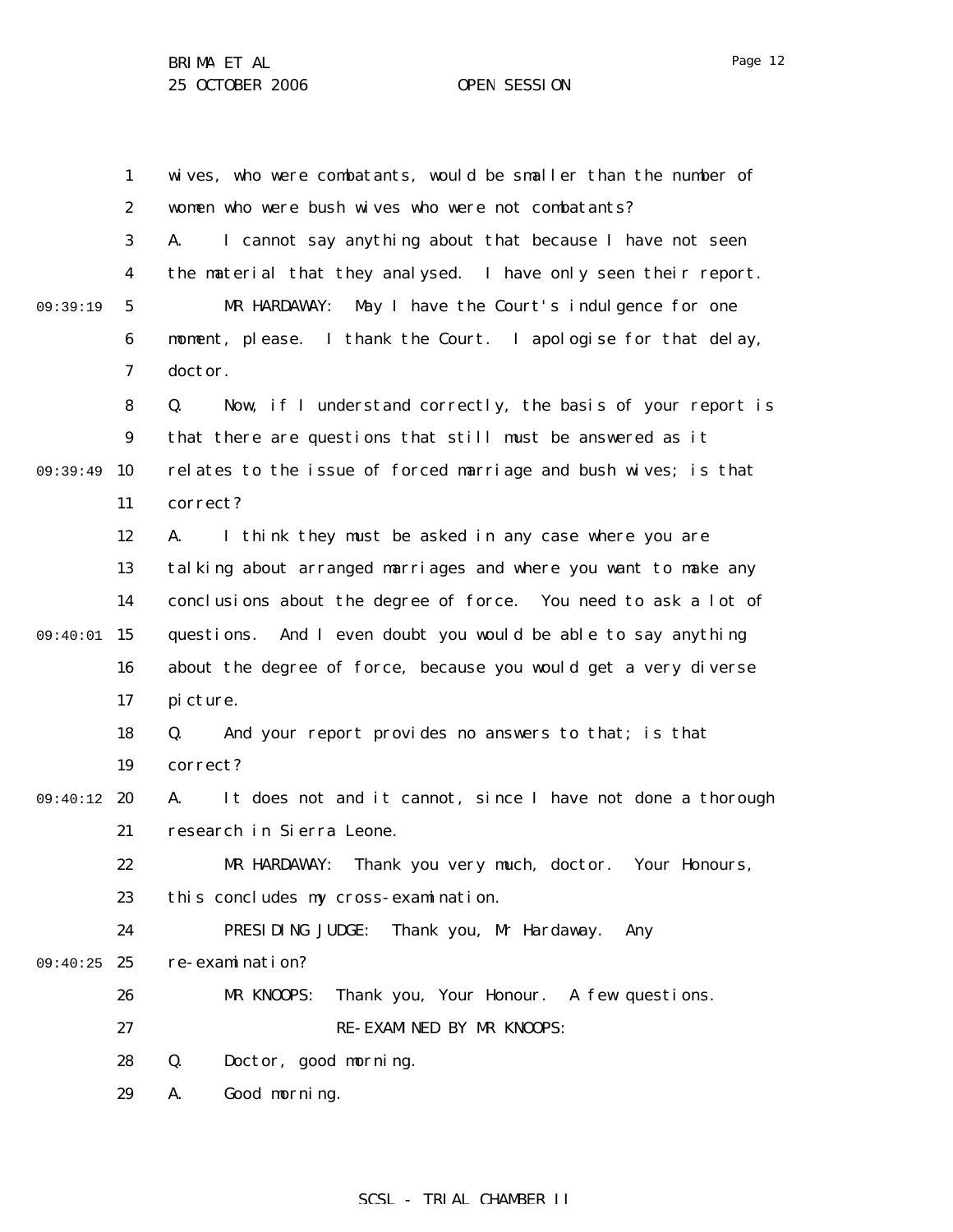|          | $\mathbf{1}$     | During the cross-examination, doctor, you were asked by the<br>Q. |
|----------|------------------|-------------------------------------------------------------------|
|          | $\boldsymbol{2}$ | Prosecution about a few questions about the report of             |
|          | $\boldsymbol{3}$ | Mrs Bangura. And the Prosecution also asked you the question      |
|          | 4                | about the sources you used, the secondary sources in terms of     |
| 09:40:51 | $\mathbf{5}$     | time when they were published.                                    |
|          | $\boldsymbol{6}$ | Yes.<br>A.                                                        |
|          | $\boldsymbol{7}$ | Q.<br>You mentioned the study of Mats Utas of 2005, I believe.    |
|          | 8                | Now, could you please turn to page 22 of the report of            |
|          | 9                | You see that she has used a number of references,<br>Mrs Bangura. |
| 09:41:20 | 10               | among which a book from Professor Joko-Smart of 1983, titled,     |
|          | 11               | "Sierra Leonean Family Customary Law." Are you familiar with      |
|          | 12               | that book?                                                        |
|          | 13               | No, I must say I have not searched for it.<br>A.                  |
|          | 14               | Do you know whether this book is seen within your<br>Q.           |
| 09:41:44 | 15               | profession as an authoritative source.                            |
|          | 16               | I've never heard about it. But that might be because I'm<br>A.    |
|          | 17               | working in Burkina Faso, and not Sierra Leone. However, I have    |
|          | 18               | read very widely on West Africa.                                  |
|          | 19               | Thank you, doctor. The references also indicate that<br>Q.        |
| 09:42:06 | 20               | Mrs Bangura used four human rights reports from 1998 to 2001.     |
|          | 21               | Are you familiar with those reports, doctor?                      |
|          | 22               | No, I'm not.<br>A.                                                |
|          | 23               | Did you encounter any of these reports in your sources,<br>Q.     |
|          | 24               | secondary sources?                                                |
| 09:42:22 | 25               | I don't think I did.<br>But I also didn't look for them<br>A.     |
|          | 26               | because -- and I didn't look for them and I didn't try to check   |
|          | 27               | all the material Mrs Bangura used, because what I did with my     |
|          | 28               | report was actually raising these questions which are much more   |
|          | 29               | abstract and not so based on the individual Sierra Leonean case.  |

# Page 13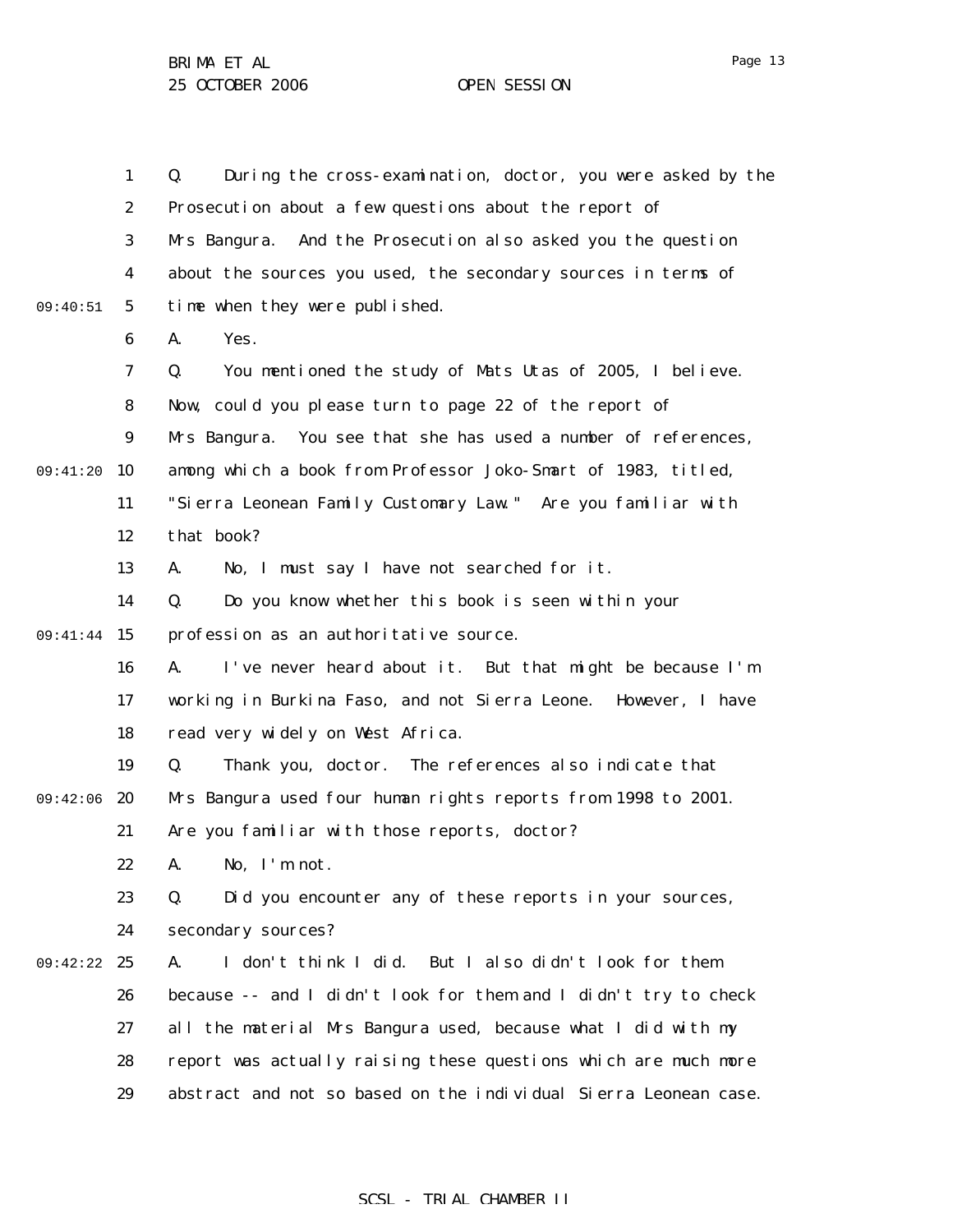1 2 3 4 5 6 7 8 9 09:43:00 10 11 12 13 14 09:43:13 15 16 17 18 19 09:43:38 20 21 22 23 24 09:43:55 25 26 27 28 29 09:42:48 Q. Is it your opinion, doctor, that these reports reflect academic studies? MR HARDAWAY: Objection, Your Honour. PRESIDING JUDGE: Well, how on earth can she answer that, Mr Knoops, when she's never seen them? MR KNOOPS: I'm asking in general whether the doctor has an opinion that the human rights report reflects an academic opinion? MR HARDAWAY: Your Honour, I object, because I never brought up the sources of Mrs Bangura's report in cross-examination. I referred to a specific section. It does not arise out of cross-examination. PRESIDING JUDGE: Do you want to answer that objection? MR KNOOPS: Yes. Your Honour, the Prosecution asked about the data of the secondary sources that Mrs Bangura used, implying that these sources may be outdated, and that was the implicit suggestion in the cross-examination. MR HARDAWAY: I asked about for her report and, as to any implications, I leave that for the Court to decide. But I did not bring up any references to the sources used by the Prosecution expert in cross-examination. It was focused particularly on one area. So I would submit that it does not arise out of cross-examination. PRESIDING JUDGE: Well, you did open the door to Mrs Bangura's report, Mr Hardaway. And there was some reference to the sources in it, so I will allow the question. I overrule the objection. MR HARDAWAY: Thank you, Your Honour. MR KNOOPS:

# SCSL - TRIAL CHAMBER II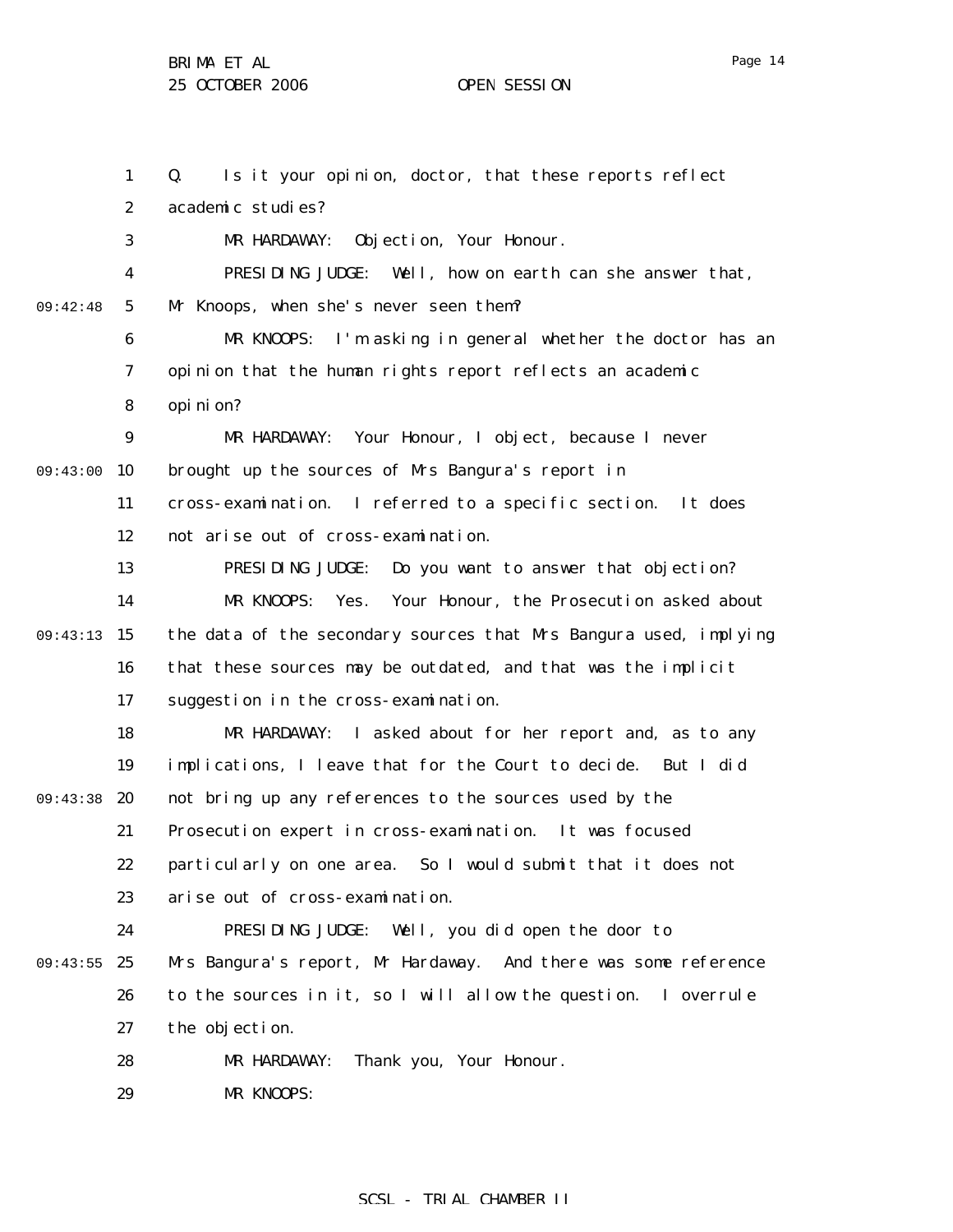1 2 3 4 5 6 7 8 9 09:44:42 10 11 12 13 14 09:44:58 15 16 17 18 19 09:45:06 20 21 22 23 24 09:45:26 25 26 27 28 29 09:44:22 Q. Doctor, just in general, not speaking about the contents of these reports, do you know whether reports, human rights reports, as mentioned in these references, in general, reflect, within your profession, an academic source? A. Well, they're sources, but they're descriptions of actual facts that have been seen in whatever country. I've read human rights reports in Burkina Faso. They are not up to an academic standard in that they analyse and they don't have a theoretical perspective and they are not supposed to. They are supposed to be descriptions of what is going on there, and then that can be used in a scientific analysis. Q. Thank you, doctor. MR KNOOPS: They're all my questions. Thank you. PRESIDING JUDGE: Thank you. Any other questions in re-examination? MR DANIELS: Yes, Your Honour. RE-EXAMINED BY MR DANIELS: Q. Good morning, doctor. A. Good morning. Q. This morning during cross-examination, in answer to a question asked by my learned friend, you said it was wrong to say that most woman abducted in war situations did not do so voluntarily. A. Well, it's difficult to say. What I say is that some might have done it voluntarily and some might have been, well some were abducted, from what I've read, but it's difficult to say anything about the proportions because we just don't know. We haven't had enough material to do that and I think what we need is much more thorough research, and it's probably being carried out at this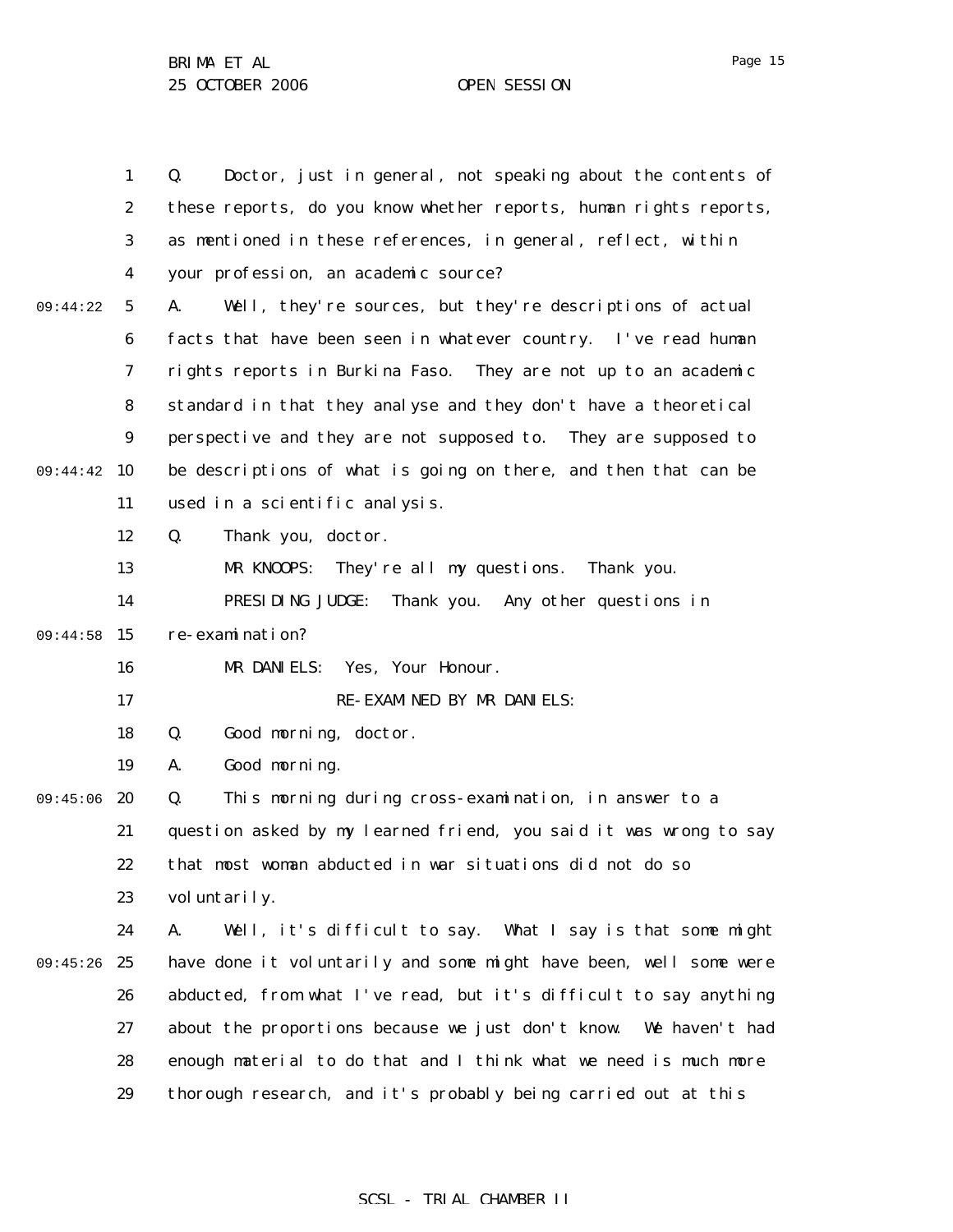1 2 3 4 5 6 7 8 9 09:46:21 10 11 12 13 14 09:46:40 15 16 17 18 19 09:46:58 20 21 22 23 24 09:47:18 25 26 27 28 29 09:46:04 moment, but we need to introduce the opinions of the husbands and of the families who would usually be in-laws. That means the families of both men and women. Q. Okay. And is that the same to do with whether or not they went on their own free will? A. Yes, it's the same thing. Q. It's the same. Okay. And you also told us this morning, that in reference to Mrs Bangura's report, you indicated that you found it flawed -- A. Yes. Q. -- on methodological issues. Why do you say so? A. Because I find when you just give a lot of excerpts from interviews, you cannot know in which context these questions were asked and there's no background given to where these girls were before; what were they doing; what kind of situations were they in; were they in a situation, for example, where arrangements for their marriage were done and they didn't agree to it, and then they might have been induced to run away or not to come back, if they had been captured. I mean, it's very difficult to say, because we just don't have enough information. Q. And do you still stand by your view that her data was not analysed? A. With respect to these excerpts of interviews, they were not analysed; they were just given as excerpts. Q. You also made a reference to non-combatant wives and you drew an example from Ghana. You were talking about girls who will sleep outside shops. Have you done any research into that, or could you explain what you mean? MR HARDAWAY: Objection. Relevance.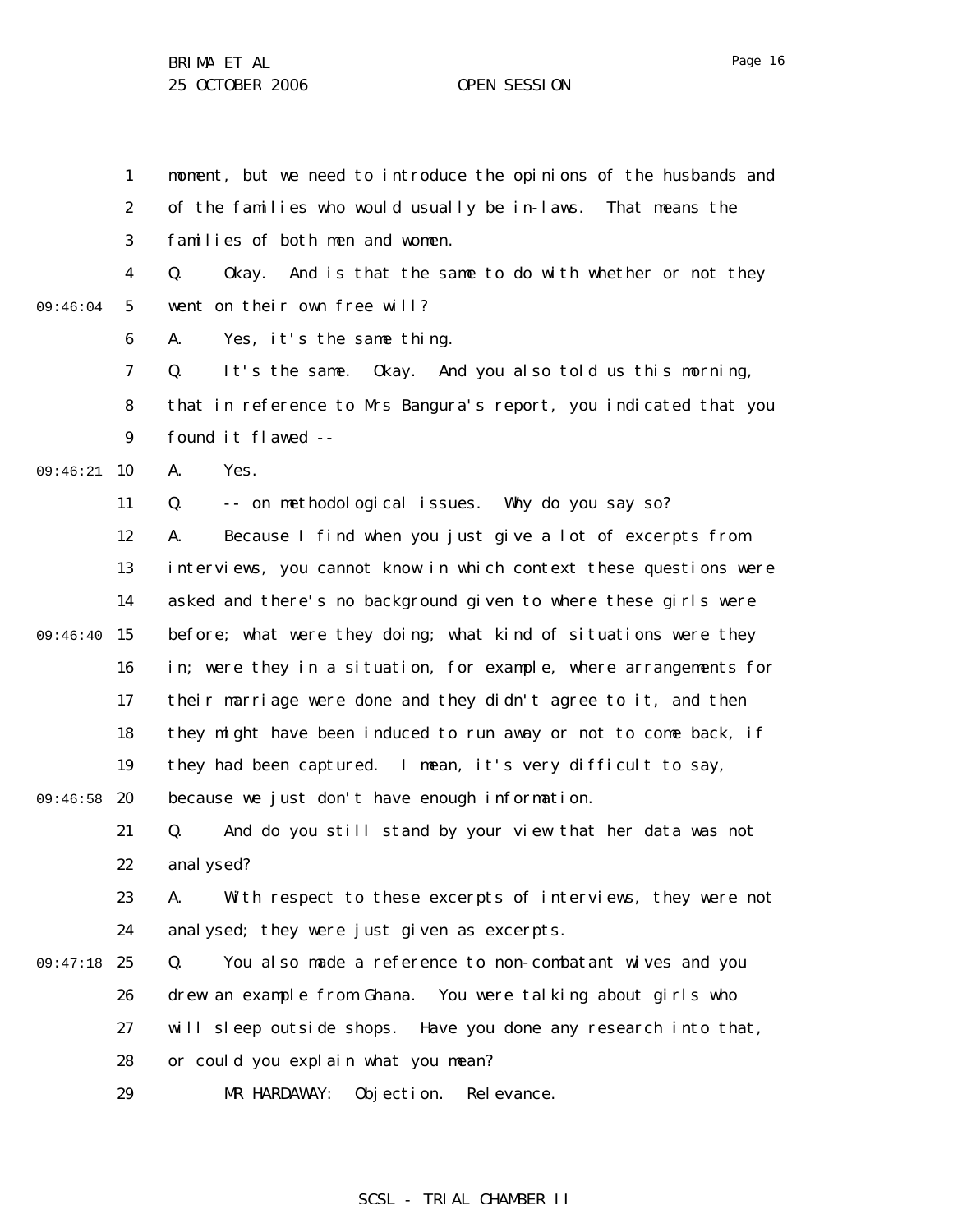1 2 3 4 5 6 7 8 9 09:48:19 10 11 12 13 14 09:48:27 15 16 17 18 19 09:48:45 20 21 22 23 24 09:49:04 25 26 27 28 29 09:47:51 PRESIDING JUDGE: What's your reply to that objection? MR DANIELS: Your Honours, the question is whether or not the girls who sleep outside the shops in Ghana, by way of example, whether they are in the same situation as non-combatant wives. We will be submitting that non-combatant wives, you know were -- we will be submitting that non-combatant wives, you know, were in the same position as those in the example given in Ghana and, therefore, whatever -- they had little of a choice to make up their mind. PRESIDING JUDGE: I see. All right. I'll overrule the objection. MR DANIELS: Very well. PRESIDING JUDGE: Perhaps you could repeat the question. MR DANIELS: Yes. Q. I was making a comparison between -- you made a comparison between the girls who sleep outside shops in Ghana and the non-combatant wives, and you said that you saw a parallel, and I want to know why you say so? A. I say so because I think the sexual vulnerability of young girls is not just a case of the war in Sierra Leone, that is a much broader aspect. I haven't done this research in Ghana myself, but I have been analysing together with people, because when I worked at Sussex we were doing this research on child migration in Burkina, Ghana, Bangladesh, and India, and we pulled together case studies and I analysed them together to get sort of cross-cultural views, also, on the analytical perspectives. MR DANIELS: Thank you very much. That will be all. PRESIDING JUDGE: All right. Does that complete - go ahead, Mr Graham.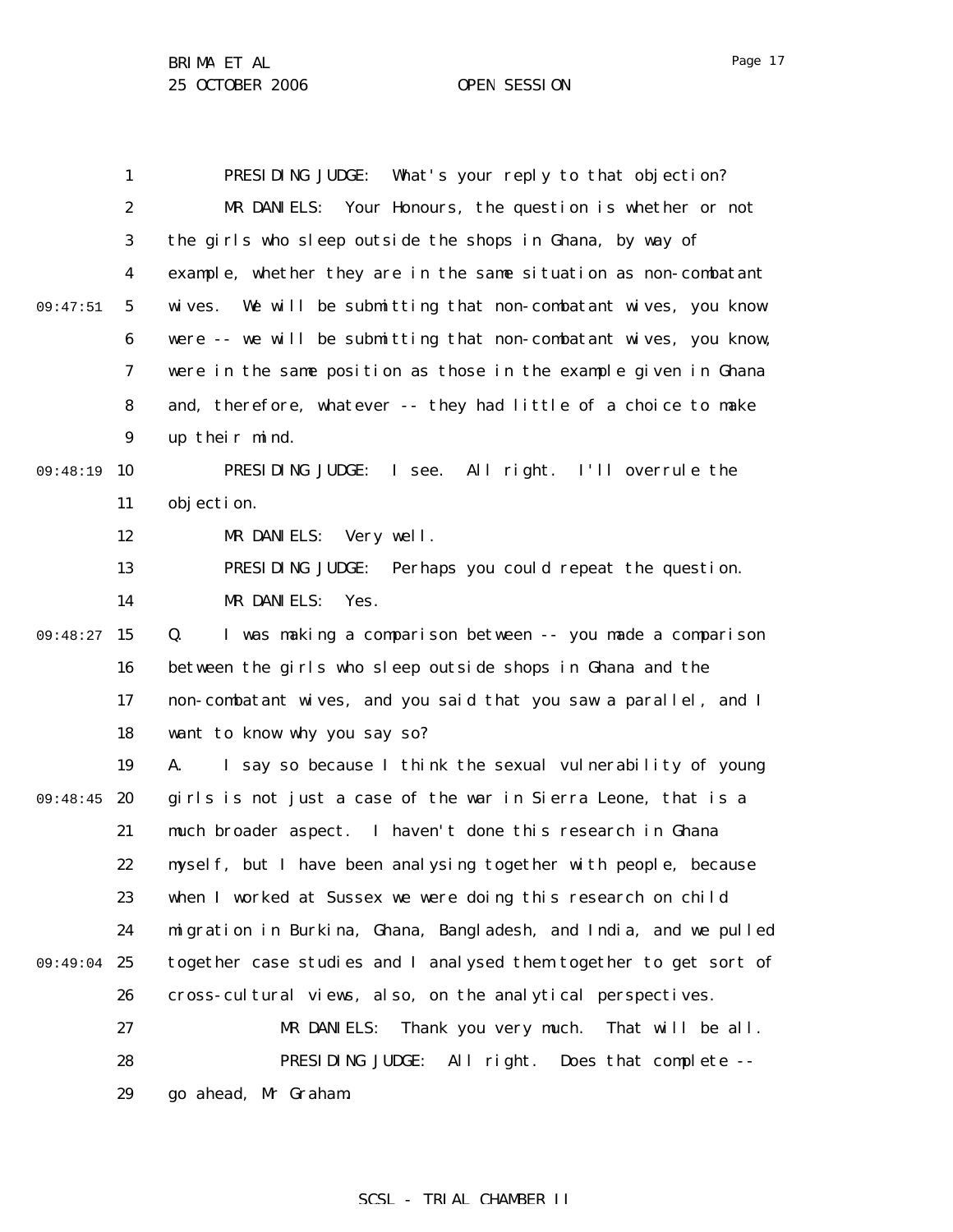1 2 3 4 5 6 7 8 9 09:49:53 10 11 12 13 14 09:50:11 15 16 17 18 19 09:50:33 20 21 22 23 24 09:50:56 25 26 27 28 29 09:49:34 RE-EXAMINED BY MR GRAHAM: Q. Good morning, doctor. A. Good morning. Q. In relation to your observations about the flaws in the methodology adopted by Mrs Bangura, apart from the lack of contextualisation, did you observe, in your opinion, are there any other flaws, that you observed with her report? A. There is another flaw pertaining to the way she's speaking about arranged marriages, although she's making a very clear distinction after, arranged marriages during peace time are very different from the coerced bush wife situation. She's talking about arranged marriages with a rhetoric of thought all the way through and I think it becomes very contradictory, and that is one of my worries about this whole link between traditionally arranged marriages and the use of, the notion of bush wives in Sierra Leone is that you're making this link, rhetorically, even if you don't make it explicitly. EXAMINED BY THE COURT: JUDGE DOHERTY: Q. Good morning, doctor. I would like you to clarify two terms that you use in your report; both of them are at page 15 of your report. A. Yes. Q. One is a citation from Bledsoe in which the term "turned over" is used. What do you mean by turned over? A. Turned over would be that all the arrangement had been settled and that the gift had been presented to the wife's family by the husband's family, and that her family had turned her over to him because of that. And it may and it may not be sums of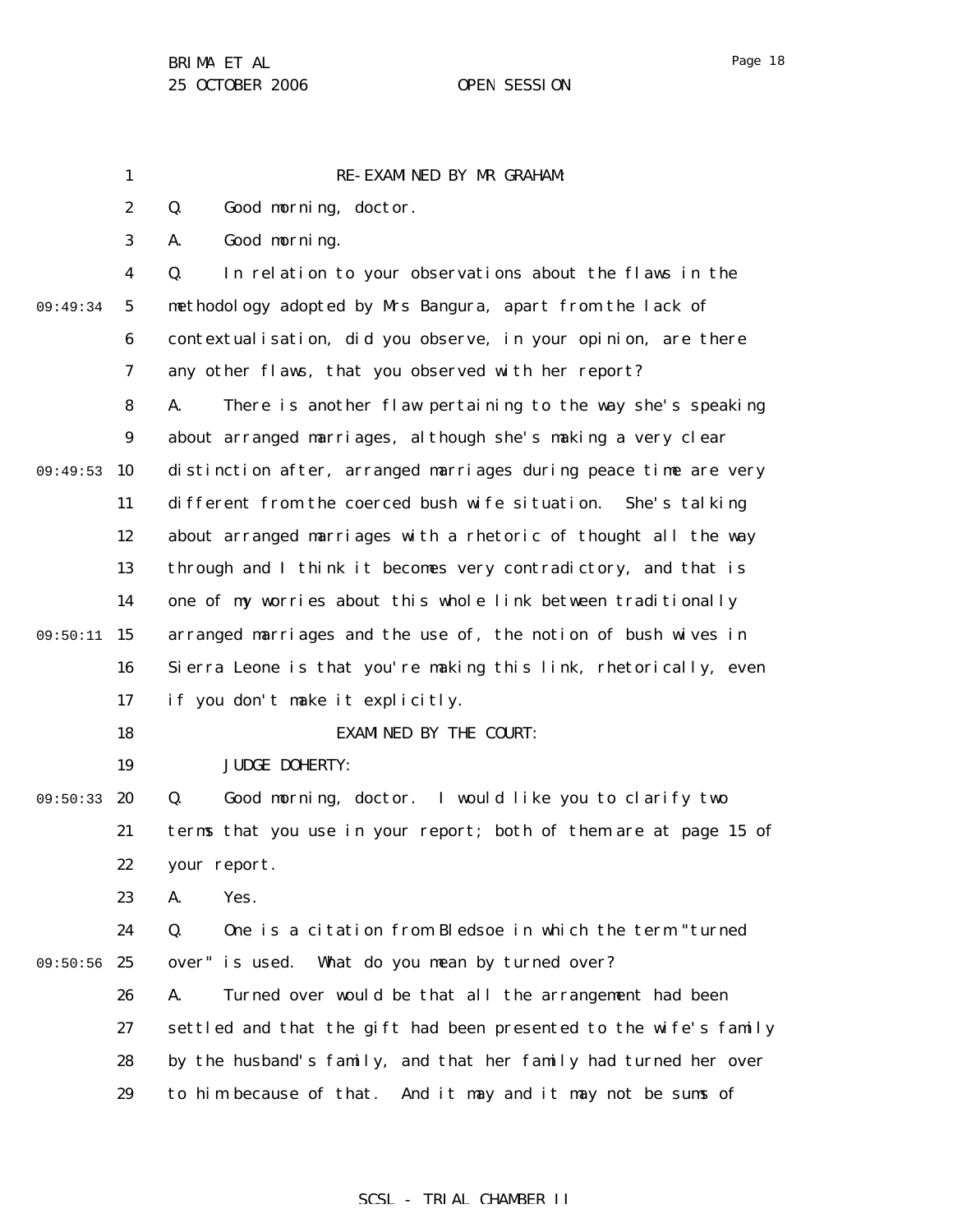1 2 3 4 5 6 7 8 9 09:51:59 10 11 12 13 14 09:52:16 15 16 17 18 19 09:52:31 20 21 22 23 24 09:52:55 25 26 27 28 29 09:51:39 money. It can also be kola nut. I can be a length of cloth. It is not only about economic issues, it is also very symbolically. Q. I understand. Thank you. The second term is on the same page, on the next paragraph, and it's five lines from the bottom. It's either complementarities, I think is the word. I'm not sure how to pronounce it. What does that mean? A. The complementarities between husbands and wives is that they have responsibilities and obligations, so a woman has to cook for her husband and has to do her laundry, his laundry, unless she has a younger wife who will do it. So they have certain tasks. But the husband also has obligations to his wife of providing millet, providing medical care, providing school fees sometimes. That is also -- of course those kind of responsibilities and obligations are embedded in the context, so that we need to ask questions about that to know what are the obligations of husbands and wives, vis-a-vis one another. JUDGE DOHERTY: Thank you. Those were the only questions. THE WITNESS: Thank you. PRESIDING JUDGE: Anything arising with the Defence over the questions asked from the Bench? MR GRAHAM: No, Your Honours, except I had -- I'm very sorry, I had one more question to ask Dr Thorsen just before the learned Justice Doherty asked the question. With your kind permission, if I may be permitted to ask that question. MR HARDAWAY: I would object, Your Honour. PRESIDING JUDGE: Yes. Unless it's about what was asked from the Bench. You had finished your questions in re-examination. MR GRAHAM: Very well. I am grateful.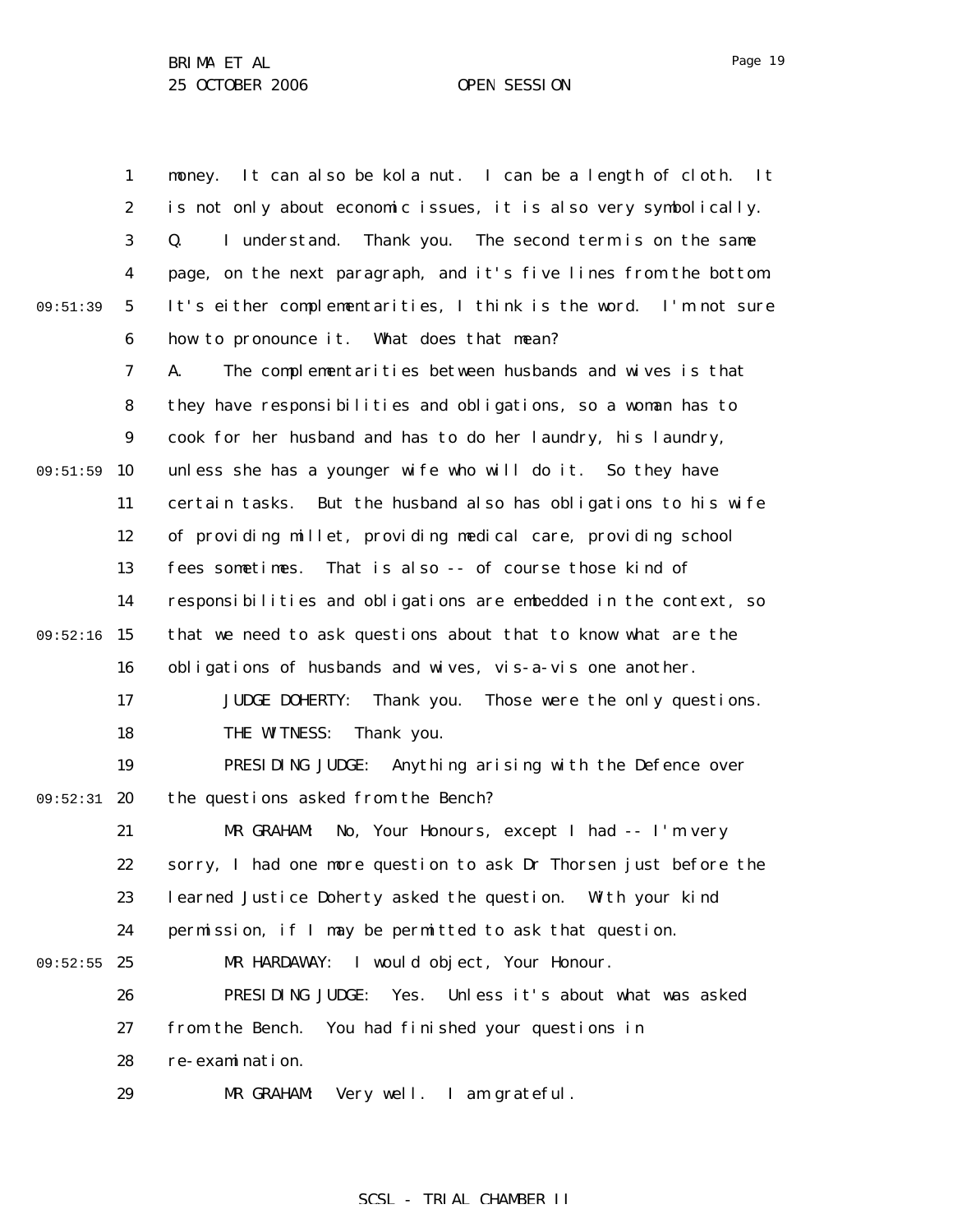1 2 3 4 5 6 7 8 9 09:53:57 10 11 12 13 14 09:54:13 15 16 17 18 19 09:54:33 20 21 22 23 24 09:54:53 25 26 27 28 29 09:53:09 PRESIDING JUDGE: Anything arising with the Prosecution from what was asked from the Bench? MR HARDAWAY: None from the Prosecution, Your Honour. PRESIDING JUDGE: All right. Thank you. Well, madam witness, thank you for coming to Court to give your evidence. That completes your testimony. You will be allowed to leave now. Perhaps you can assist the witness from the courtroom, please. [The witness withdrew] MR KNOOPS: Your Honours, at this stage, we would like to tender the report of Dr Thorsen as a Defence exhibit. PRESIDING JUDGE: Any objections, Mr Hardaway? MR HARDAWAY: Yes, Your Honour. The Prosecution objects based upon two grounds: One is the fact that based upon the doctor's own testimony she has never been in Sierra Leone, she has not conducted any research in Sierra Leone, and even through her own admission her report has answers, no questions, as it were. In fact, her report is pretty much saying that more questions need to be answered. The Prosecution feels that based upon her lack of knowledge of specifically the conflict in Sierra Leone, and not being present, along with the fact that the report provides no answers through the doctor's own testimony that, respectfully, it can provide even no weight to the Court, and we would object to its admission, based upon those grounds. PRESIDING JUDGE: Well, I think it's a matter for the Court to decide what weight, if any, is attached to the report. MR HARDAWAY: I understand, Your Honour. I don't mean to usurp, just stating the Prosecution's position. PRESIDING JUDGE: Yes. No, I understand that. Yes, do you want to reply to that objection?

# SCSL - TRIAL CHAMBER II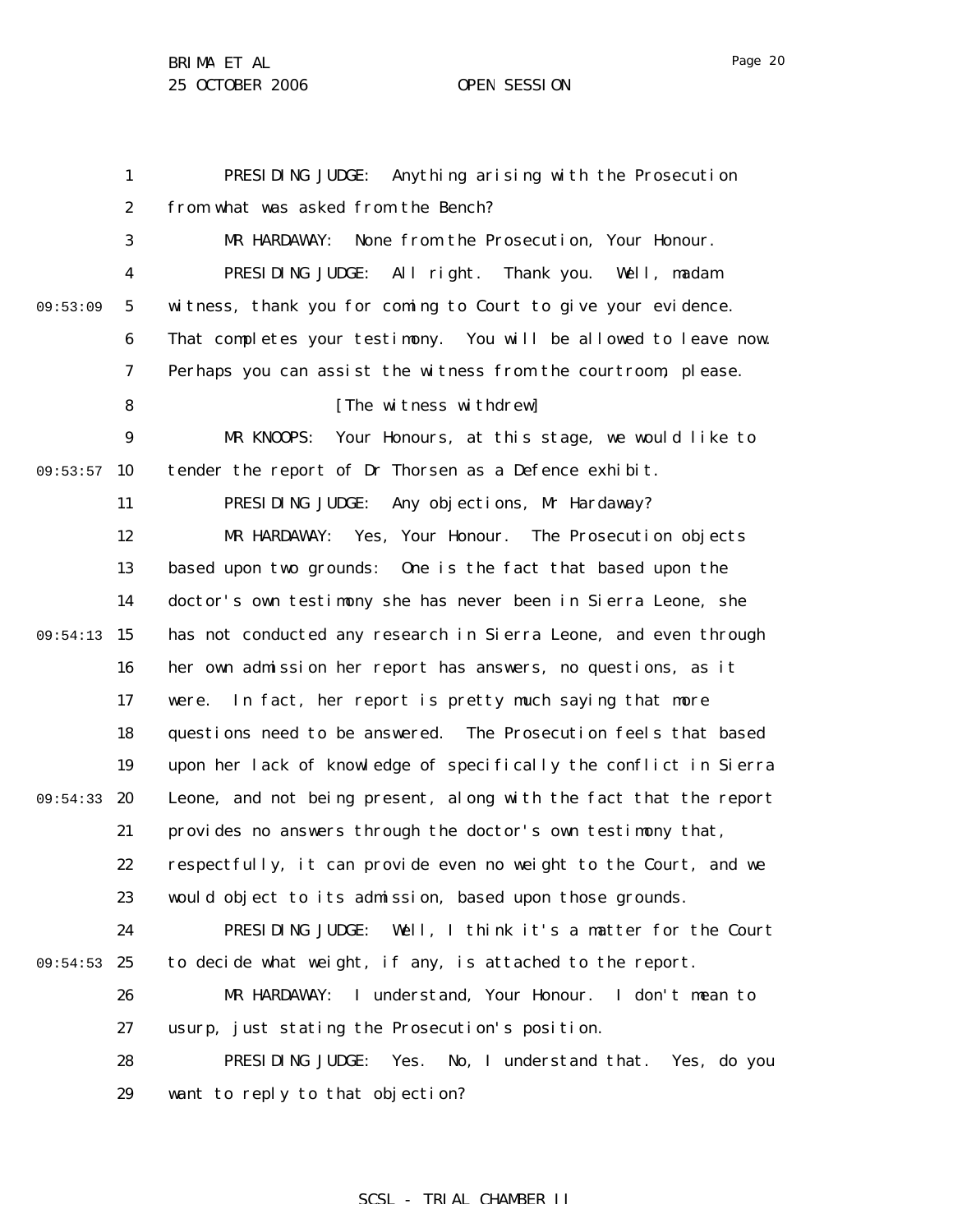1 2 3 4 5 6 7 8 9 09:55:46 10 11 12 13 14 09:56:18 15 16 17 18 19 09:56:40 20 21 22 23 24 09:57:26 25 26 27 28 29 09:55:23 MR KNOOPS: Yes, Your Honour, I do. Thank you. To begin with the last, I agree fully with the Prosecution that the nature of the testimony of Dr Thorsen is to raise certain fundamental questions but, by raising them, I think she also provides potential answers, namely, the complexity of the question which lies before the Court and may assist the Court in arriving at a conclusion on this particular subject. The nature of her report is that she made an analysis of the concept of forced marriage and bush wives and, as such, comments on a Prosecution expert report. Also, in view, Your Honours, of your decision of 5 August last year, page 14395, and 14396, the paragraph 30, and 31, we believe that in view of the case law Your Honours have established in that decision of 5 August, the report is clearly admissible, and it's up to the Court to decide ultimately about its weight at the later stage of the trial. In our humble view, her report can assist the Trial Chamber in arriving at any conclusion with respect to the counts on forced marriage. Thank you. PRESIDING JUDGE: Yes, thank you. Pardon me for one moment. [Trial Chamber conferred] JUDGE SEBUTINDE: Mr Knoops, you referred to a decision of August. What is that decision? August of which year? MR KNOOPS: 5 August 2005, decision on Prosecution request for leave to call an additional witness (Zainab Hawa Bangura) pursuant to Rule 73*bis*(E) and on joint Defence notice to inform the Trial Chamber of its position, vis-a-vis the proposed expert witness Mrs Bangura, pursuant to Rule 94*bis*. It's a decision which starts at the Court Management page 14385, and I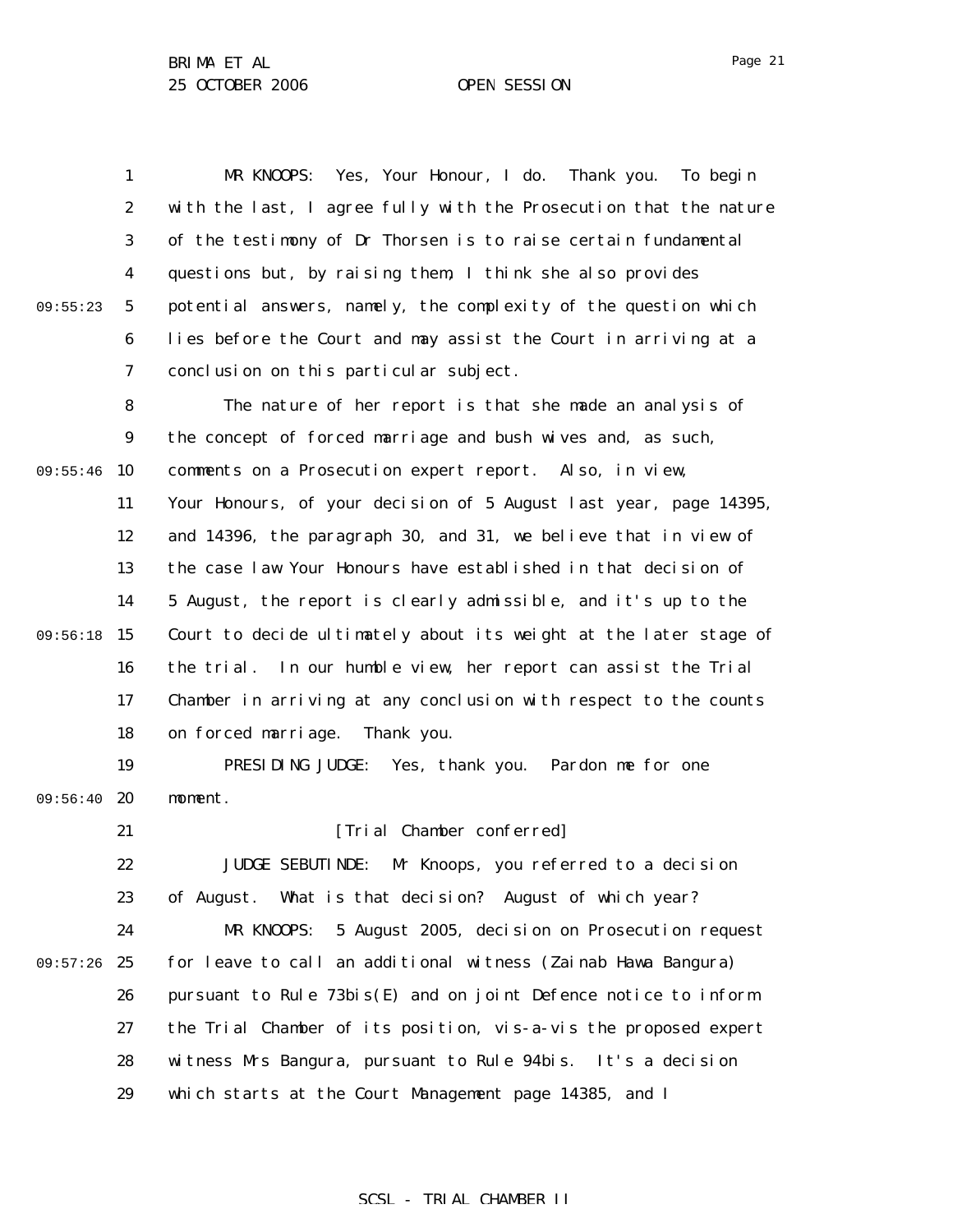1 2 3 4 5 6 7 8 9 09:58:55 10 11 12 13 14 09:59:22 15 16 17 18 19 09:59:34 20 21 22 23 24  $10:00:02$  25 26 27 28 09:58:28 specifically refer to the paragraph 30 and 31; 30 goes to Your Honours' view on the distinction between the admissibility of the evidence of Mrs Bangura and the weight to be attached to her report; while paragraph 31, Your Honours, says that despite Mrs Bangura's educational background being in the field of insurance, her extensive experience is a material factor that qualifies her as an expert with relevance, specialised knowledge on the issue of forced marriage during the Sierra Leone conflict. And Your Honours deal extensively with the observations the Defence made prior to the submission of that specific report. And we rely on this decision in order to say that the conclusions to be attached to the testimony and, above all, the report of Dr Thorsen, should be made at the later stage and not right now at the admissibility stage, as she qualifies, in our view, as an expert in this field. JUDGE SEBUTINDE: Mr Knoops, the decision you've just quoted, dealt with the issue of whether or not to treat Mrs Bangura as an expert. MR KNOOPS: That's correct. JUDGE SEBUTINDE: It had very little to do with the content of her report at that stage. Now, the issue in this instant case is not that the Prosecution doubts the expertise of Dr Thorsen, it is what they doubt is the relevance of the content of her report and testimony on the grounds that she already gave. And you don't appear to make that distinction. MR KNOOPS: With all due respect, Your Honour, if Your Honour looks at paragraph 30 of your decision, you will see that Your Honours' decision on the distinction between weight and

> 29 admissibility is based on the five Defence objections relating to

Page 22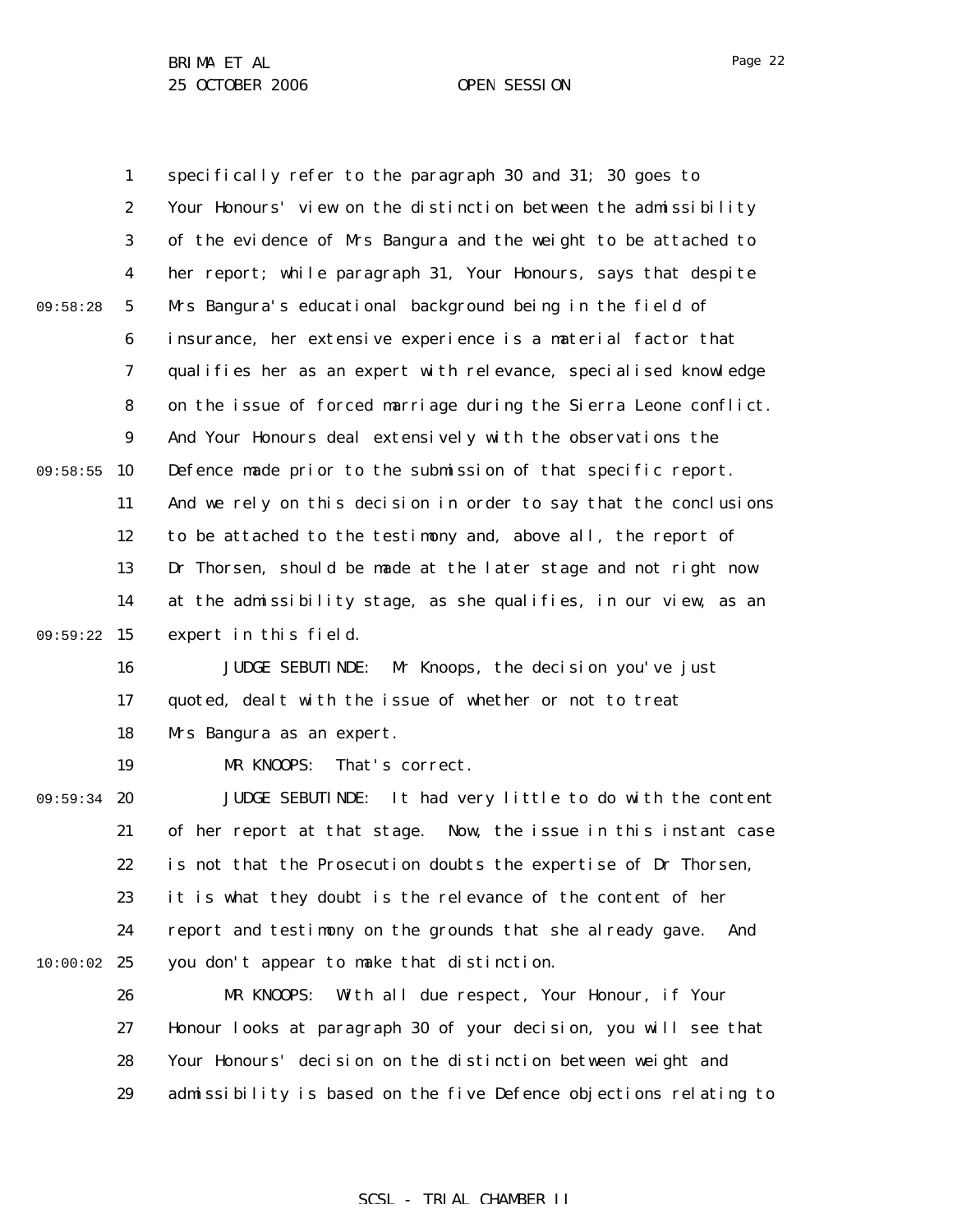Page 23

1 2 3 4 5 6 7 8 9 10 10:01:11 11 12 13 14  $10:02:34$  15 16 17 18 19  $10:03:13$  20 21 22 23 24  $10:03:47$  25 26 27 28 29 10:00:41 the content of the report of Mrs Bangura; no relevant sources and data for her conclusions; no substantiation of these conclusions; the list of references is inadequate and insufficient to provide a proper basis; and also the Defence contention that the report is not relevant to the AFRC case, as it mainly confined to research in the province of Kailahun District, which Mrs Bangura alleges was the only district that was under RUF control. So we did contend that the information in the report of Mrs Bangura bore no relevance to the instant case, and Your Honours did decide that that is something to be left for the weight of the evidence. So it is our submission that this case may assist the Chamber in finding the report of Dr Thorsen admissible. Thank you. PRESIDING JUDGE: We've considered the positions of the parties in respect of the tender of Dr Thorsen's report. Under Rule 89(C), the Trial Chamber is entitled to admit any relevant evidence. We consider the contents of Dr Thorsen's report to be relevant and is, therefore, admissible. However, admission of the report of course does not mean that the Trial Chamber will accept all of its findings. Furthermore, whatever weight ought to be attributed to it, will be assessed by the Trial Chamber at the end of the trial and in the light of all the evidence adduced. Accordingly, the report will be admitted into evidence as Exhibit D38. [Exhibit No. D38 was admitted] MR KNOOPS: I have, for the Court, four clean copies, Your Honour. Thank you. PRESIDING JUDGE: Yes. What's the situation now, Mr Knoops? Do you have any more witnesses?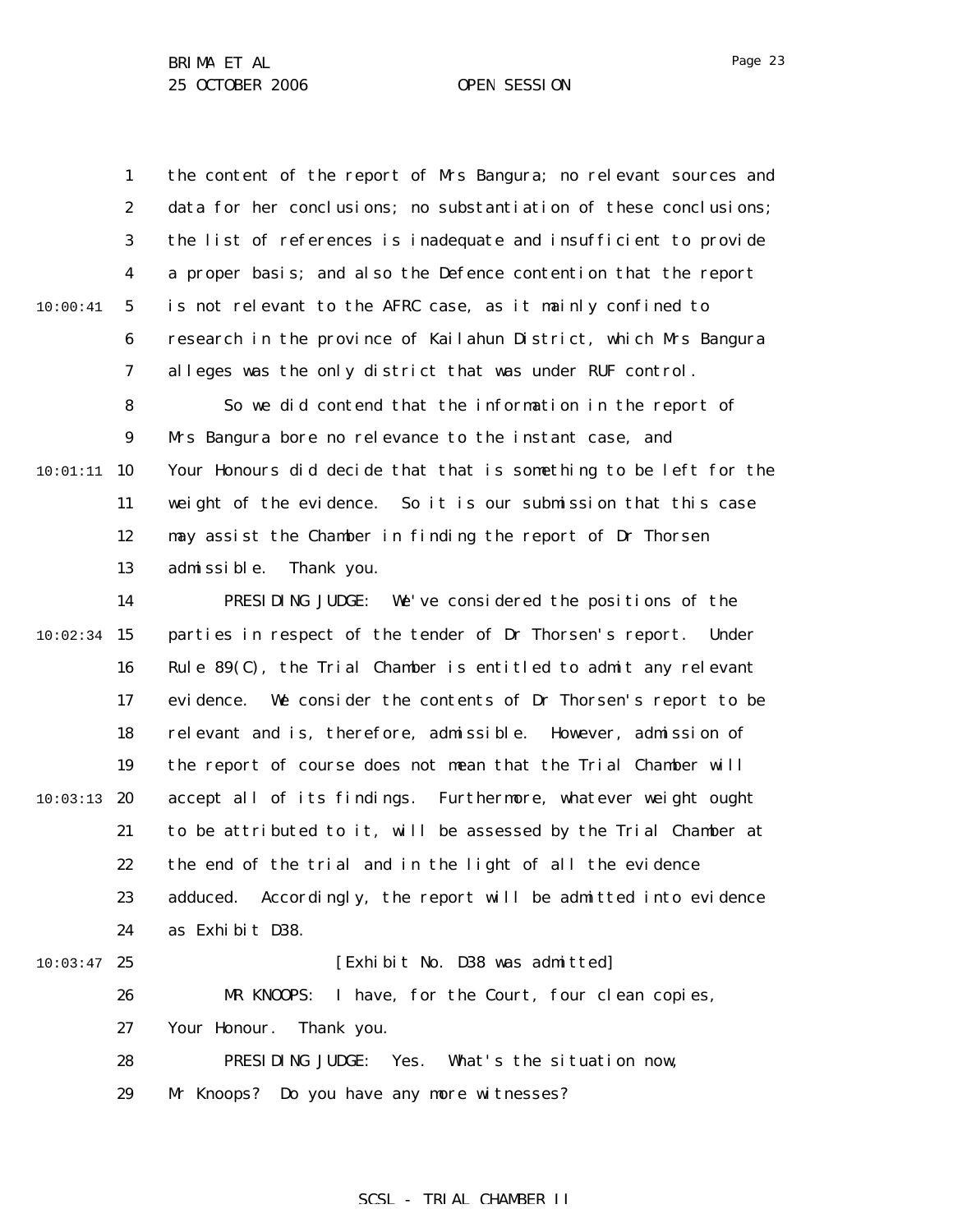1 2 3 4 5 6 7 8 9  $10:05:15$  10 11 12 13 14  $10:05:47$  15 16 17 18 19  $10:06:04$  20 21 22 23 24 10:06:33 25 26 27 28 29 10:04:35 MR KNOOPS: Your Honour, this was the last Defence expert. It means that the common Defence case, as far as experts is concerned, can be concluded. PRESIDING JUDGE: I see. There was mention of a second TRC witness? MR KNOOPS: TRC-03, I believe. He's not being called. PRESIDING JUDGE: I understand. All right. Thank you. That leaves outstanding the cross-examination of two witnesses for the second accused Kamara. Tomorrow is scheduled DBK-131 and Friday is scheduled DBK-126. I'm not quite sure whether the Prosecution has completed all its investigations on the latter witness, but would it be possible to hear both of those tomorrow? MR AGHA: Yes, Your Honour, indeed, the Prosecution, as indicated yesterday, if the witness scheduled for Thursday is able to come today, then we can proceed today, or even, we would try and press on with either of them, if they're available today. At least we can make a start. PRESIDING JUDGE: Thank you, Mr Agha. What's the situation, Mr Daniels? Is there any chance of getting these witnesses here today, or one of them? MR DANIELS: Your Honours, this morning I had word with counsel, Mr Agha, indicating that DBK-126 is within the witness house. As I left the office this morning we are trying to see whether she can come in this morning. So maybe if we could have a short break, I will be able to report to the Court on our return. PRESIDING JUDGE: All right. We will take say -- how long do you think you will need, Mr Daniels? MR DANIELS: About ten minutes.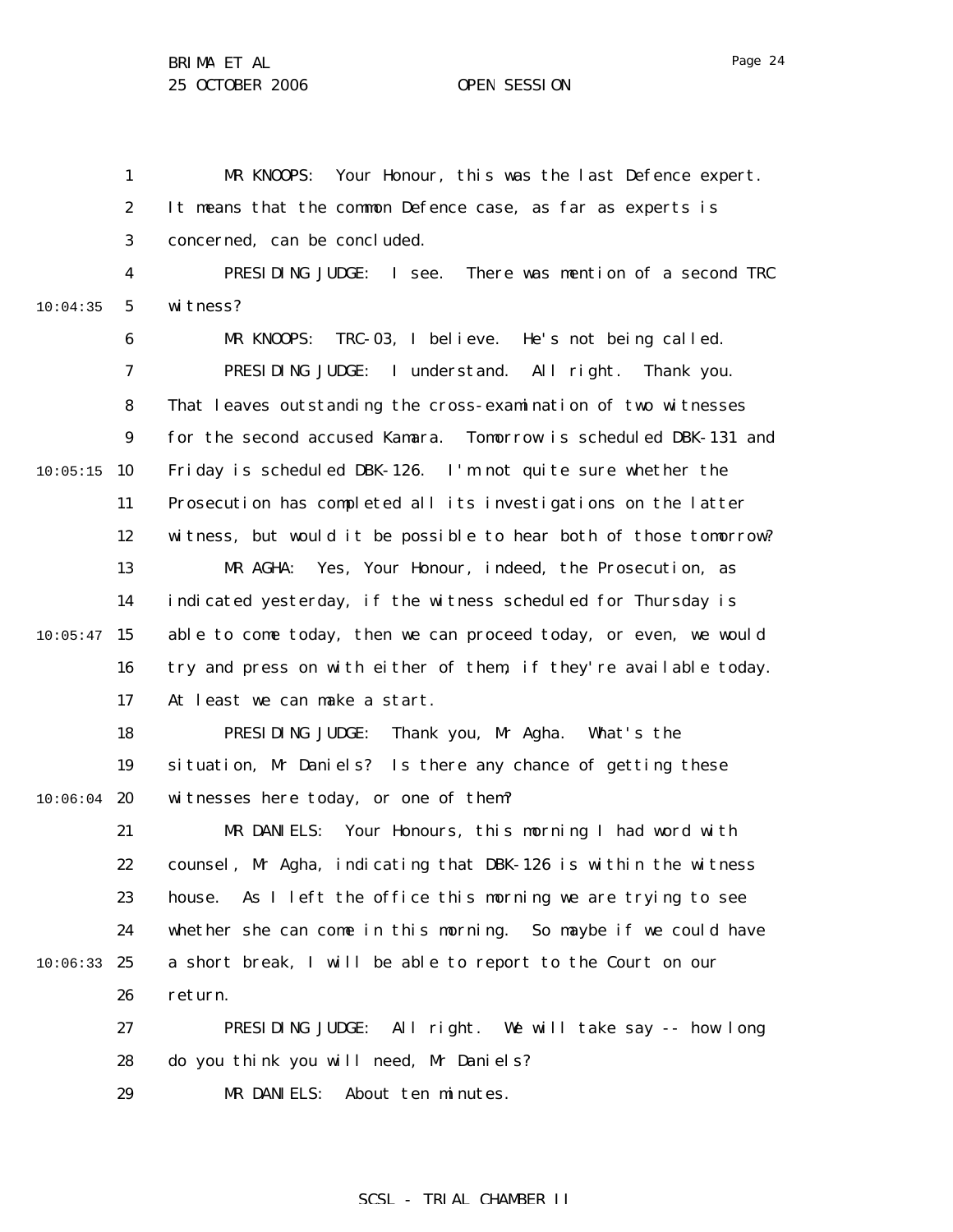BRIMA ET AL

25 OCTOBER 2006 OPEN SESSION

1 2 3 4 5 6 7 8 9 10:24:04 10 11 12 13 14  $10:24:25$  15 16 17 18 19  $10:24:39$  20 21 22 23 24  $10:24:57$  25 26 27 28 29 10:23:45 PRESIDING JUDGE: All right. Well, we will adjourn until say 20 past 10. Thank you. [Break taken at 10.07 a.m.] [AFRC25OCT06B - MD] [Upon resuming at 10.22 a.m.] PRESIDING JUDGE: Yes, Mr Daniels. MR DANIELS: Your Honours, as you rose, we tried to make contact with the witness. Apparently she had already scheduled some domestic matters she was attending to and this has come as a great surprise to her. We are trying to see whether, if she cannot come today, whether she will be able to come tomorrow. But that we have left with the WVS as we don't want to be in violation of the Court's orders to be in direct contact with her. We know the Court's position that welfare matters have nothing to do with the Court, and so, I am sure with the support of the WVS we can resolve this matter by tomorrow. PRESIDING JUDGE: All right. Does the Prosecution have anything to say further on that? MR AGHA: Just that we are a little surprised because we thought before the break that she was available and she had gone to be collected. Obviously, she is not here she is not here, and she is scheduled for Friday so she may have had other arrangements. But, obviously, it's disappointing that she can't be brought. And perhaps if she is able to come we can find that out for sure within maybe half-an-hour and continue thereafter but I leave that for the Bench. PRESIDING JUDGE: Well, I agree with you, Mr Agha, it is very disappointing, but what were you told exactly, Mr Daniels? MR DANIELS: WVS are here, they can confirm. I mean, I am

# SCSL - TRIAL CHAMBER II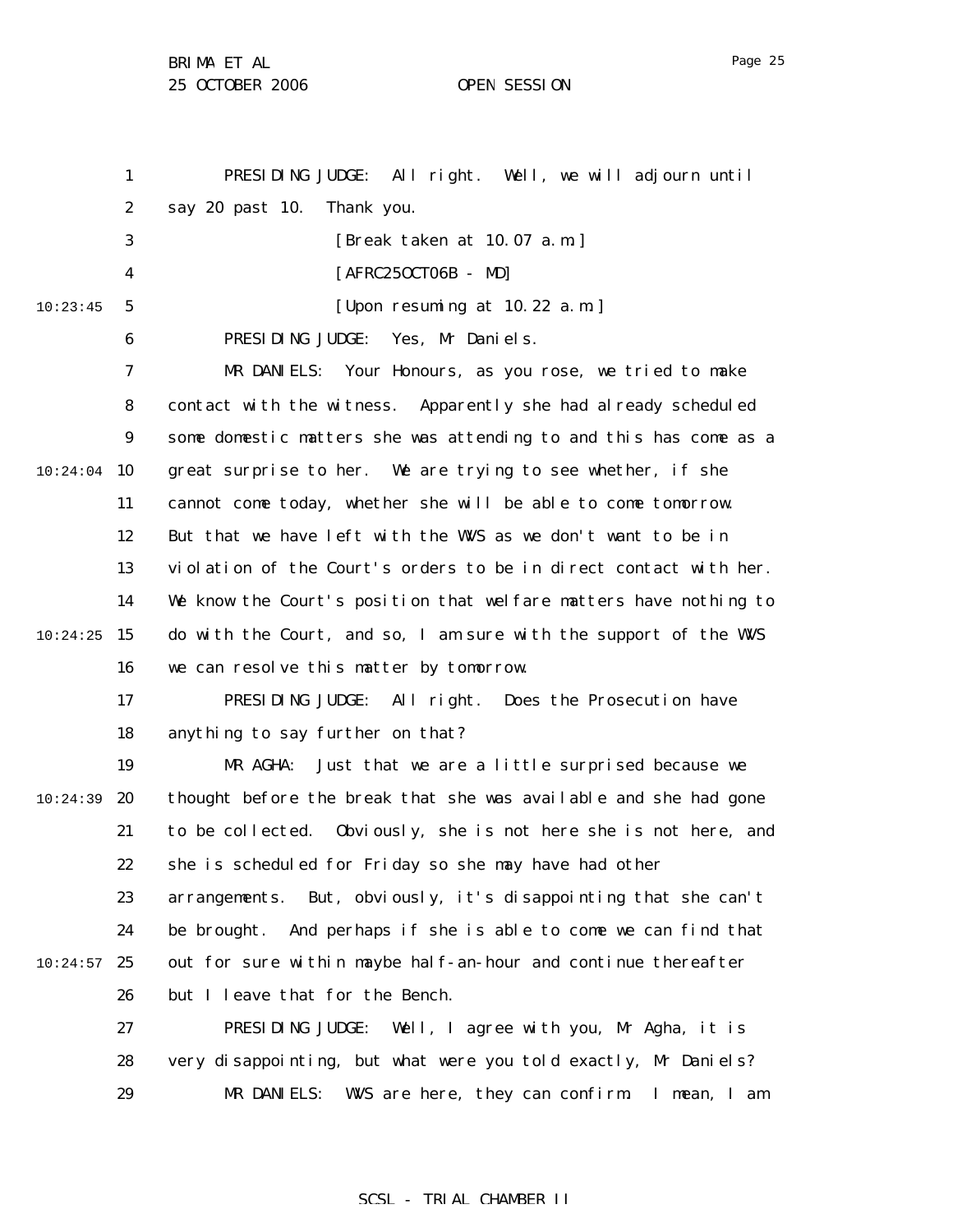1 2 3 4 5 6 7 8 9  $10:25:55$  10 11 12 13 14  $10:26:13$  15 16 17 18 19  $10:26:31$  20 21 22 23 24  $10:26:47$  25 26 27 28 29 10:25:34 only repeating what they told me. They are telling me that she had -- she was not ready psychologically. She was fixed -- she knew she was coming on Friday and so this has come as a total surprise for her and, for that reason, she was refusing to come. We are equally disappointed. I spoke to WWS just before you came in in order that we continue to let her know the importance of her testimony, you know, and that she cannot keep the Court waiting. But if counsel wants a further adjournment we have no objection. Just that we do not want to waste the Court's time in thinking that maybe tomorrow may be a more practical day. PRESIDING JUDGE: Well, the lady from WWS, can you help the Court? Is witness DBK-126 going to be available later today or not? NANCY SESAY: I don't think she is going to be available to attend today because according to her she was supposed to come to Court on Friday. And it's like a surprise to call her to come today so she is not prepared to come to Court today. She was asking that. So according to her she was even asked that she come on Friday. We will try to talk to her to come tomorrow. PRESIDING JUDGE: Well, I hope you will make it clear to her we want her in Court tomorrow, not on Friday but tomorrow. Can you tell her that? NANCY SESAY: Yes, My Lord, we will do our best. PRESIDING JUDGE: Well, it's a Court order now. We are changing the date. We are entitled to review our orders and we've changed the date from Friday to tomorrow, Thursday. Can you make that clear to her? NANCY SESAY: Yes, My Lord we will do that. PRESIDING JUDGE: Thank you. All right. Well, we don't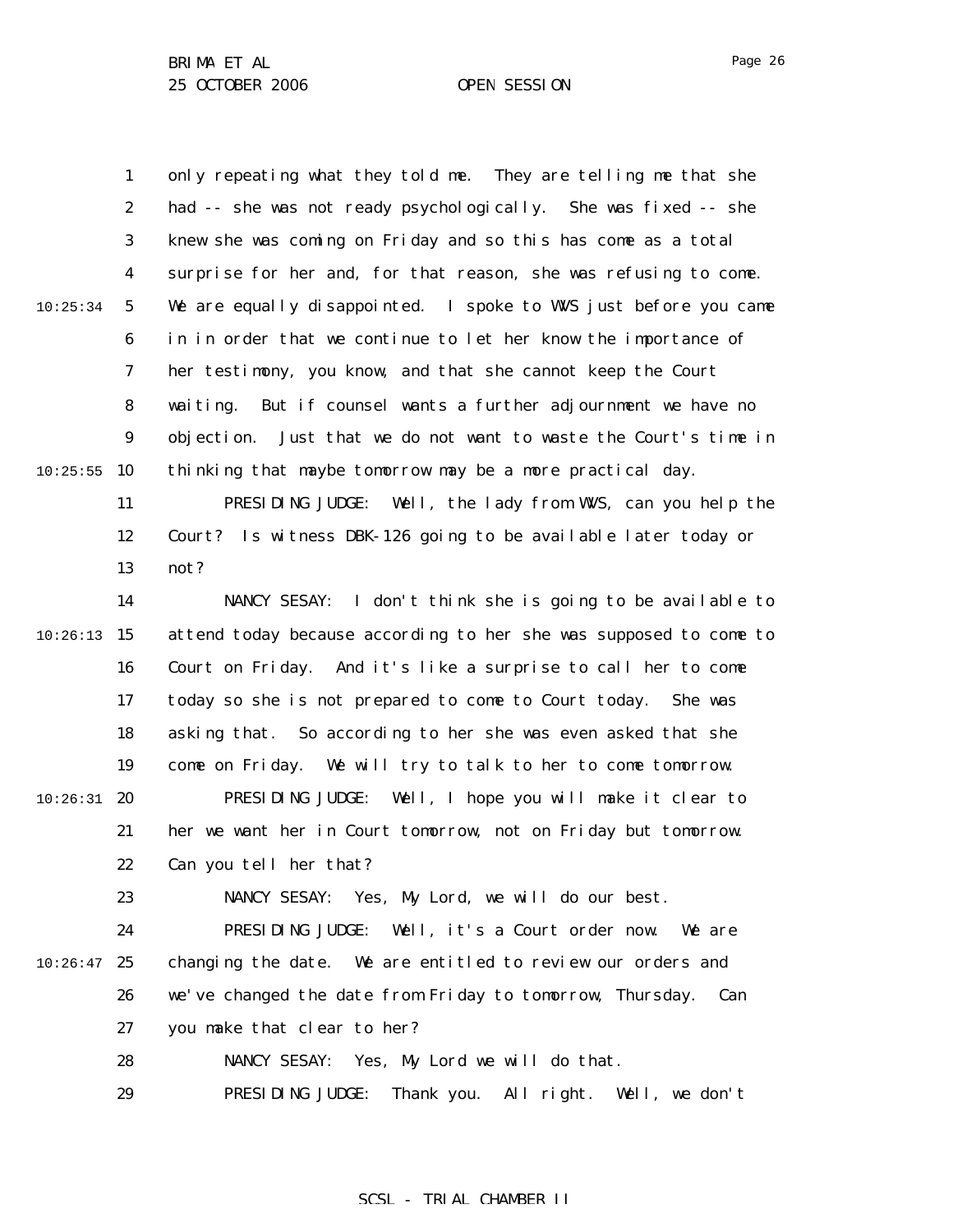1 2 3 have any option but to adjourn until tomorrow and hopefully we will have both witnesses then. Yes, did you want to say something further, Mr Agha?

10:27:15

22

4 5 6 7 8 MR AGHA: No, you just covered what I was going to say. That it may be the cross-examination of this lady may finish early so if the other witness is also here, tomorrow being a full day, then we can perhaps press on with that. That's the point I was going to make.

9  $10:27:28$  10 11 12 13 14  $10:27:51$  15 16 17 18 19  $10:28:17$  20 21 JUDGE SEBUTINDE: Could I say something just for the record. Yesterday, the Presiding Judge foresaw this situation occurring today, and asked Mr Hardaway if arrangements could be made to inform these witnesses to come today rather than tomorrow and Friday. It was the OTP, Mr Hardaway, who said he couldn't say and he had these 82 questions I believe for the expert witness. And in our opinion that closed the subject. So I think to be really fair to the Defence side, this, the blame should be shared probably for this apparent wastage of Court time because if we had all decided that the testimony would end at the time it ended of Dr Thorsen, the situation might have been different. MR DANIELS: Very well, Your Honour. We are prepared to take 50 per cent of the blame.

MR AGHA: Likewise, we will take 50, Your Honour.

23 24 PRESIDING JUDGE: All right. Well, we will call it a draw for today. All right. We will adjourn until 9.15 tomorrow.

10:28:33 25 26 27 28 29 MR KNOOPS: Your Honour, just the last remark, I am flying back tomorrow afternoon to Europe to, amongst others, work on the trial brief, and Mr Manly-Spain will take over for tomorrow. You will therefore probably not see me tomorrow in Court again but Mr Manly-Spain will be here.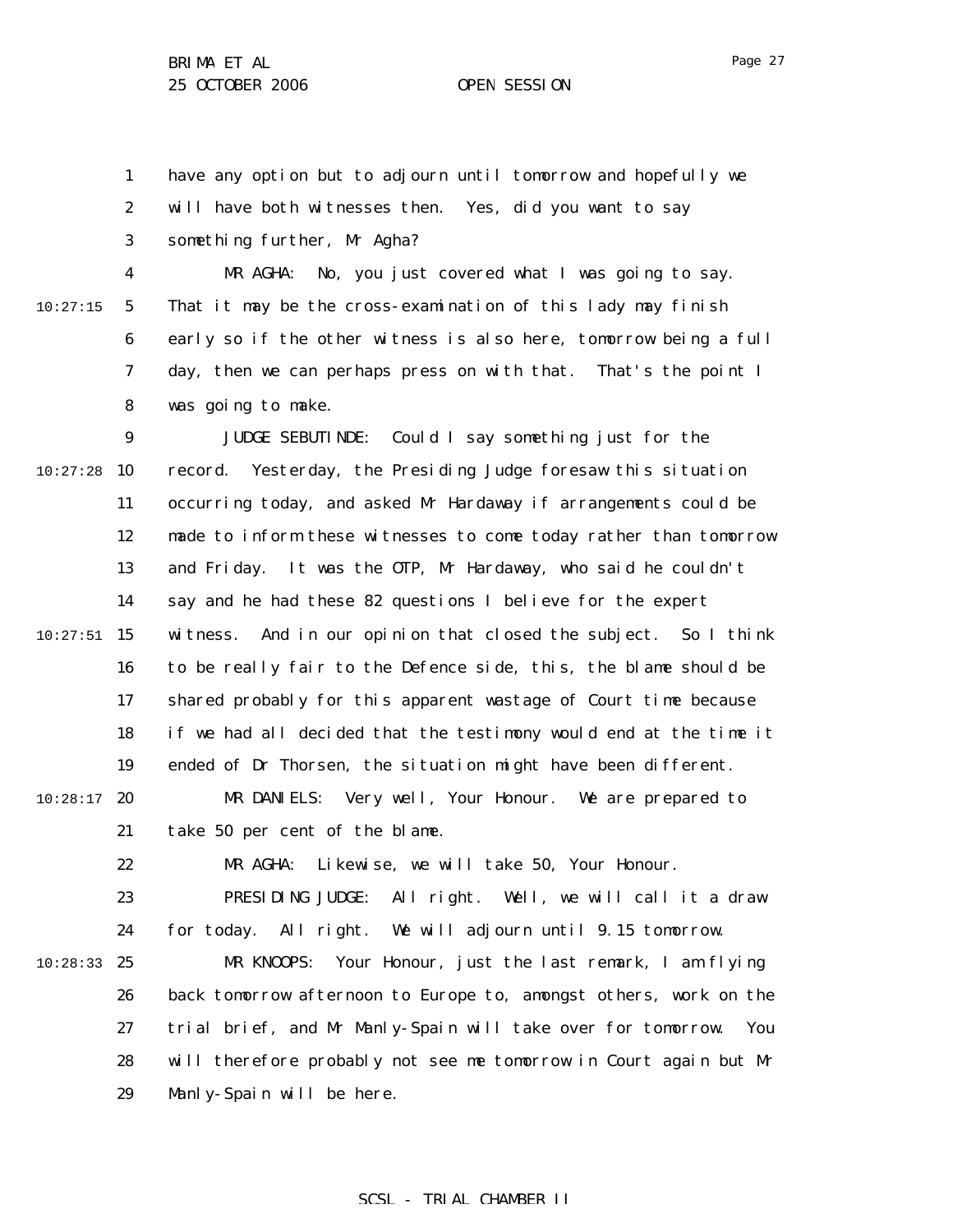1 2 3 4 5 6 7 8 9 10:29:26 10 11 12 13 14  $11:04:59$  15 16 17 18 19  $11:24:45$  20 21 22 23 24  $11:25:09$  25 26 27 28 29 10:29:07 PRESIDING JUDGE: All right. Thank you, Mr Knoops. Bon voyage. That brings up another point that we might mention in passing. We will at some stage be calling a status conference to do with the final arguments and with the closing arguments and final trial briefs, but we would expect that the parties would be working on their final trial briefs now in any event, but we will announce further a date for a status conference on that very topic. All right. Thank you. We will adjourn until tomorrow morning. [Whereupon the hearing adjourned at 10.30 a.m. to be reconvened on Thursday, the 26 th day of October 2006, at 9.15 a.m.] [AFRC25OCT06C - MD] [Witness entered Court] [The accused Brima not present] [Upon resuming at 11.25 a.m.] WITNESS: DBK-126 [Continued] [The witness answered through interpreter] CROSS-EXAMINED BY MR AGHA: PRESIDING JUDGE: Well, I want to thank the parties for being so flexible and reconvening after we had adjourned the Court. Just for the record, this Court had adjourned until tomorrow morning, in the belief that the witness, DBK-126, was not available today. Not long after adjourning, we learned that the witness was, in fact, available and we have accordingly reconvened the Court. Now, the first accused, Mr Brima, has expressly waived his right to be present for the rest of the proceedings to date. I see Mr Brima's counsel is in Court and pursuant to Rule 60 these

Page 28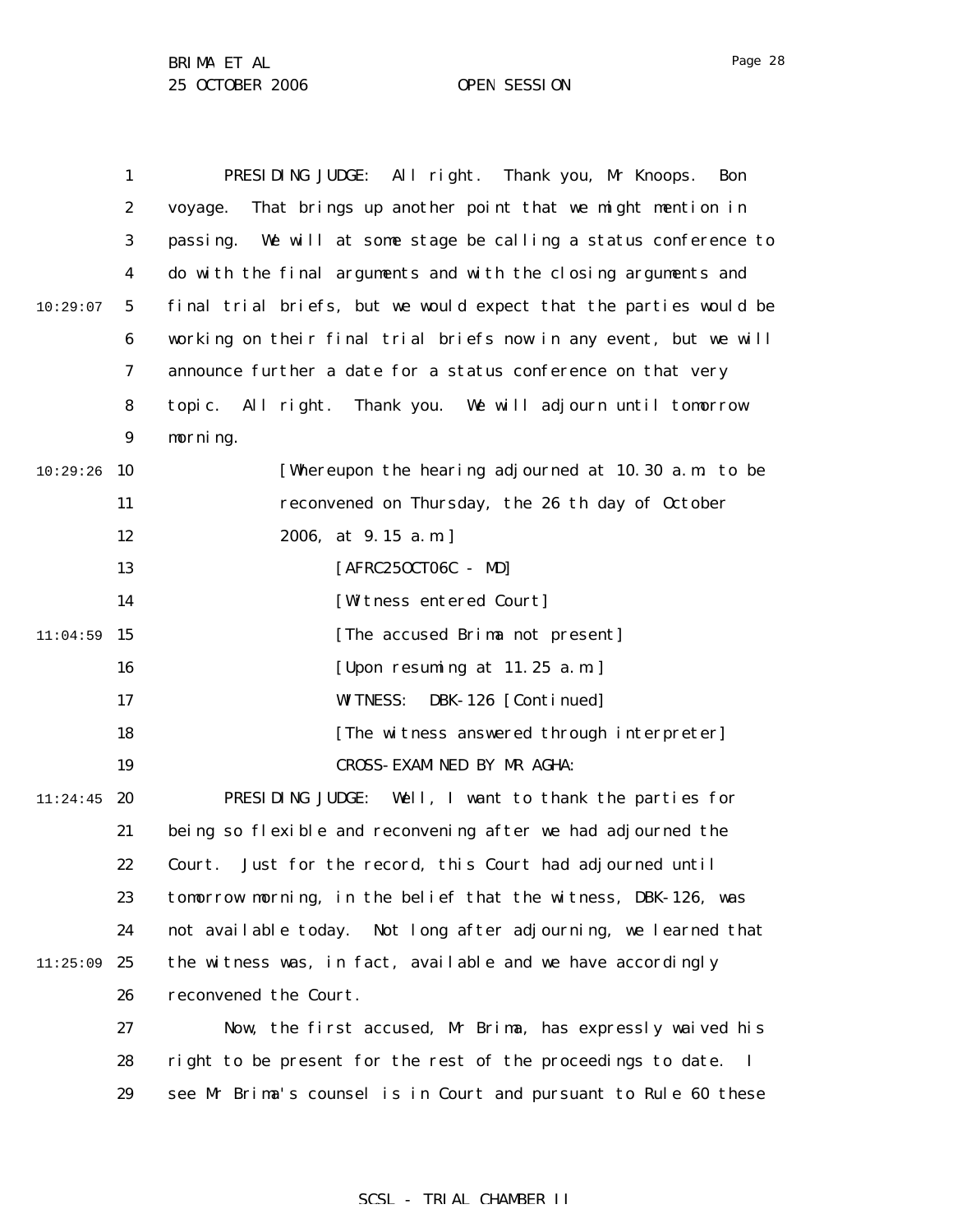1

2 3 4 5 6 7 8 9  $11:26:50$  10 11 12 13 14  $11:27:08$  15 16 17 18 19  $11:28:01$  20 21 22 23 24 11:28:36 25 26 27 11:26:27 Now, Madam Witness, I want to remind you that you are still bound by that oath to tell the truth that you took previously in Court; is that clear? Madam Witness, I want to remind you that you are still bound to tell the truth. You took an oath last time you were in Court and you are still bound by that oath; is that clear? Can you say "yes" or "no", please, for the record? THE WITNESS: Yes. PRESIDING JUDGE: Thank you. Yes, Mr Agha. MR AGHA: Q. Good morning, witness. Today I'm going to ask you a few questions and the majority of these questions can be answered with a "yes" or a "no" or "I don't know" answer. If further clarification is required I can ask you for that; do you understand? Do you understand, witness? A. I'm not getting the translation. PRESIDING JUDGE: What is the problem Mr Interpreter? THE INTERPRETER: I think the problem is that the witness is channeling so it would be helpful if the Court Officer -- PRESIDING JUDGE: All right. Well, we will get the channel checked, Mr Interpreter. Perhaps try again, Mr Agha. MR AGHA: Q. So witness, I'm going to ask you a number of questions this morning. The majority of them can be answered with a "yes" or a "no" or "I don't know" answer. If I require further clarification, I will ask you for that, so do you understand? A. Yes.

proceedings will continue in Mr Brima's absence.

28 29 Q. Okay. Now, you say that you are a single mother with a seven year old son; is that right?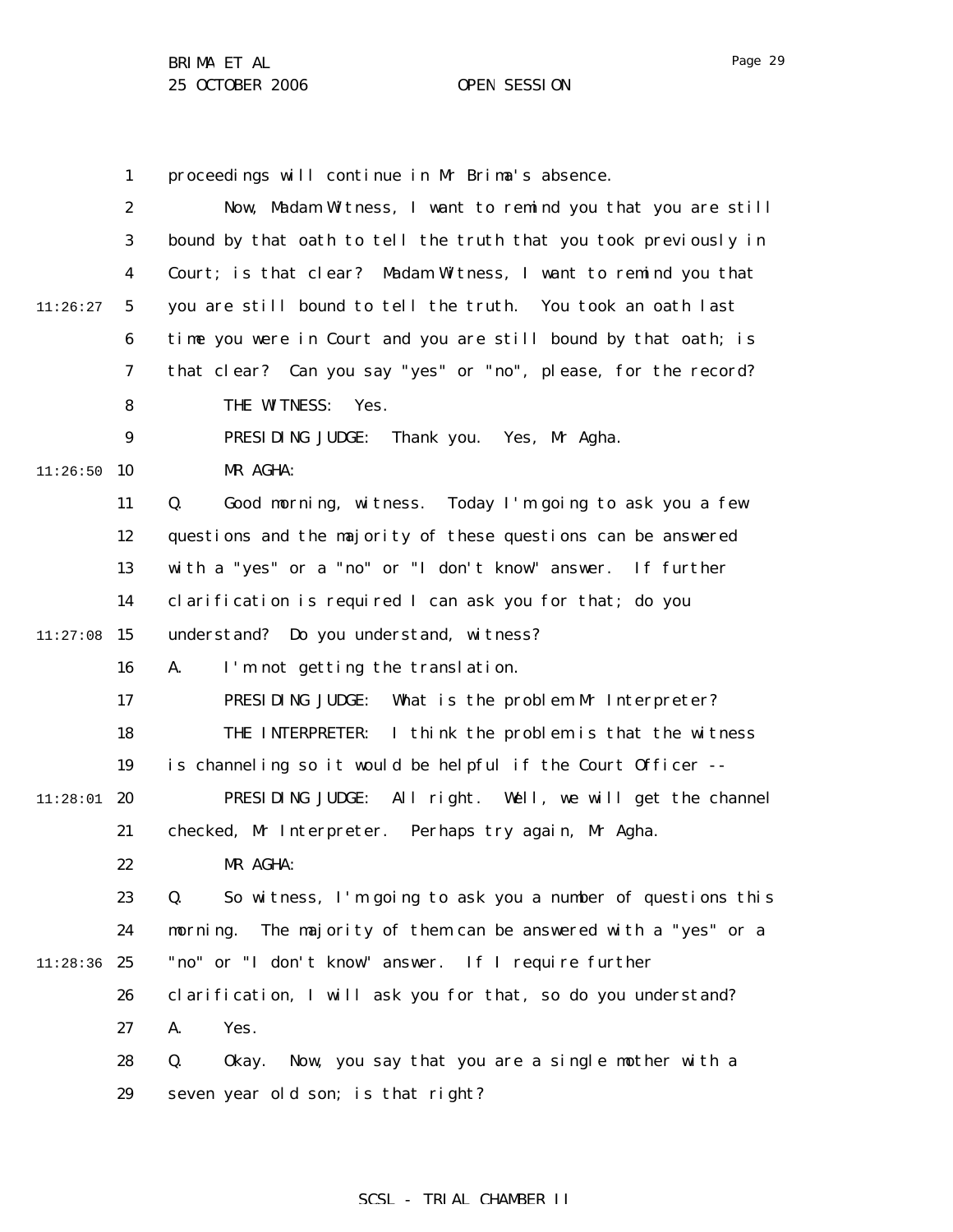|          | $\mathbf{1}$     | Yes.<br>A.                                                        |
|----------|------------------|-------------------------------------------------------------------|
|          | $\boldsymbol{2}$ | And how many other children do you have?<br>Q.                    |
|          | 3                | I have three others whom I'm taking care of at the house.<br>A.   |
|          | 4                | Q.<br>And you said in February 1998 you were a hairdresser and I  |
| 11:29:22 | 5                | think after the intervention you went to carry on doing your      |
|          | 6                | hairdressing in Kono; is that right?                              |
|          | 7                | A.<br>Yes.                                                        |
|          | 8                | So before the intervention your job was as a hairdresser in<br>Q. |
|          | 9                | Freetown; is that right?                                          |
| 11:29:39 | 10               | A.<br>Yes.                                                        |
|          | 11               | Q.<br>And you can read and write, can't you?                      |
|          | 12               | Yes.<br>A.                                                        |
|          | 13               | And you heard about the takeover of the Kabbah government<br>Q.   |
|          | 14               | over the radio in May 1997, didn't you?                           |
| 11:29:57 | 15               | Yes.<br>A.                                                        |
|          | 16               | Q.<br>Now, one of the reasons why you fled to Kono was because    |
|          | 17               | you heard that intervention was coming, wasn't it?                |
|          | 18               | Yes.<br>A.                                                        |
|          | 19               | And you heard about the intervention and what was meant by<br>Q.  |
| 11:30:13 | 20               | this from discussion with boys in your street, didn't you?        |
|          | 21               | A.<br>Yes.                                                        |
|          | 22               | So from these discussions, from the radio and from the<br>Q.      |
|          | 23               | newspaper, did you hear that Ibrahim Bazzy Kamara was an          |
|          | 24               | honourable?                                                       |
| 11:30:38 | 25               | I did not hear that.<br>A.                                        |
|          | 26               | Q.<br>Did you hear that Ibrahim Bazzy Kamara was a part of the    |
|          | 27               | AFRC government?                                                  |
|          | 28               | I did not hear that and I don't even know about that.<br>A.       |
|          | 29               | Q.<br>What about Alex Tamba Brima; did you hear that he was       |
|          |                  |                                                                   |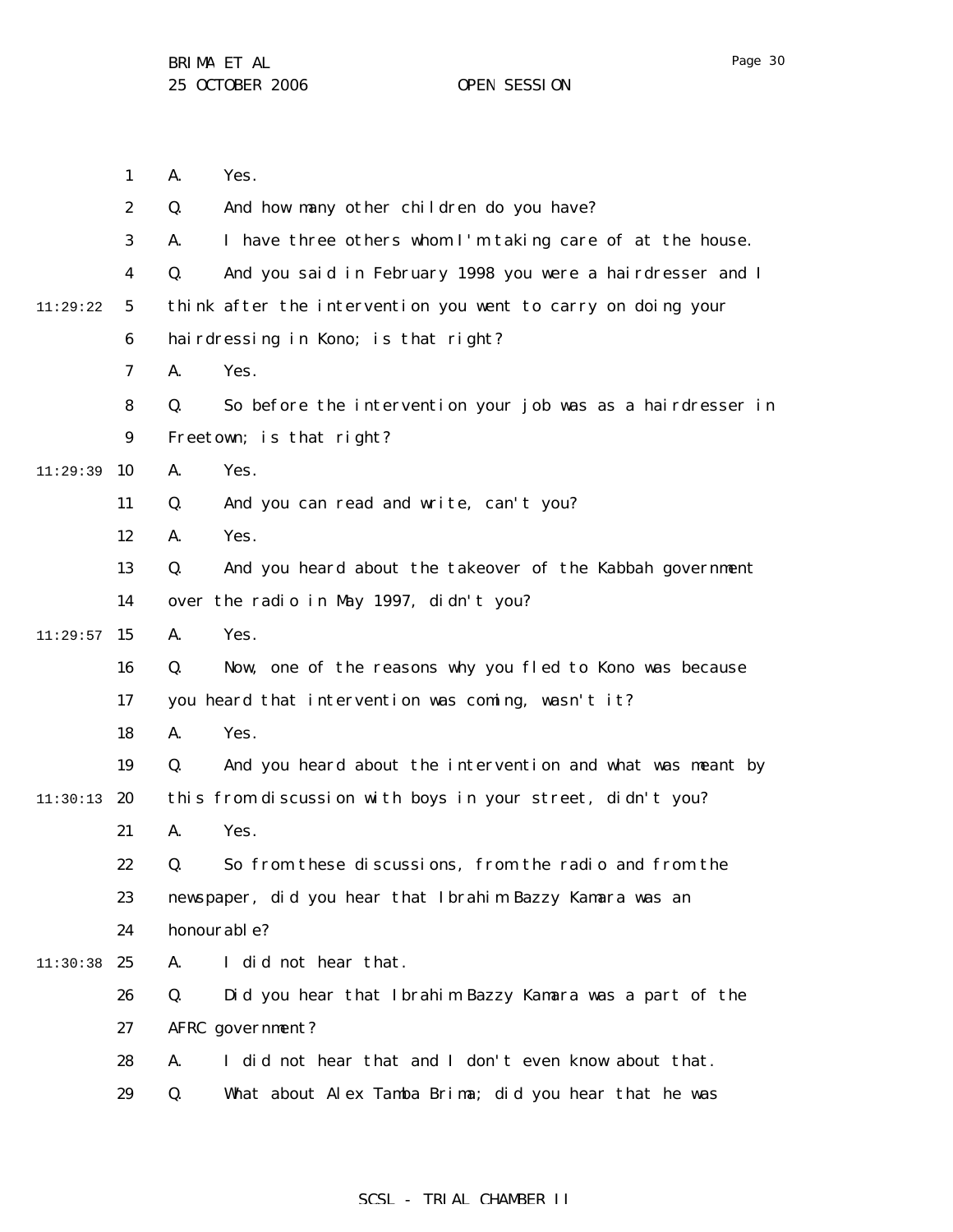1 2 3 4 5 6 7 8 9 11:31:28 10 11 12 13 14 11:31:49 15 16 17 18 19 11:32:11 **20** 21 22 23 24 11:32:36 25 26 27 28 29 11:31:10 referred to as an honourable? A. No. Q. Did you hear that he was a part of the AFRC government? A. No. Q. What about Santigie Kanu, aka Five-Five, did you hear that he was an honourable? A. No. Q. Didn't you hear that Santigie Kanu, aka Five-Five, was a member of the AFRC government? A. No. The AFRC government, I only knew about the leader but besides him I didn't know about any other person and any other thing. Q. And did any of your customers mention this to you while you were doing their hair? A. No. We only heard about Johnny Paul. All of us heard about Johnny Paul. Q. I say to you that you are lying and you know full well that Ibrahim Bazzy Kamara, Alex Tamba Brima and Santigie Kanu, aka Five-Five, were all honourables in the AFRC government? A. I don't know anything about those people. The only person that I knew about was Johnny Paul Koroma who was the leader for AFRC. In fact, at the time of the AFRC every day they will come. The ECOMOG will come and bomb. In fact, I didn't want to know so I just left the place because I didn't want anything to meet me in Freetown. Q. Thank you, witness. If you can just confine your answers to the question. Now, you then went from Freetown to Kono; that's right, isn't it? A. Yes.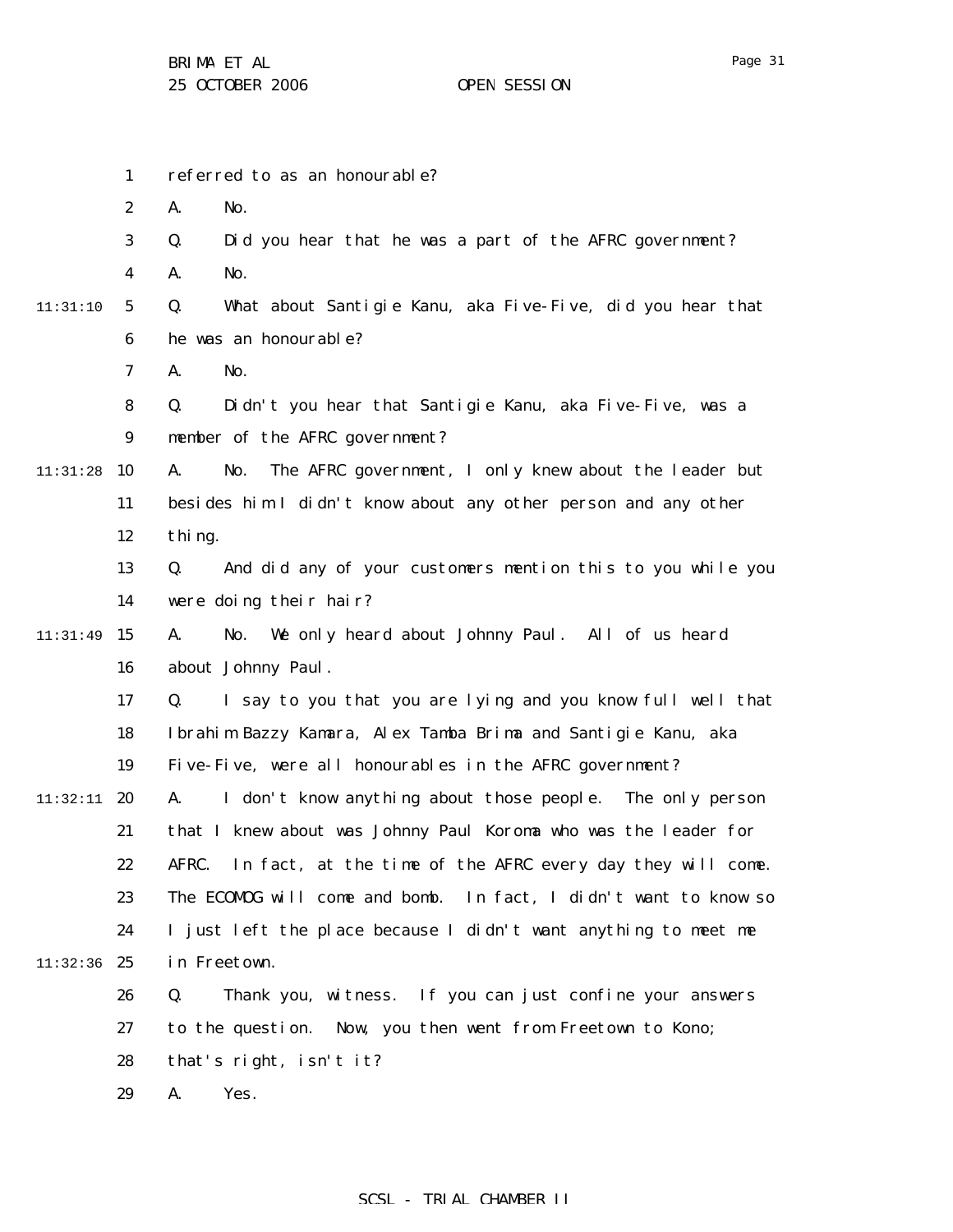1 2 3 4 5 6 7 8 9  $11:33:25$  10 11 12 13 14  $11:33:46$  15 16 17 18 19  $11:34:03$  20 21 22 23 24 11:34:22 25 26 27 28 29 11:33:06 Q. And then the Kamajors came after about a week, didn't they? A. Yes. Q. And from there you went to Tombodu Town, didn't you? A. Yes. Q. And after remaining there for some time, you headed back to Koidu Town; is that right? A. Yes. Q. And on the way you were captured by Abravo; is that right? A. Yes. Yes. Q. And you then say that you were taken to Masingbi Road, in Koidu Town, where you were made the chief's cook, don't you? A. Yes, yes. Q. And you say that the chief was George Johnson, alias Junior Lion; is that right? A. He was. PRESIDING JUDGE: Mr Agha, do we have to go through all the evidence-in-chief again? It's a matter of record what she said. MR AGHA: I am just trying to bring her mind back to it since it's been a few days but I will try and cut away from that, Your Honour. Q. I say to you you are lying and that the chief was Ibrahim Bazzy Kamara; what do you have to say about that? A. No, I was there and I know. I was there. In fact, Johnson captured me, I will never forget that one. He captured me. Q. Throughout your time at Masingbi Road you were the cook for Ibrahim Bazzy Kamara, weren't you? A. No. That man was never at that place. Chief captured me to be cooking for him so I was cooking for the chief. I told you.

# SCSL - TRIAL CHAMBER II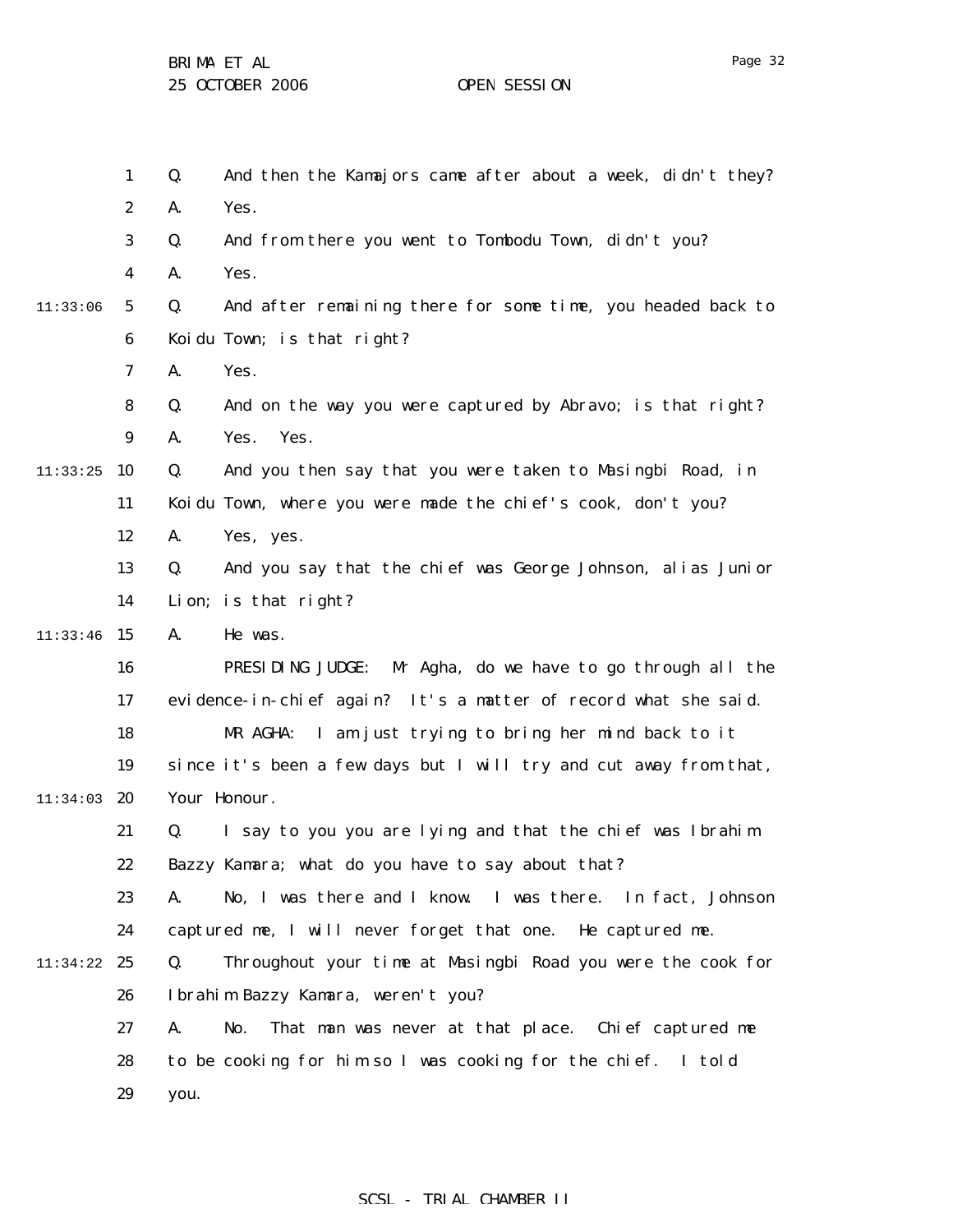1 2 3 4 5 6 7 8 9  $11:35:24$  10 11 12 13 14  $11:35:49$  15 16 17 18 19 11:36:08 20 21 22 23 24 11:36:19 25 26 27 28 29 11:35:05 Q. Throughout your evidence the person you referred to as chief is, in fact, Ibrahim Bazzy Kamara, isn't it? A. Was I the one that went to the jungle or I went there together with you people? I told you the chief. I didn't tell you -- I don't know the chief? Don't I know the chief for whom I was cooking? Q. Witness, could you kindly answer the question, "yes" or "no", as we set out to do? A. You asked me this thing and I said it. I'm not telling -- I'm not speaking lies. I'm speaking the truth. Q. I suggest to you that in your evidence you just replaced Junior Lion with Ibrahim Bazzy Kamara, didn't you? A. Chief. Junior Johnson, Junior Lion was the one who captured me. I will never forget that. Q. I am not asking who captured you? MR DANIELS: Your Honours, I believe the question has been asked once, twice, thrice and it has been answered. PRESIDING JUDGE: I don't think that particular question was asked before, Mr Daniels. Do you want to repeat the question? MR AGHA: Yes. Q. I will ask the question to you witness and you can simply reply by "yes" or "no" or "I don't know." Now, I say to you that throughout your evidence, the person you refer to as chief is not Junior Lion but is, in fact, Ibrahim Bazzy Kamara and you've substituted the two; is that right? A. I know that it was chief. I will never forget him. Because all the strains that I am going through now, was because of him because he captured him. That is the first thing. If

# SCSL - TRIAL CHAMBER II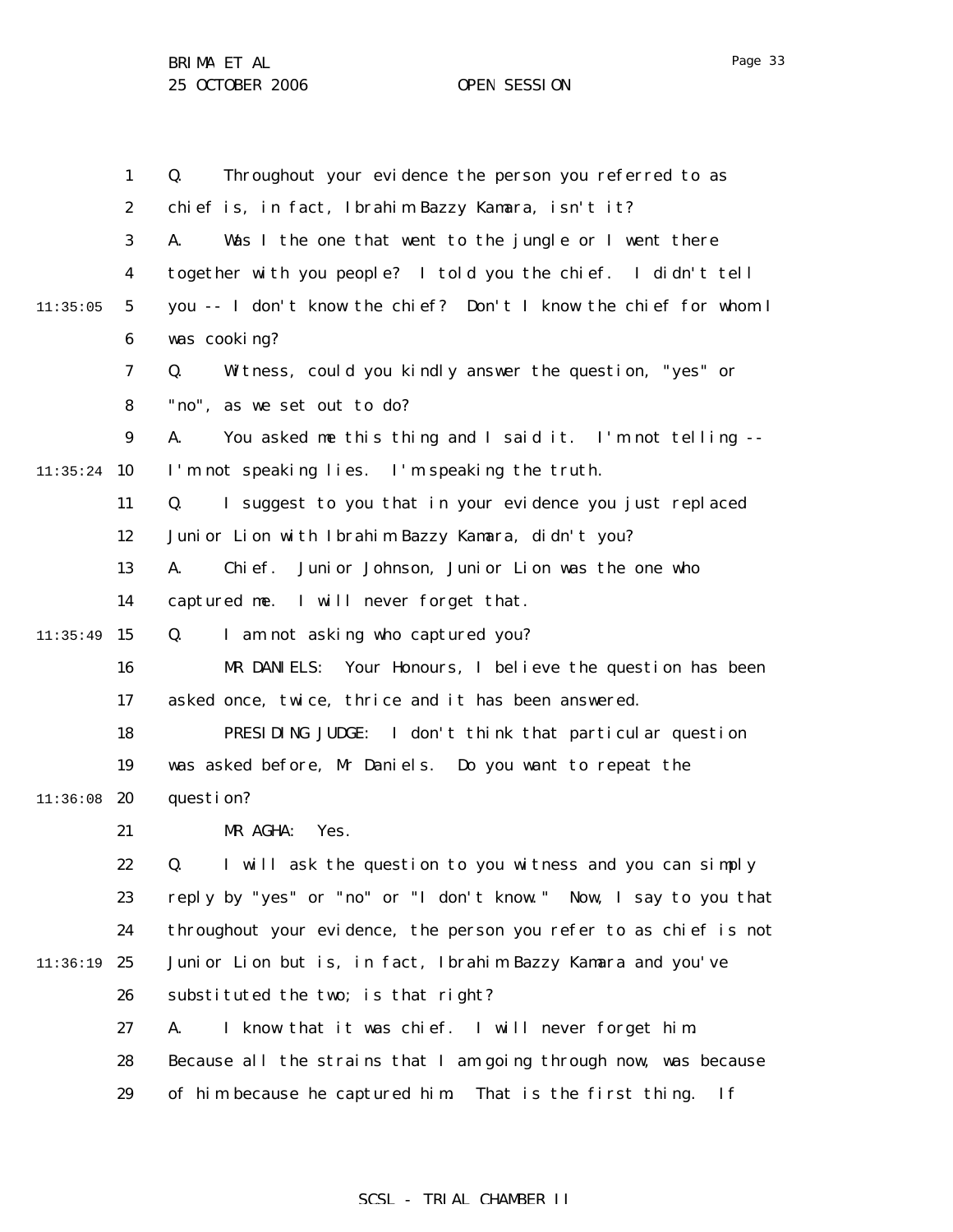|          | $\mathbf{1}$     | even I sleep and he wake me up and I will tell you everything                |
|----------|------------------|------------------------------------------------------------------------------|
|          | $\boldsymbol{2}$ | that happened in the jungle from the beginning to the end.                   |
|          | 3                | Witness, witness, my questions you can answer very simply<br>Q.              |
|          | $\boldsymbol{4}$ | and if you could kindly do that it would make your evidence a lot            |
| 11:37:01 | $\mathbf 5$      | Now, I say to you you are lying when you say you did<br>shorter.             |
|          | 6                | not see Ibrahim Bazzy Kamara at Masingbi Road in Koidu Town,                 |
|          | 7                | aren't you?                                                                  |
|          | 8                | He was never there. It was chief who was there and it was<br>A.              |
|          | $\boldsymbol{9}$ | for him that I was cooking all the days that I spent in the                  |
| 11:37:22 | 10               | jungle; I was cooking for him.                                               |
|          | 11               | Q.<br>And Abravo was one of Ibrahim Bazzy Kamara's securities,               |
|          | 12               | wasn't he?                                                                   |
|          | 13               | Abravo was chief's security. They were all together.<br>A.<br>$\mathbf{I}$ n |
|          | 14               | fact, it was Abravo that came down and arrested me and it was                |
| 11:37:44 | 15               | chief who said "Sit down there."                                             |
|          | 16               | Q.<br>Now, after Masingbi Road and moving from Five-Five Spot you            |
|          | 17               | went to Tombodu Town, didn't you?                                            |
|          | 18               | Yes.<br>A.                                                                   |
|          | 19               | Ibrahim Bazzy Kamara was with you in Tombodu Town, wasn't<br>Q.              |
| 11:38:00 | 20               | he?                                                                          |
|          | 21               | A.<br>He was not there.                                                      |
|          | 22               | Q.<br>At Tombodu Town Alex Tamba Brima was in command of the                 |
|          | 23               | soldiers, wasn't he?                                                         |
|          | 24               | These people, none of them were there.<br>A.                                 |
| 11:38:16 | 25               | So you then, from Tombodu, moved to Mansofinia with other<br>Q.              |
|          | 26               | sol di ers, di dn't you?                                                     |
|          | 27               | A.<br>No.                                                                    |
|          | 28               | Where did you go after Tombodu?<br>Q.<br>No?                                 |
|          | 29               | After Tombodu, I went together with soldiers, chiefs and<br>A.               |

# SCSL - TRIAL CHAMBER II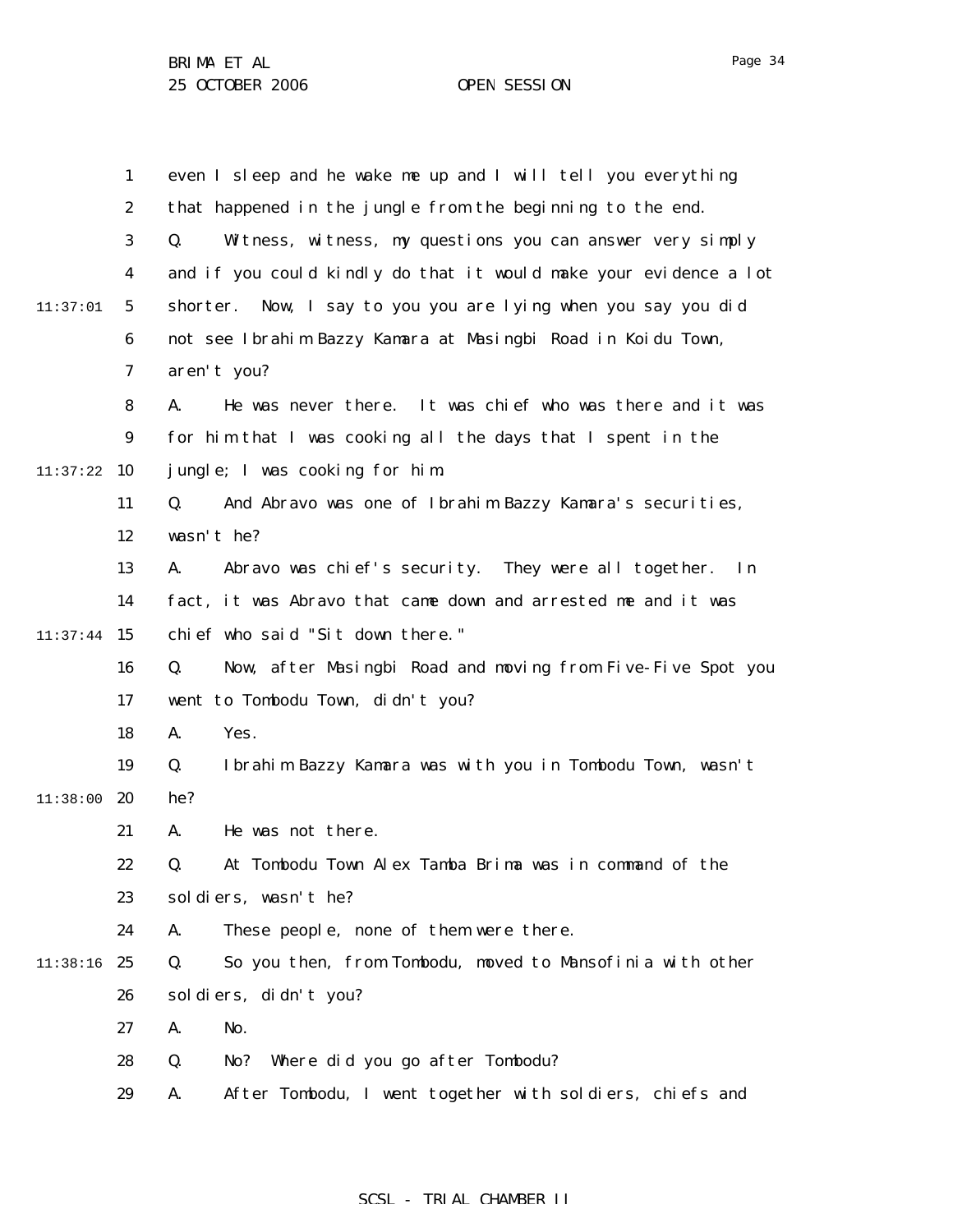1 2 3 4 5 6 7 8 9  $11:39:04$  10 11 12 13 14  $11:39:28$  15 16 17 18 19 11:39:54 **20** 21 22 23 24 11:40:16 25 26 27 28 29 11:38:48 others, we went together. Q. But you went to Mansofinia, didn't you? A. Yes, I went there. Q. And at Mansofinia Alex Tamba Brima was in command of the soldiers, wasn't he? A. No. Q. And you were still cooking for Ibrahim Bazzy Kamara at Mansofinia, weren't you? A. I've told you that it was chief. It was chief. In fact, that man that you are referring to was a prisoner of war. How would I be cooking for a prisoner of war? I'm talking about the chief and you are talking about prisoner of war. Q. You smuggled these prisoners of war food later, didn't you? A. Yes, because I -- I was feeling -- I was sympathising with them because I was feeling sorry for them. I gave them the crumbs only. Q. Now, whilst you were at Mansofinia, it was Ibrahim Bazzy Kamara who was reporting to SAJ Musa, wasn't it? A. I never went to SAJ. It was at Mansofinia that I was and chief left me there and went to SAJ. I never went to SAJ. Q. I didn't say you ever went to SAJ. I said that Ibrahim Bazzy Kamara went and reported to SAJ, didn't he? A. I didn't know him and I didn't see him there. I don't know. The only thing that I know is that when we got to Mansofinia, I was cooking for chief at Mansofinia and he left me there and went to SAJ at Kurubonla. Q. Now, you left Mansofinia for the jungle, didn't you, with the other troops? A. Yes.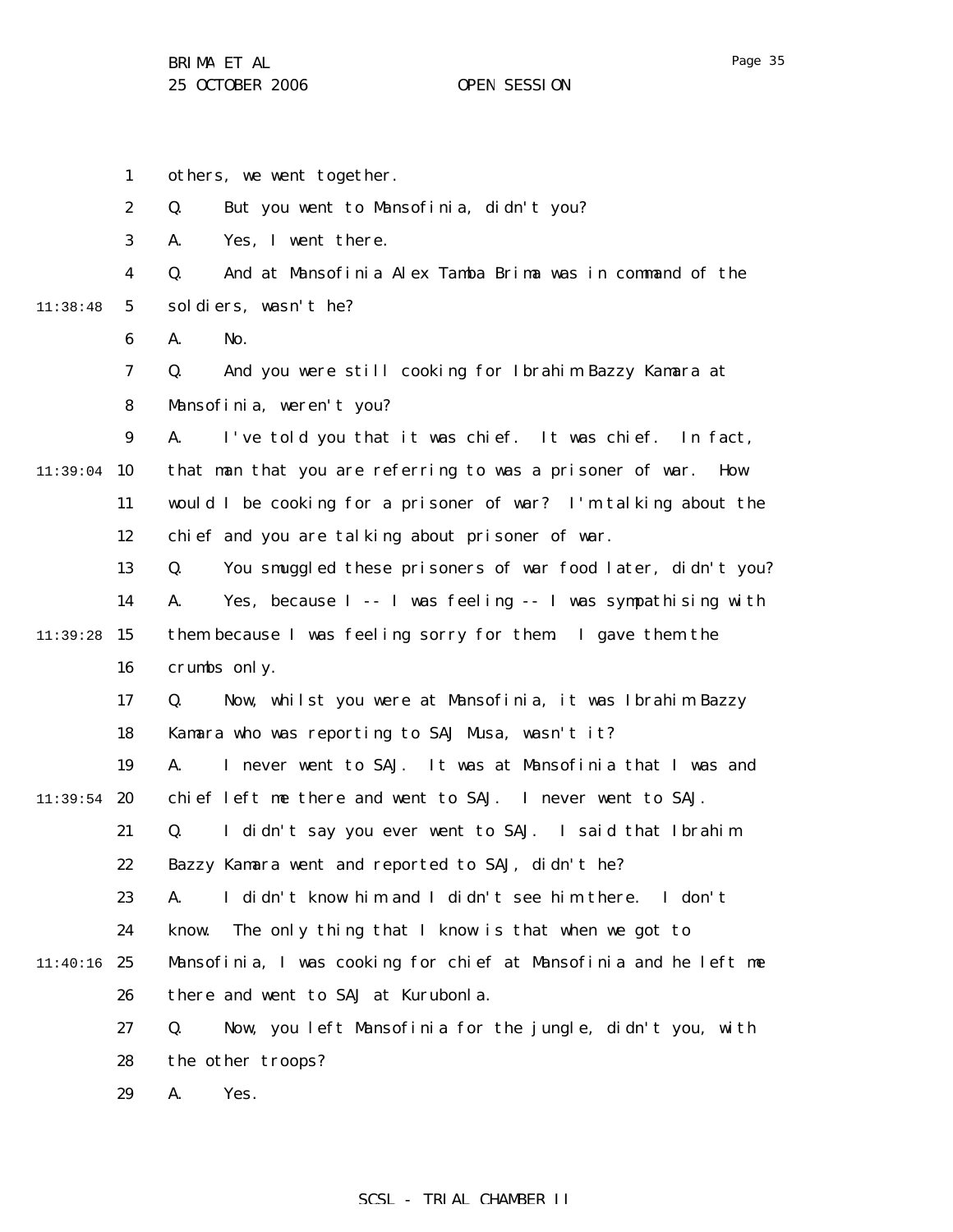Page 36

|          | $\mathbf{1}$     | Q.<br>And Alex Tamba Brima was in command of those troops, wasn't  |
|----------|------------------|--------------------------------------------------------------------|
|          | $\boldsymbol{2}$ | he?                                                                |
|          | 3                | It was Colonel FAT.<br>No.<br>A.                                   |
|          | 4                | And it was a lie that Tamba Fasuluku was looking after the<br>Q.   |
| 11:40:47 | $\mathbf{5}$     | civilians during the march from Mansofinia to Camp Rosos, isn't    |
|          | 6                | it?                                                                |
|          | 7                | I didn't get that clearly.<br>A.                                   |
|          | 8                | Q.<br>In your evidence you said Tamba Fasuluku was looking after   |
|          | $\boldsymbol{9}$ | the civilians on the march?                                        |
| 11:41:07 | 10               | Yes.<br>Yes.<br>A.                                                 |
|          | 11               | I'm saying to you that that's a lie.<br>Q.                         |
|          | 12               | I am telling you that for the rest of the jungle, and<br>A.        |
|          | 13               | anything I tell you about the jungle is the truth. I know          |
|          | 14               | everything about the jungle. Of all the captured civilians who     |
| 11:41:29 | 15               | were there, soldiers, soldier relations, brothers or sisters, I    |
|          | 16               | know several things more than every other person that was          |
|          | 17               | captured in the jungle, so whatever I tell you I would like you    |
|          | 18               | to take it to be the gospel truth. I know that more, much more     |
|          | 19               | than any other person that was captured in the jungle. In fact,    |
| 11:41:46 | 20               | I even know about the jungle much more than --                     |
|          | 21               | Q.<br>Mr Witness, please, can you just answer the question?<br>Now |
|          | 22               | $ -$                                                               |
|          | 23               | I even know about the jungle much more than these people<br>A.     |
|          | 24               | that are -- that are in the Court now -- that are captured by the  |
| 11:41:56 | 25               | Court.                                                             |
|          | 26               | I say to you that Santigie Kanu, aka Five-Five, was in<br>Q.       |
|          | 27               | charge of the civilians from the march from Mansofinia to Camp     |
|          | 28               | Rosos; what do you say "yes" or "no"?                              |
|          | 29               | No, I didn't come here to tell lies. I came here to say<br>A.      |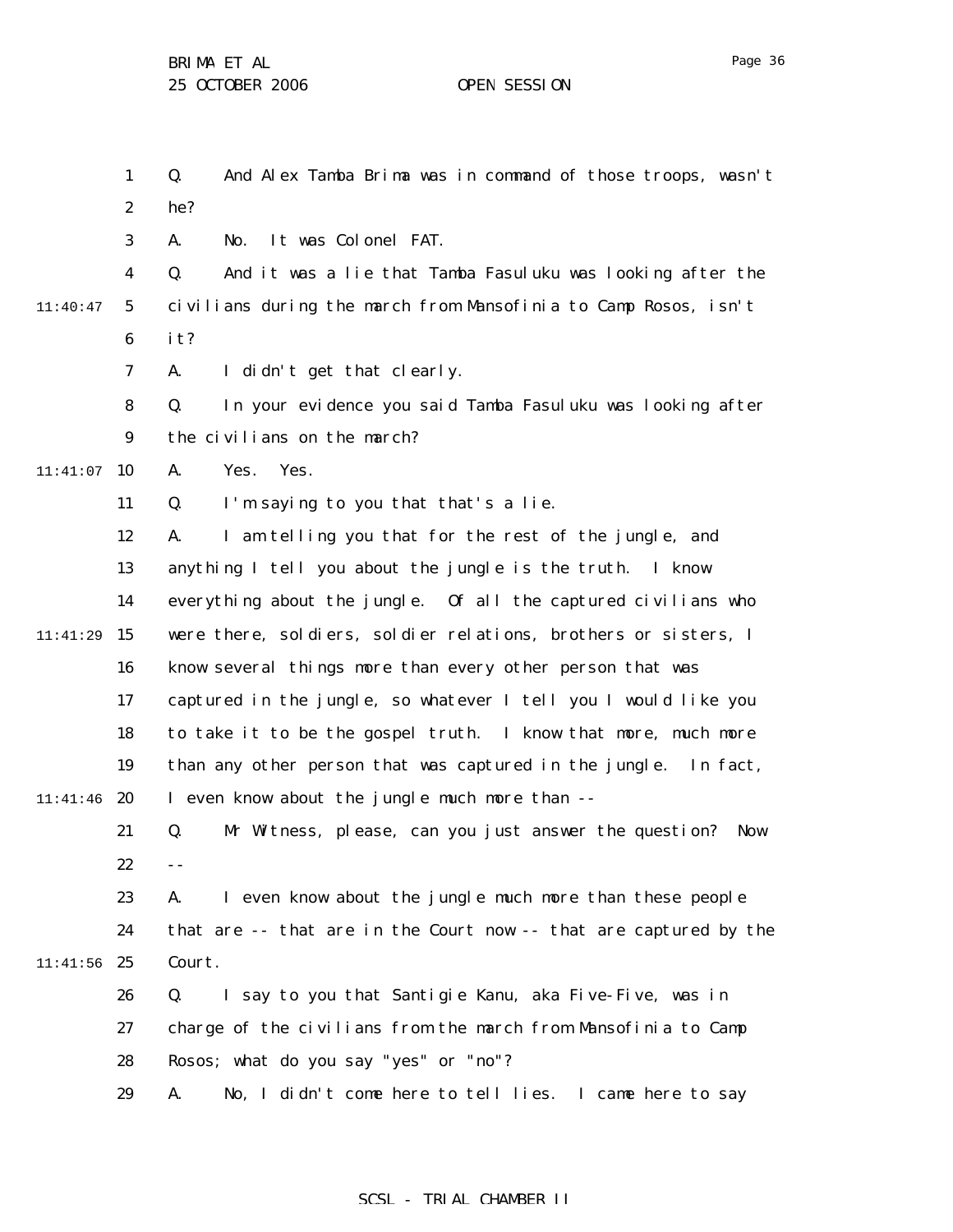|          | 1                | the truth.<br>No.                                                 |
|----------|------------------|-------------------------------------------------------------------|
|          | $\boldsymbol{2}$ | Q.<br>Now, you say that en route from Mansofinia you went by      |
|          | 3                | Karina; is that right?                                            |
|          | 4                | Yes.<br>A.                                                        |
| 11:42:32 | 5                | I say to you that it was Alex Tamba Brima who was in<br>Q.        |
|          | 6                | command of troops which attacked Karina?                          |
|          | 7                | It did not happen that way.<br>A.                                 |
|          | 8                | The soldiers with you attacked Karina, didn't they?<br>Q.         |
|          | 9                | They did not attack Karina. We only passed.<br>A.<br>In fact, we  |
| 11:43:00 | 10               | did not use the main road or the main route. We bypassed the      |
|          | 11               | Karina Town itself.                                               |
|          | 12               | Ibrahim Bazzy Kamara also took part in the attack on<br>Q.        |
|          | 13               | Karina, didn't he?                                                |
|          | 14               | No, he was not with us even.<br>A.                                |
| 11:43:20 | 15               | The person you refer to as chief took part in the attack on<br>Q. |
|          | 16               | Karina, didn't he?                                                |
|          | 17               | Yes.<br>A.                                                        |
|          | 18               | Your Honours, could the witness get<br>THE INTERPRETER:           |
|          | 19               | closer to the mic?                                                |
| 11:43:33 | 20               | PRESIDING JUDGE:<br>Madam Witness, can you lean a little          |
|          | 21               | closer to the mic, please? The interpreter is having trouble      |
|          | 22               | hearing you.                                                      |
|          | 23               | MR AGHA:                                                          |
|          | 24               | Q.<br>I say that you are lying and you know full well that Alex   |
| 11:43:57 | 25               | Tamba Brima, Ibrahim Bazzy Kamara and Santigie Kanu, aka          |
|          | 26               | Five-Five, all took part on the attack on Karina, didn't they?    |
|          | 27               | In fact, Karina, we never attacked there.<br>A.<br>No.<br>Our men |
|          | 28               | only passed.<br>That is the first thing. The second one, these    |
|          | 29               | people were never there.                                          |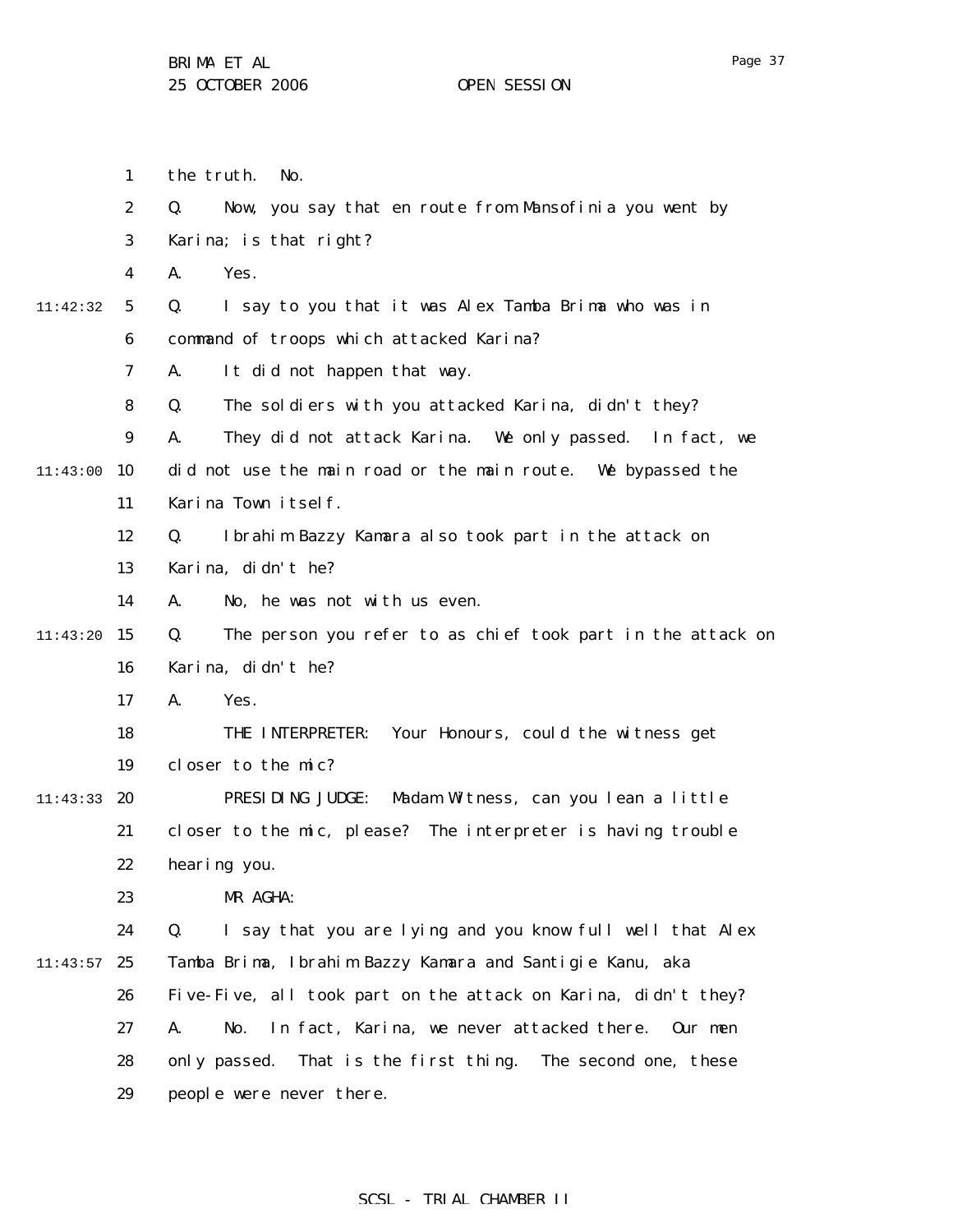1 2 3 4 5 6 7 8 9  $11:45:04$  10 11 12 13 14  $11:45:19$  15 16 17 18 19 11:45:42 20 21 22 23 24 11:46:02 25 26 27 28 29 11:44:41 Q. So if you only passed why did you say the person you called chief, Junior Lion, took part in the attack on Karina? A. That's why I said that we did not attack Karina. We only passed through. If there was -- it was getting close to morning. The jet was passing around so we just passed the town. We never attacked. Q. You even went into Karina and took part in the looting that went on there, didn't you? A. No. No, no. I never looted. In fact, I don't even know what is looting because why, in fact, when we were in the jungle, I was very lazy to walk. Most of the times they were shouting at me that I should walk fast, so I don't even know what is looting. I am not part of that sort of thing. Q. Witness, it's not a question of walking, you went into Karina and you stole property, didn't you? A. I did not enter into Karina itself. We did not enter the town. The town is like this way, there is one road passing close to the town. At times you see some houses but not the entire town. There is a town on this other side and there is the road by the -- by the town. So we used that road by the town. Not - we did not enter the town itself. Q. You also went into Karina and assisted with the mobilising of the captured and abducted women, didn't you? A. No. Q. You say that Adama Cut Hand and her husband, Olangba, were with you whilst you bypassed Karina, don't you? A. Yes, we were all together. Q. I say to you that you are lying and that Adama Cut Hand was one of the SLAs who attacked Karina?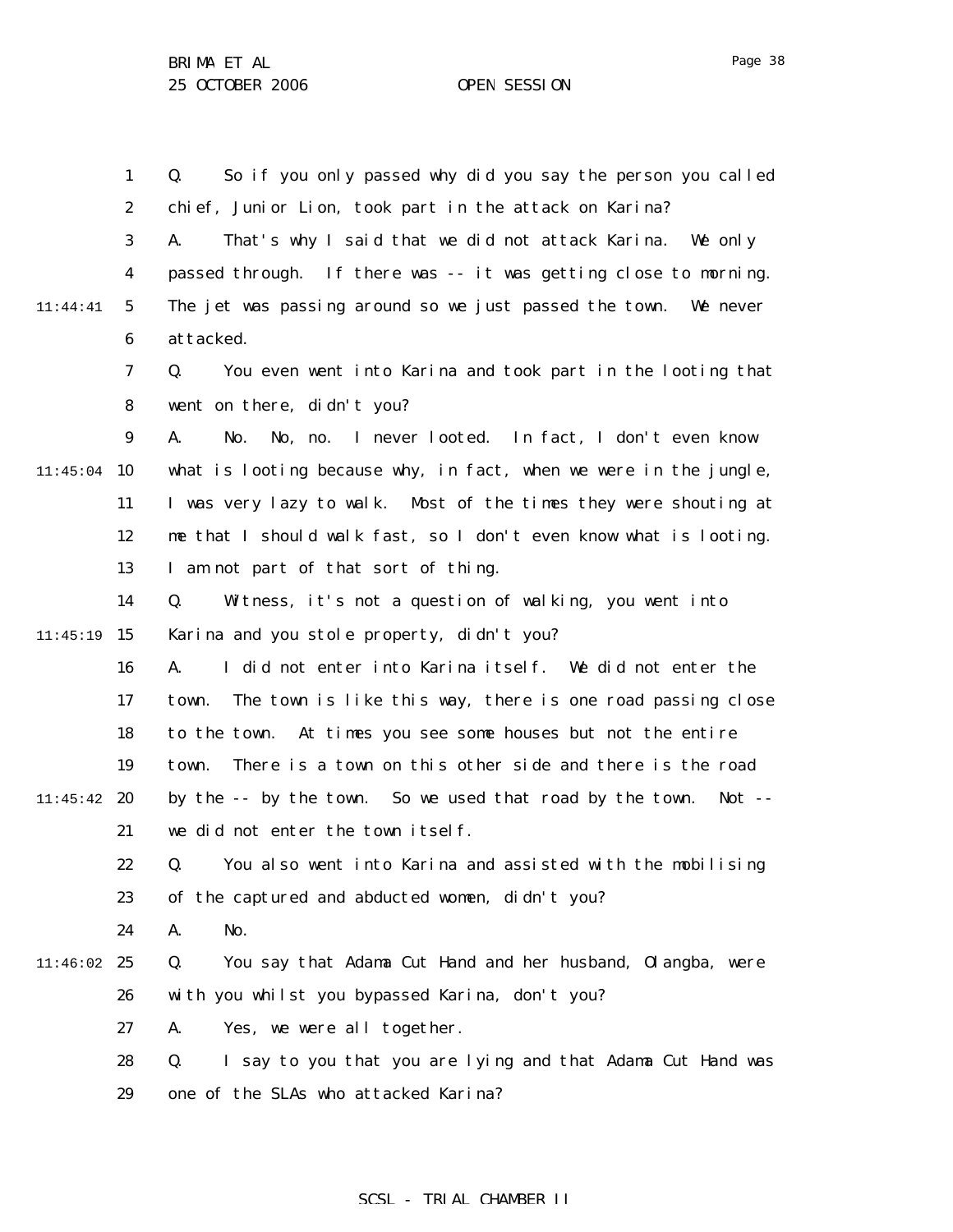Page 39

|          | $\mathbf{1}$     | We did not attack Karina. We only passed the town. We did<br>A.         |
|----------|------------------|-------------------------------------------------------------------------|
|          | $\boldsymbol{2}$ | not -- they did not attack Karina. It was getting to dawn at            |
|          | 3                | that time because the jet was coming. We only passed the place.         |
|          | 4                | We did not attack that place.<br>Would you, would you stand there       |
| 11:46:44 | $\mathbf{5}$     | and wait for the jet to bomb? We only passed.                           |
|          | $\boldsymbol{6}$ | Q.<br>Witness, I also put to you that Adama Cut Hand's husband,         |
|          | 7                | Olangba also attacked Karina, didn't he; "yes" or "no"?                 |
|          | 8                | No.<br>No.<br>A.                                                        |
|          | $\boldsymbol{9}$ | Adama Cut Hand was called Adama Cut Hand because she used<br>Q.         |
| 11:47:08 | 10               | to regularly amputate people's arms; right?                             |
|          | 11               | I only know about one, one -- in fact she did not --<br>No.<br>A.       |
|          | 12               | she only amputated one person's hand at one time and in fact she        |
|          | 13               | did not do it directly. She authorised Arthur to do that.<br><b>She</b> |
|          | 14               | only did that once that I know of.                                      |
| 11:47:32 | 15               | I say to you she is called Adama Cut Hand because she<br>Q.             |
|          | 16               | regularly amputated people's arms; do you agree or you don't            |
|          | 17               | agree?                                                                  |
|          | 18               | No, I don't agree.<br>A.                                                |
|          | 19               | Now, after Karina, you then moved to Mandaha with the<br>Q.             |
| 11:47:48 | 20               | troop, didn't you?                                                      |
|          | 21               | Yes.<br>A.                                                              |
|          | 22               | And these troops were under the command of Alex Tamba<br>Q.             |
|          | 23               | Brima, weren't they?                                                    |
|          | 24               | I've told you that these men were not, they had not been<br>A.          |
| 11:48:05 | 25               | captured yet. It was Colonel FAT. I've said this from the time          |
|          | 26               | I started testifying here. I told you. Why you bringing this            |
|          | 27               | again? I have told you before that it was Colonel FAT.                  |
|          | 28               | PRESIDING JUDGE:<br>Madam Witness, you could have answered              |
|          | 29               | that question by just saying "no." You make it easier on                |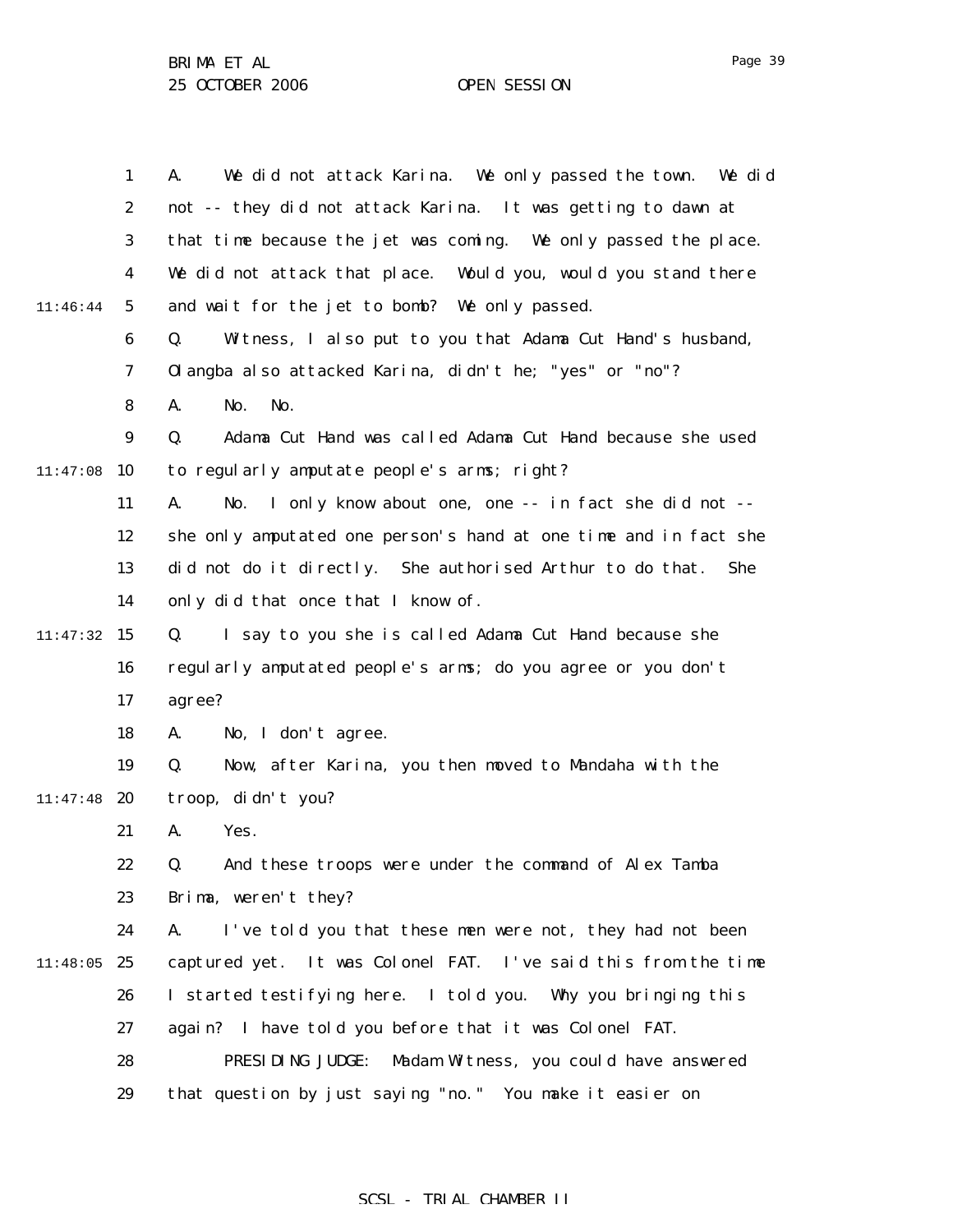MR AGHA:

A. No, no, no.

say about that?

yourself and everyone here if you will just answer the question. Q. Okay. Witness, I say to you that Ibrahim Bazzy Kamara was one of the commanders who attacked Mandaha. What do you say; "yes, " "no, " or "you don't know"? Q. I say to you that Santigie Kanu, aka Five-Five, was also one of the commanders who attacked Mandaha; what do you have to

11:48:58 10 A. No.

1

2

3

4

5

11:48:45

6

7

8

9

- 11 12 13 Q. I say that you are lying and you know full well that Alex Tamba Brima, Ibrahim Bazzy Kamara and Santigie Kanu all attacked Mandaha?
- 14 11:49:16 15 16 A. They were never there. I'm speaking the truth. They were never there. They had not been brought yet. They were not there. They were not there.
	- 17 18 Q. You say that the troop by Bendembu, Batkanu and Mateboi, don't you?
	- 19 A. Yes.
- 11:49:32 20 21 Q. All these three villages were attacked by Alex Tamba Brima and the troops under his command, weren't they?
	- 22 A. No. There, they did not attack there. We only passed.
	- 23 24 All those places were not attacked. We only passed through. We were going to locate a base.
- $11:49:57$  25 26 27 28 29 Q. I say to you that Ibrahim Bazzy Kamara and Santigie Kanu, aka Five-Five, were also commanders who attacked all those villages. What do you say, "yes" or "no" or "you don't know"? A. I have told you this one. At that time these people had not joined us. It did not happen that way.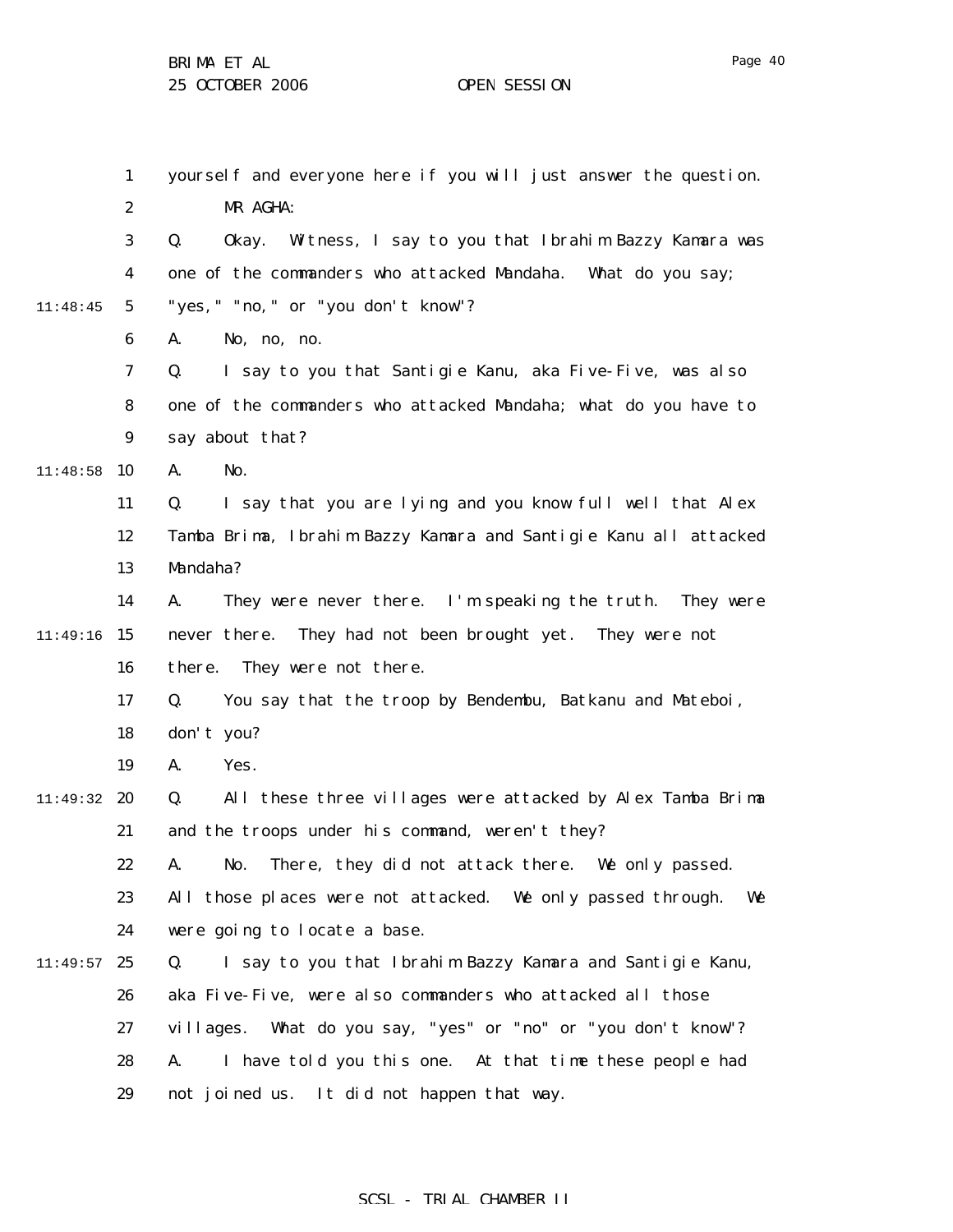1 2 3 4 5 6 7 8 9  $11:50:54$  10 11 12 13 14  $11:51:20$  15 16 17 18 19  $11:51:35$  20 21 22 23 24  $11:51:54$  25 26 27 28 29 11:50:38 Q. But you personally didn't go on any of the attacks, did you? Did you? A. It was not an attack. We were only passing. We were jungling. At that time we were going to locate a base. It was deep in the rainy season. We did not attack. We were just walking, going. Q. So, according to your evidence, when you set out to find a base you didn't attack a single village or position, the troop you were with; is that right? A. Yes, we never attacked. Q. It's a lie that FAT Sesay was in command of this troop as it moved through the jungle from Mansofinia to Camp Rosos, isn't it? A. It was Colonel FAT who was in command. Q. At Camp Rosos Alex Tamba Brima was in command of the soldiers, wasn't he? A. No. Q. At Camp Rosos Ibrahim Bazzy Kamara was second in command of the soldiers, wasn't he? A. These men had not been captured yet. They were not there. It did not happen that way. Q. At Camp Rosos, Santigie Kanu, aka Five-Five, was also a commander, wasn't he? A. No. Q. You are lying when you say that FAT Sesay was a commander at Rosos, aren't you? A. I know Colonel FAT so how would I tell a lie? I was in the jungle. I knew what was happening. I saw everything. Q. So are you lying or are you telling the truth?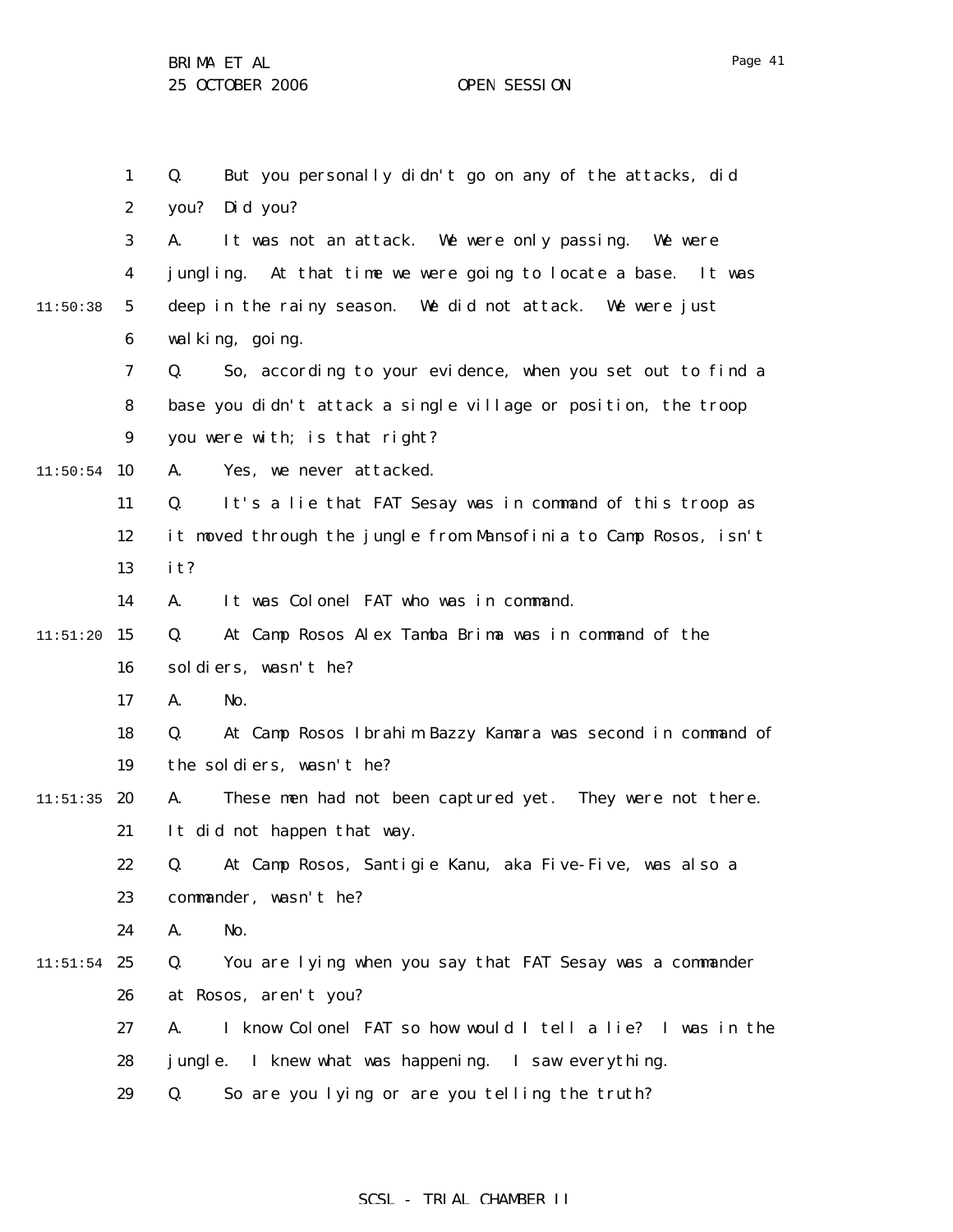1 2 3 4 5 6 7 8 9  $11:52:46$  10 11 12 13 14  $11:53:10$  15 16 17 18 19  $11:53:26$  20 21 22 23 24  $11:53:37$  25 26 27 28 29 11:52:34 A. I am speaking the truth. I'm telling you the truth but you don't want to take it. You don't want to accept it. Q. Now, whilst you were at Rosos, was Tamba Fasuluku still looking after the civilians? MR DANIELS: Let me object here. THE WITNESS: When we were at the base -- PRESIDING JUDGE: Please wait, Madam Witness, there is an objection. What is the objection? MR DANIELS: Well, I am looking through our records and I do not come across the name Tamba Fasuluku. The name I have come across is Fasuluku. And I am referring in particular to the testimony of the witness of 12 October 2006, at page 54 on line 6, where the question -- or line 4 to 6 -- the question was "Was there anyone looking after the soldiers and the children, the women and the children, I beg your pardon?" And the answer was "It was Sly and Fasuluku. Fasuluku was taking care of me." I don't see how the word Tamba ever came. PRESIDING JUDGE: What do you say to that? MR AGHA: I can rephrase it. PRESIDING JUDGE: Yes. JUDGE DOHERTY: I actually have Tamba Fasuluku in my record. MR DANIELS: With the greatest respect, I did give a quotation and I don't know, and I am referring to the Court record? PRESIDING JUDGE: Actually, that name comes up a few times in the evidence. I've got another reference to him being in charge of the civilians and the witness gave a description of him but simply called him Fasuluku.

### SCSL - TRIAL CHAMBER II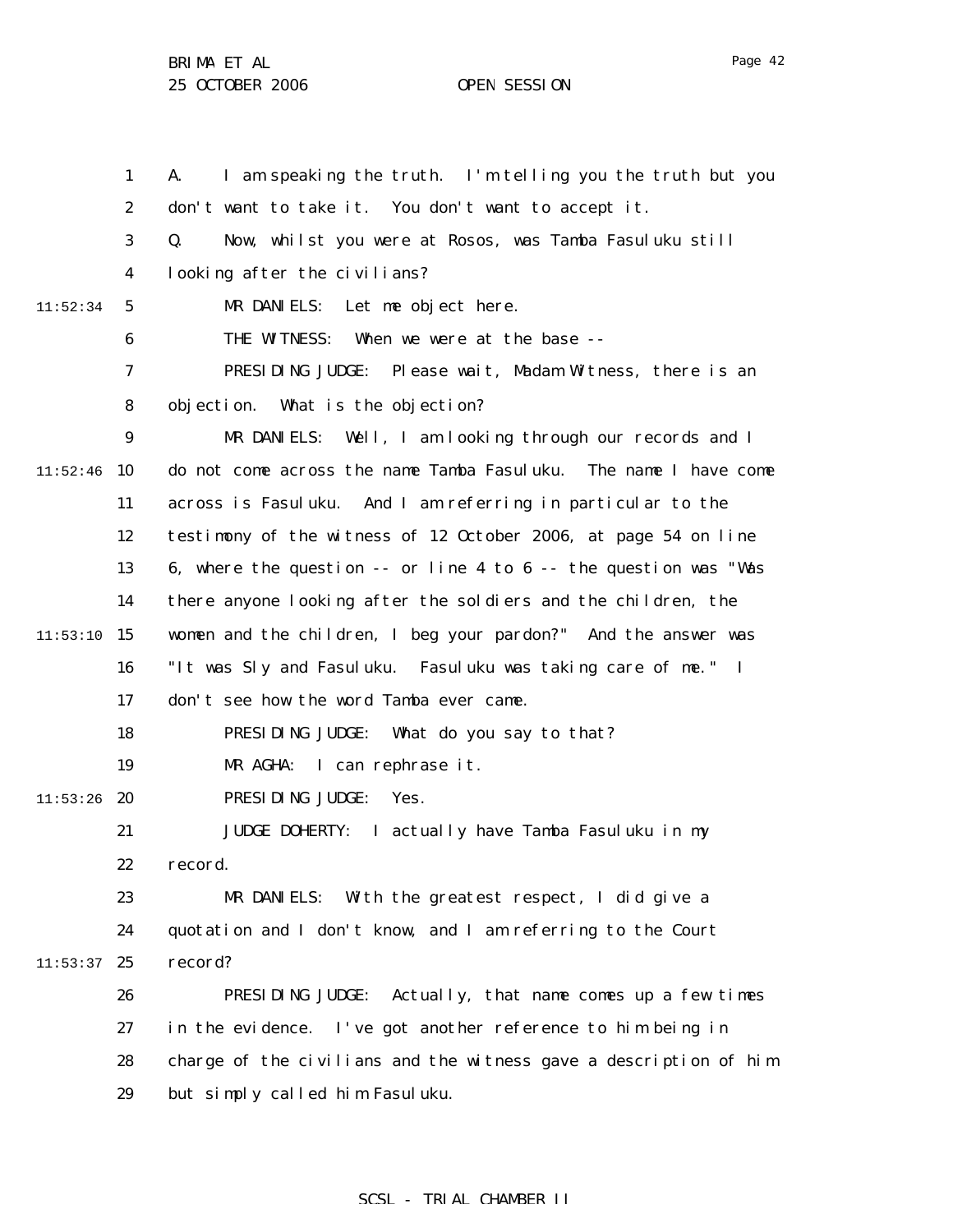1 2 3 4 5 6 7 8 9  $11:54:20$  10 11 12 13 14  $11:54:34$  15 16 17 18 19  $11:54:51$  20 21 22 23 24  $11:55:10$  25 26 27 28 29 11:54:00 MR DANIELS: That is the point I am making, Your Honour. MR AGHA: I can rephrase. PRESIDING JUDGE: All right. It might be better, yes. MR AGHA: Q. So was Fasuluku still in charge of the civilians at Camp Rosos? A. Well, as I explained, because I just have to explain, when we are at the base, everybody would leave by families. For example I was at the chief's house so I was under the chief's family. Like when we were jungling, when the armed men would be in the -- in the front, Fasuluku would be -- THE INTERPRETER: Your Honour, the witness is going too fast for the interpreter's comfort. MR AGHA: Q. Witness, I am asking you about Rosos, forget about the jungling. When you were at Camp Rosos was Fasuluku still in charge of civilians; "yes" or "no," or "you don't know"? A. That's what I'm trying to explain to you. That's what I'm explaining to you. That he would only -- he would only be in charge of the ones who were jungling, but when we got to Rosos we were not jungling anymore. We were now at the base. So chief was taking care of me then. Q. So when you started jungling again from Colonel Eddie Town to Freetown, Fasuluku was again looking after the women and civilians; is that right? A. Yes. Q. Now, you say initially civilians from the Camp Rosos area would come and offer to work with you, don't you? A. Yes.

### SCSL - TRIAL CHAMBER II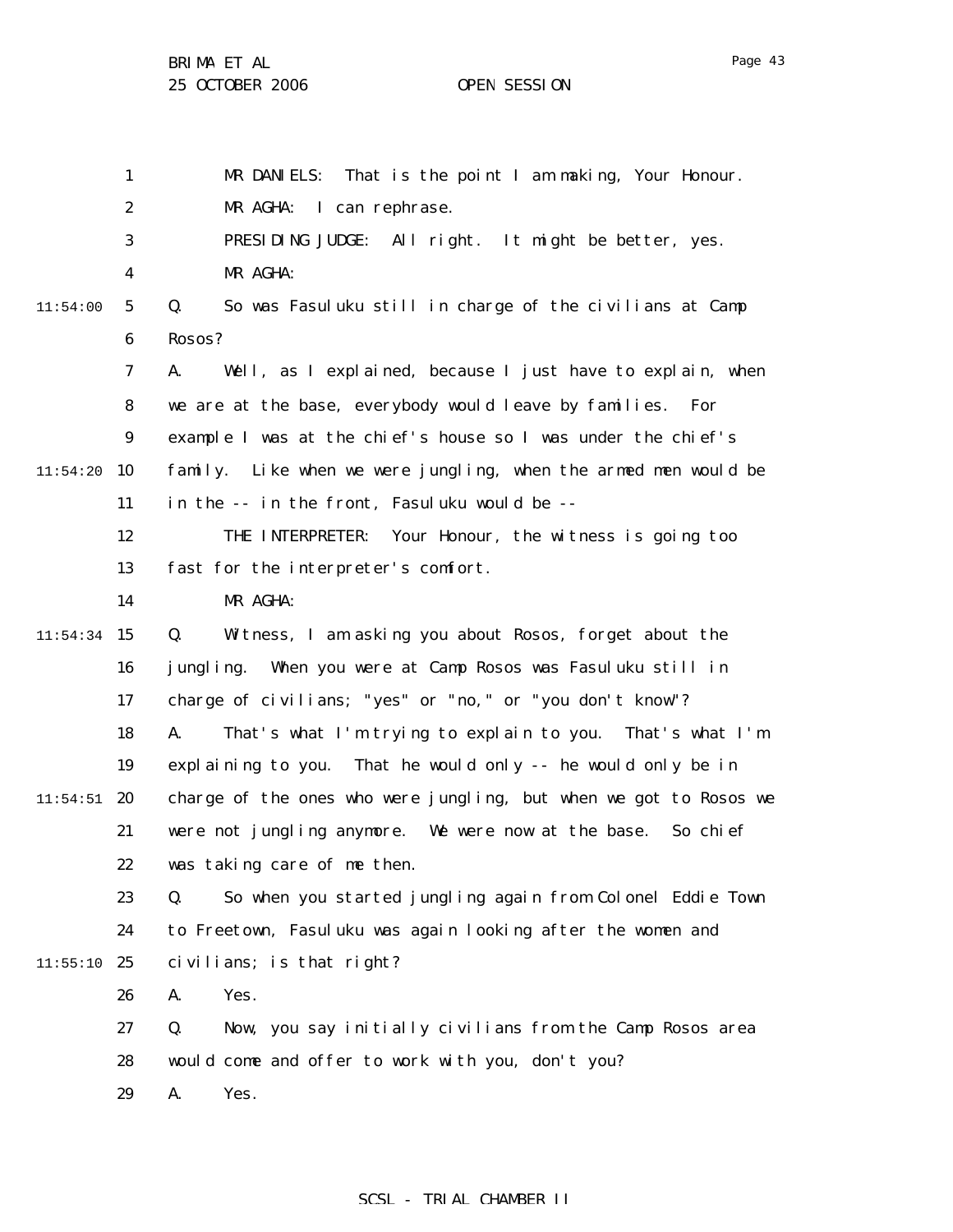1 2 3 4 5 6 7 8 9  $11:55:59$  10 11 12 13 14  $11:56:25$  15 16 17 18 19  $11:56:44$  20 21 22 23 24  $11:57:13$  25 26 27 28 29 11:55:39 Q. And that some of these civilians were spies for the Kamajors and ECOMOG, weren't they? A. Yes. Q. And as a result of these spies spying, ECOMOG planes would drop bombs on Camp Rosos; is that right? A. Yes. Q. You are lying about civilians from Camp Rosos area coming to work for you, aren't you? A. What? I didn't get that. Q. I say to you you are lying when you say that civilians from the Camp Rosos area came to work with you? A. I'm not telling lies. I'm speaking the truth. And when they came, and when they came we didn't know they had come to go, to just spy at us, to go and explain where we were. Q. Witness, when the troop arrived at Camp Rosos they moved all civilians out of the area to stop them spying, didn't they? A. What? I didn't get that. Q. When the troop arrived at Camp Rosos they moved all the civilians out of the area to stop them spying, didn't they? A. When we got to Camp Rosos we never met any civilians there. Q. You then went into the surrounding areas and killed the civilians and burnt down their houses, didn't you, the troop you were with? A. We were living in the houses, so how would we have burnt the houses in which we lived? If -- if we burnt where we lived the smoke would billow in the sky and the jet would see where we were and it would bomb. How would we burn where we were living? Q. So you removed the civilians from all these houses and took them over yourself, didn't you?

# SCSL - TRIAL CHAMBER II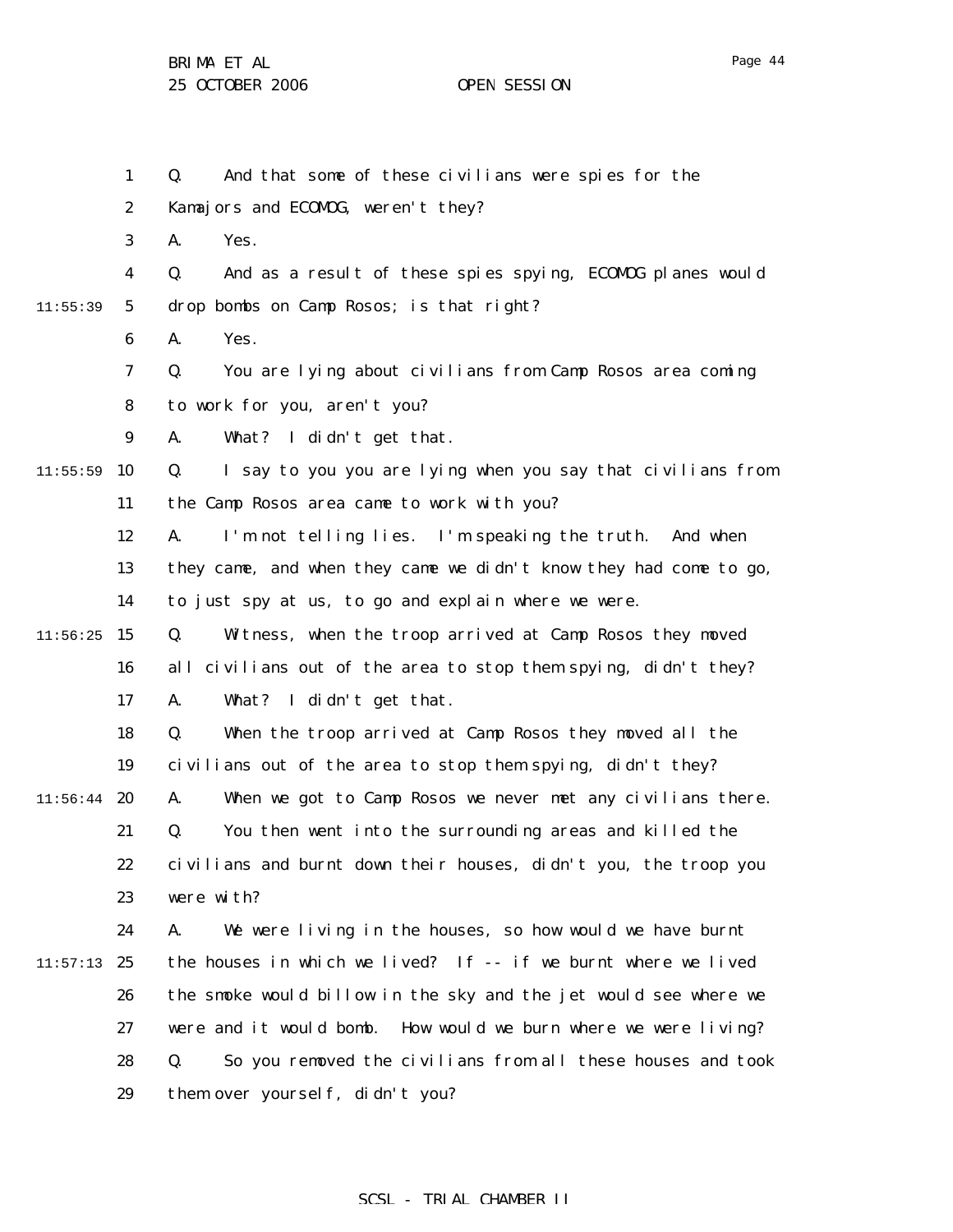|          | $\mathbf{1}$     | As I was explaining, if they had known that we were at<br>A.<br>No. |
|----------|------------------|---------------------------------------------------------------------|
|          | $\boldsymbol{2}$ | a particular place coming to us then they would run away.<br>If     |
|          | 3                | ECOMOG would be coming to attack us at our location they would      |
|          | $\boldsymbol{4}$ | also run away and go. They were afraid of us and we also were       |
| 11:57:55 | $5\phantom{.0}$  | afraid of them.                                                     |
|          | $\boldsymbol{6}$ | Q.<br>They were afraid of you because you used to go and steal      |
|          | 7                | their food, didn't you?                                             |
|          | 8                | Who would go and steal food? I never steal any food.<br>A.          |
|          | 9                | So far as you are aware there was no food-finding missions,<br>Q.   |
| 11:58:18 | 10               | as they are called, whilst you were at Camp Rosos; is that right?   |
|          | 11               | Yes.<br>A.                                                          |
|          | 12               | Now, how did you survive? How did you eat?<br>Q.                    |
|          | 13               | Yes, I used to eat. Chief would give me, he would send his<br>A.    |
|          | 14               | boys and they would give me things to cook.                         |
| 11:58:46 | 15               | So his boys would have gone out and got that food, wouldn't<br>Q.   |
|          | 16               | they?                                                               |
|          | 17               | Well, I don't know. All I knew was that chief would give<br>A.      |
|          | 18               | it to use. Send his boys and say go and give to [redacted] and I    |
|          | 19               | will cook, and I will be there, at times they would go for          |
| 11:59:05 | 20               | food-finding.                                                       |
|          | 21               | The witness has mentioned a name which could<br>MR DANIELS:         |
|          | 22               | reveal her identity and if it could be redacted from the record?    |
|          | 23               | PRESIDING JUDGE: Yes, Mr Kamara [sic].<br>Witness, remember         |
|          | 24               | that you are a protected witness. You shouldn't give your name      |
| 11:59:21 | 25               | So that name that the witness has just uttered should<br>in Court.  |
|          | 26               | be redacted from the transcript.                                    |
|          | 27               | MR AGHA:                                                            |
|          | 28               | $Q_{\cdot}$<br>I say you are lying and you know full well that      |
|          | 29               | food-finding missions were going on whilst you were at Camp         |
|          |                  |                                                                     |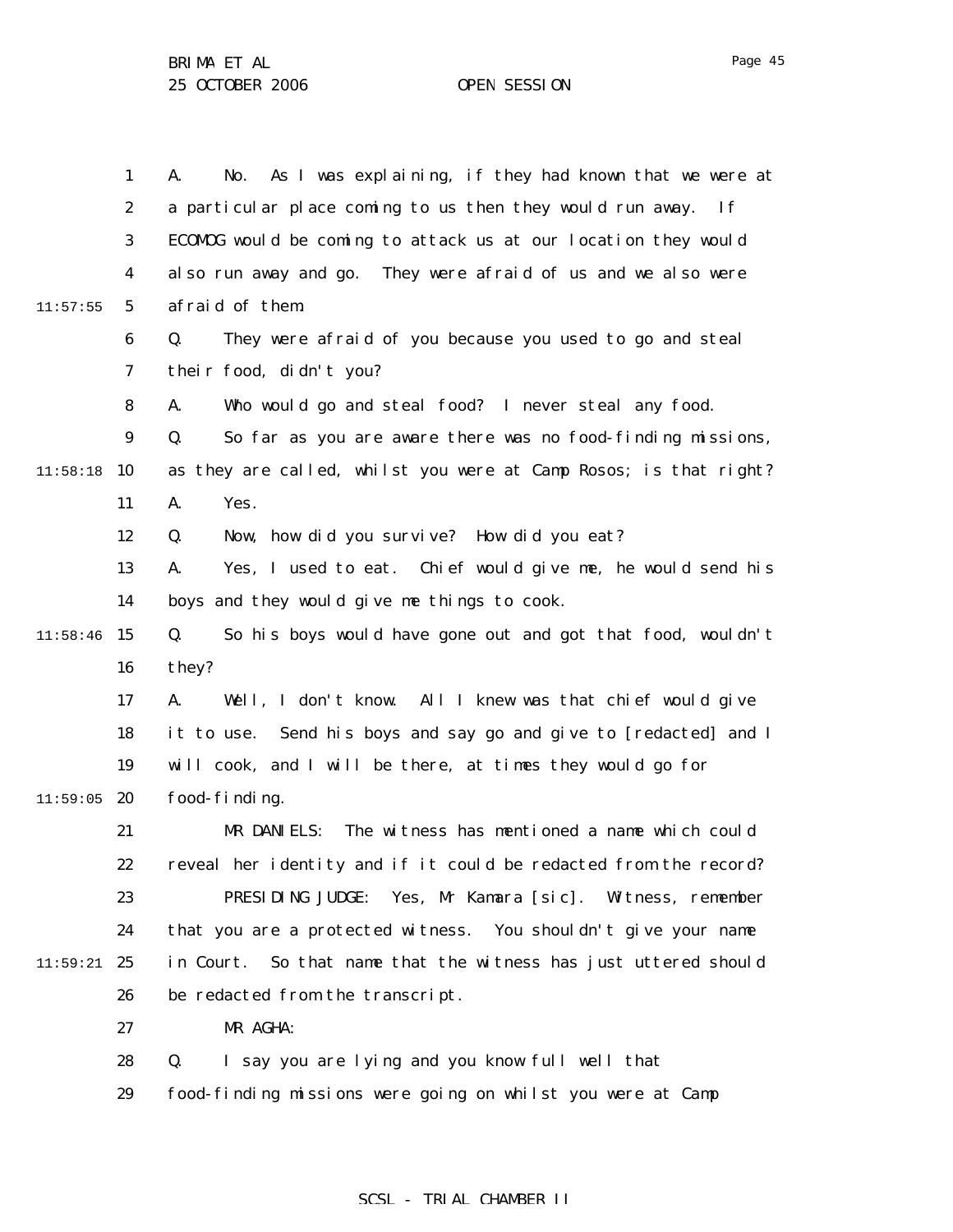1 2 3 4 5 6 7 8 9  $12:00:19$  10 11 12 13 14  $12:00:42$  15 16 17 18 19  $12:01:09$  20 21 22 23 24  $12:01:33$  25 26 27 28 29 11:59:52 Rosos; what do you have to say? A. Yes, soldiers would go on food finding. Q. Now, you say that ECOMOG bombed you at Rosos; do you remember that? A. 1,115 bombs. I will never forget that. It is over that, even, it was those that I counted because we were marking, I was marking the places. Until the time we left Rosos they were still bombing. Q. So where were you marking the places? A. When we were at Rosos they -- I would take -- I would take a coal and I used to mark. Whenever it would -- morning will come they would -- they would bomb for the rest of the day but mostly the bombs were overhead. Q. So you were running around -- A. So, in fact, we were making it fun. We were counting using a coal to mark on the ground. Q. If you were bombed so heavily why wasn't Rosos completely demolished, over 1,115 bombs? A. The bombs were going overhead. They were passing Rosos and they landed in the bushes. So we just pushed away, a little away from where the bombs were landing, and went elsewhere. So when they were launching we were just -- we were counting. So when they will hit we said when -- whenever there was any, any break in the bombing we would say, well, they are gone to eat. Probably they will rest for some 30 minutes. Then we will say they are gone to eat. Then after that 30 minutes they will start bombing again. They will bomb for the rest of the day and for the rest of the night. That was the way I was counting. Q. So most of these bombs were missing you, weren't they?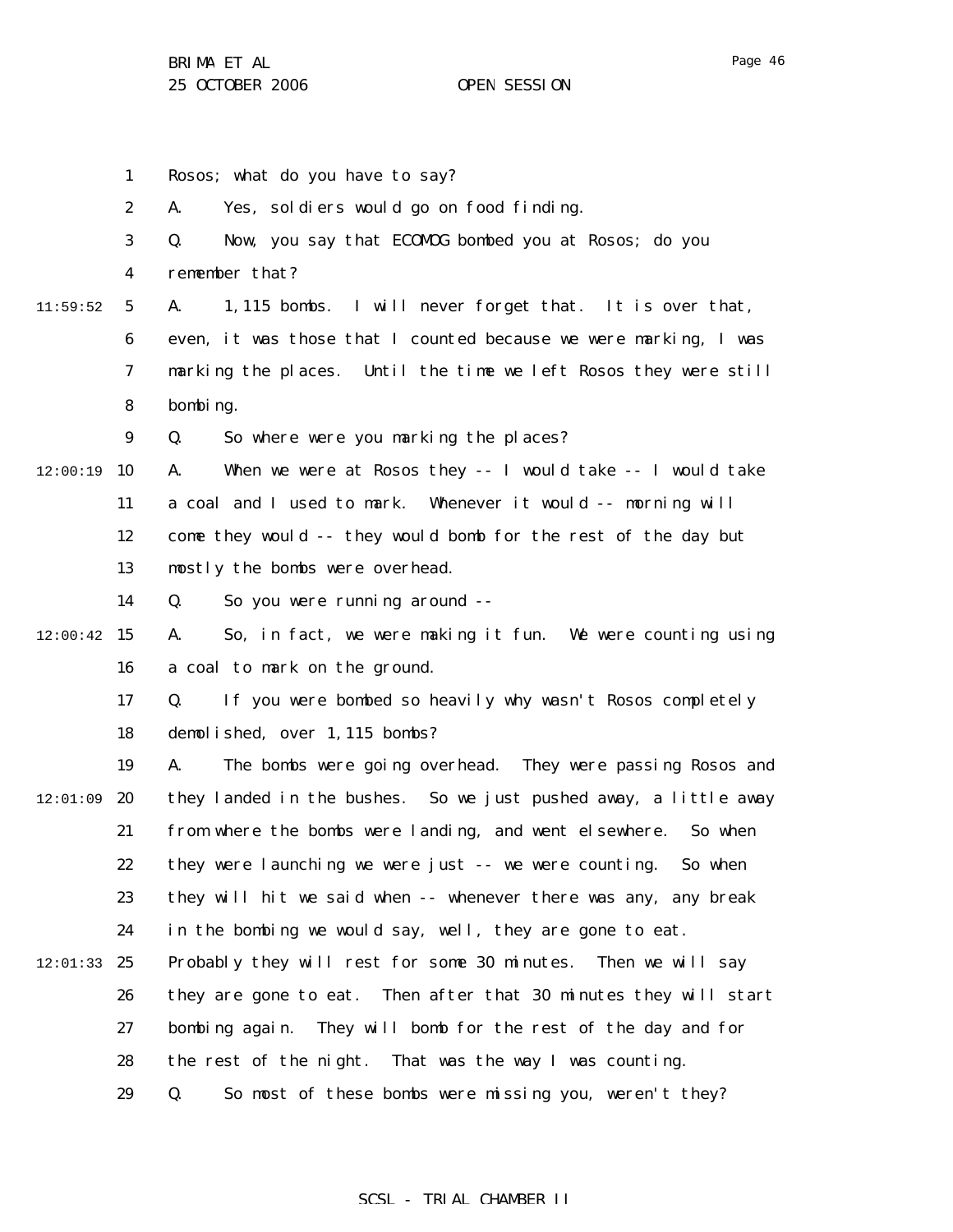|          | 1                       | They were missing Camp Rosos then?                                |
|----------|-------------------------|-------------------------------------------------------------------|
|          | $\boldsymbol{2}$        | Yes, they were overhead bombs.<br>A.                              |
|          | 3                       | Now, you described one most gruesome thing and that was a<br>Q.   |
|          | $\overline{\mathbf{4}}$ | bomb which hit the man at the communication set; do you remember  |
| 12:02:04 | $5\overline{)}$         | that?                                                             |
|          | $\boldsymbol{6}$        | It was the jet.<br>A.                                             |
|          | 7                       | And that bomb that killed the man working the communication<br>Q. |
|          | 8                       | set?                                                              |
|          | 9                       | The bomb buried the man in his grave, yes.<br>A.                  |
| 12:02:29 | 10                      | And you were cooking nearby at the time; is that right?<br>Q.     |
|          | 11                      | I was cooking nearby the place. In fact, the fragment<br>A.       |
|          | 12                      | entered the pot. I was cooking casava leaf sauce. I will never    |
|          | 13                      | forget that.                                                      |
|          | 14                      | And did you ever hear this man use the radio set?<br>Q.           |
| 12:02:51 | 15                      | I used to go there and, but I didn't know what he was<br>A.       |
|          | 16                      | tal king.                                                         |
|          | 17                      | But he was talking into the set; is that right?<br>Q.             |
|          | 18                      | Yes.<br>A.                                                        |
|          | 19                      | And did you hear any of the names he was speaking to, like<br>Q.  |
| 12:03:11 | 20                      | Sam Bockarie, Denis Mingo?                                        |
|          | 21                      | Well, I did not hear. It's like I would -- I would just<br>A.     |
|          | 22                      | pass through. I never had any time to stand there but all I know  |
|          | 23                      | is that he was in charge of the communication set.                |
|          | 24                      | And you said that the bomb that killed him you believe it<br>Q.   |
| 12:03:40 | 25                      | followed the solar; is that right?                                |
|          | 26                      | It was the solar, yes. The jets, sir, the solar, so it<br>A.      |
|          | 27                      | just went and turned around and it came back, so it bombed where  |
|          | 28                      | the solar was and when the bomb landed it buried the boy just in  |
|          | 29                      | They had to dig him up. Even the shirt that he had<br>his grave.  |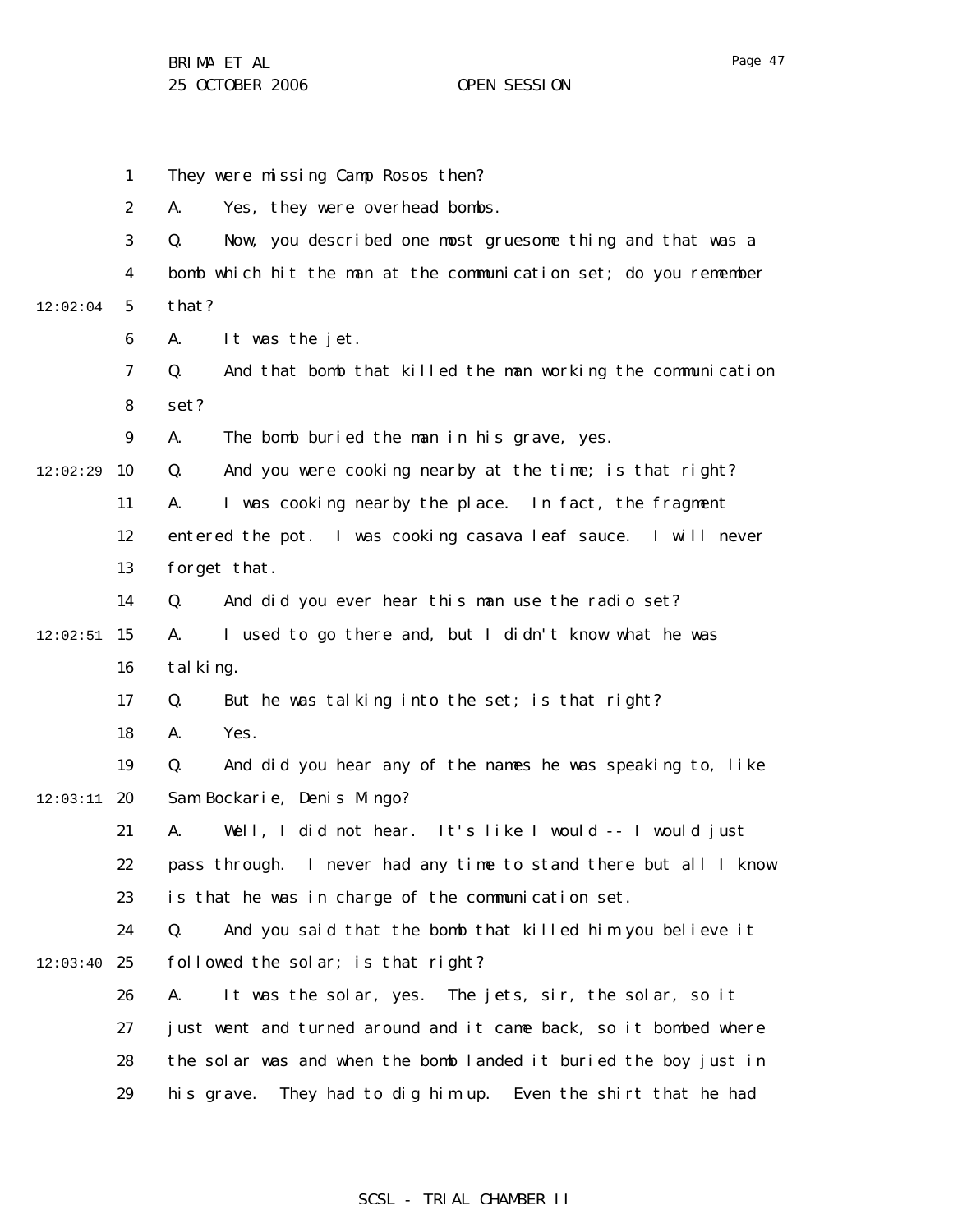1 2 3 4 5 6 7 8 9  $12:05:03$  10 11 12 13 14  $12:05:28$  15 16 17 18 19  $12:05:44$  20 21 22 23 24  $12:06:05$  25 26 27 28 29 12:04:41 was red and black. I can still remember. Q. What was this solar? What was it? A. The solar is on which they -- the sun penetrates and it gives power. It gives current to the communication set. Q. Now, you say that there was no military training at Camp Rosos, don't you? A. No. Q. There was or there wasn't any training, military training, at Camp Rosos? A. They never conducted training. Q. I say that you are lying and that civilians were trained to fight whilst they were at Camp Rosos? A. How could civilians be trained? In fact, you don't know what I'm saying. In fact, at dawn everybody will go in the bush. There is one man, he always carry a cane, everybody should move to the bush, so that when the jet come it will not bomb us, so early in the morning we will go into the bush. Q. I say that soldiers were training civilians at Camp Rosos, weren't they? A. No. Q. And soldiers were also training young children to fight at Camp Rosos, weren't they? A. No. Q. I say that you are lying and that civilians, including children, were trained by the soldiers to fight at Camp Rosos. Are you lying or are you telling the truth? A. Where will you train children? So that the jet will come and bomb you? There was no training. There was no training. In the morning everybody will go into the bush. I was the only one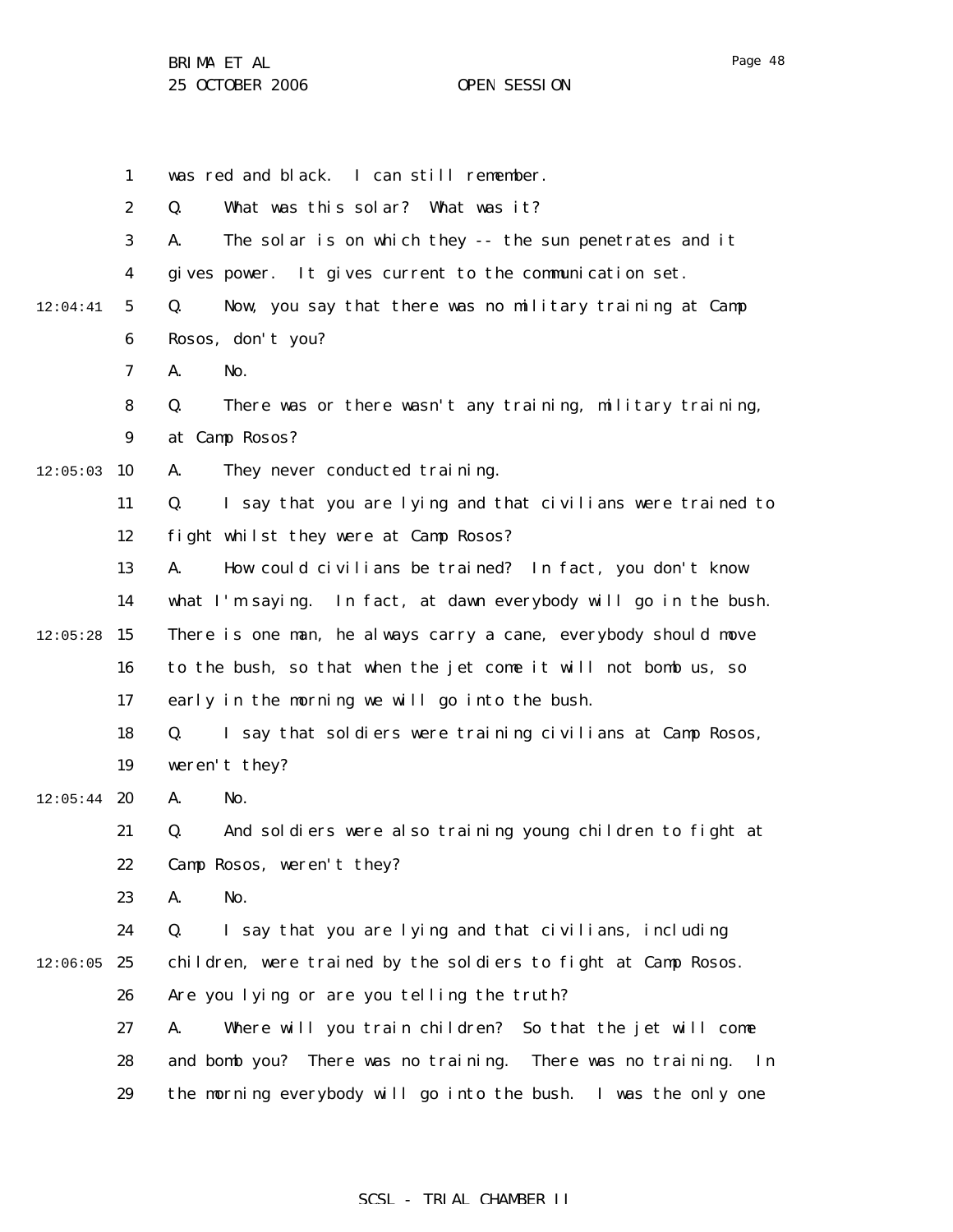|          | $\mathbf{1}$     | who will stay in the town. I refuse going to the bush.            |
|----------|------------------|-------------------------------------------------------------------|
|          | $\boldsymbol{2}$ | Q.<br>0kay.                                                       |
|          | 3                | There was no training going on.<br>A.                             |
|          | $\boldsymbol{4}$ | Q.<br>Now, after Camp Rosos, you went to<br>Thank you.            |
| 12:06:37 | $5\phantom{.0}$  | Colonel Eddie Town, didn't you? Do you remember that?             |
|          | 6                | Yes.<br>A.                                                        |
|          | 7                | And you say that you smuggled food to Alex Tamba Brima and<br>Q.  |
|          | 8                | Ibrahim Bazzy Kamara, don't you?                                  |
|          | $\boldsymbol{9}$ | A.<br>I didn't smuggle until the time when they were brought at   |
| 12:07:03 | 10               | home, when they were with us at home, then when I prepared food I |
|          | 11               | used to give to them.                                             |
|          | 12               | Why would you do that, if you didn't know them?<br>Q.             |
|          | 13               | Because I was in empathy with them.<br>They were tied.<br>A.      |
|          | 14               | Now, according to chief, as you call him, he wanted to kill<br>Q. |
| 12:07:24 | 15               | the prisoners, didn't he?                                         |
|          | 16               | Yes.<br>A.                                                        |
|          | 17               | So the chief would have been angry if he had found out you<br>Q.  |
|          | 18               | were giving them food, wouldn't he?                               |
|          | 19               | Well, chief, I was able to prevail on him so I was used to<br>A.  |
| 12:07:48 | 20               | We were together. I was preparing food for them. In fact,<br>hi m |
|          | 21               | sometimes I used to tell him: Please, don't give them food        |
|          | 22               | today. Then I will say, I will said "I will give them my own      |
|          | 23               | portion of the food." Then he would say nothing.                  |
|          | 24               | So the chief was happy for you to decide about the feeding<br>Q.  |
| 12:08:07 | 25               | of the accused, Alex Tamba Brima, Ibrahim Bazzy Kamara; is that   |
|          | 26               | right?                                                            |
|          | 27               | That -- that never happened. I was doing this because I<br>A.     |
|          | 28               | was able to pacify chief so I was preparing his food. So I can    |
|          | 29               | do a lot of things that I feel like doing in his house.           |
|          |                  |                                                                   |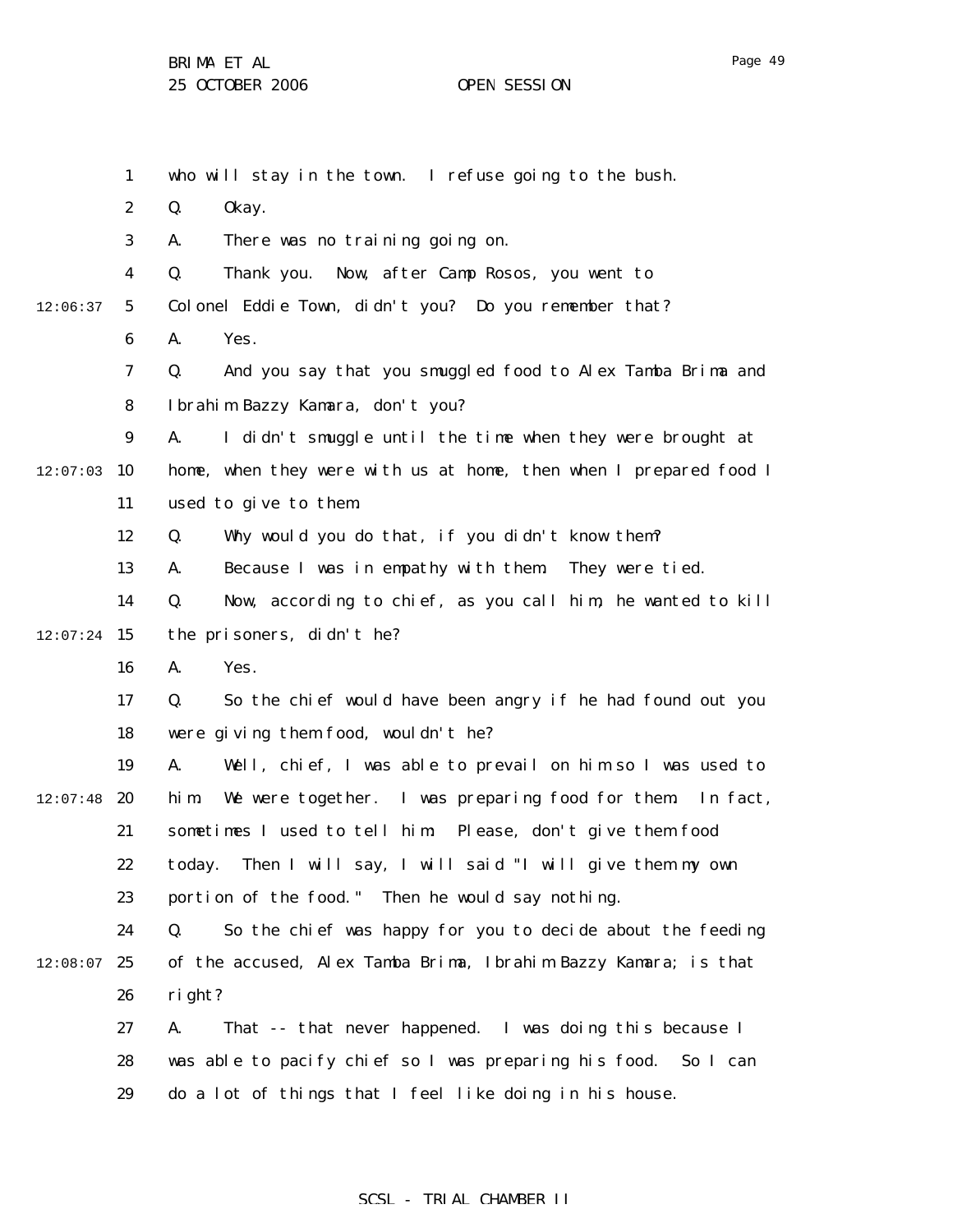1

Q. Now, at Colonel Eddie Town, was that the first time you had

2 3 4 5 6 7 8 9  $12:09:11$  10 11 12 13 14  $12:09:41$  15 16 17 18 19  $12:10:01$  20 21 22 23 24  $12:10:28$  25 26 27 28 29 12:08:50 seen Ibrahim Bazzy Kamara in your life? A. Yes. Q. I say that's a lie and that you have been cooking for him since Masingbi Road? A. No, I'm not telling lies. It was from Colonel Eddie Town. In fact, I was not preparing food for him. I -- it was only out of empathy that I give food to him. In fact, I was not preparing food for him. Q. But you forged a good relationship with Ibrahim Bazzy Kamara when you were giving him this food out of empathy, didn't you? A. I was just giving food to him because I felt sorry for him because he was chained. I have sympathy. So when we were in the jungle, especially when he said his name is [redacted], I took him to be maybe we have the [redacted] so that was why. That was why. Q. So you didn't have -- you weren't friendly with him and he was a friend of yours then, when he was a prisoner at Colonel Eddie Town? JUDGE DOHERTY: Just pause, Madam Witness. The witness has revealed her surname and that should be redacted. Madam Witness, I repeat what has already been said to you. You have to think of your own safety and avoid mentioning names that identify you. THE WITNESS: Sorry. I'm saying this because I want you to know that I'm telling the truth. That is why I'm explaining so that you will know that this is exactly what happened. I don't mean to say it. I'm just doing this so that you will know that I'm giving a true story of what happened. That is why.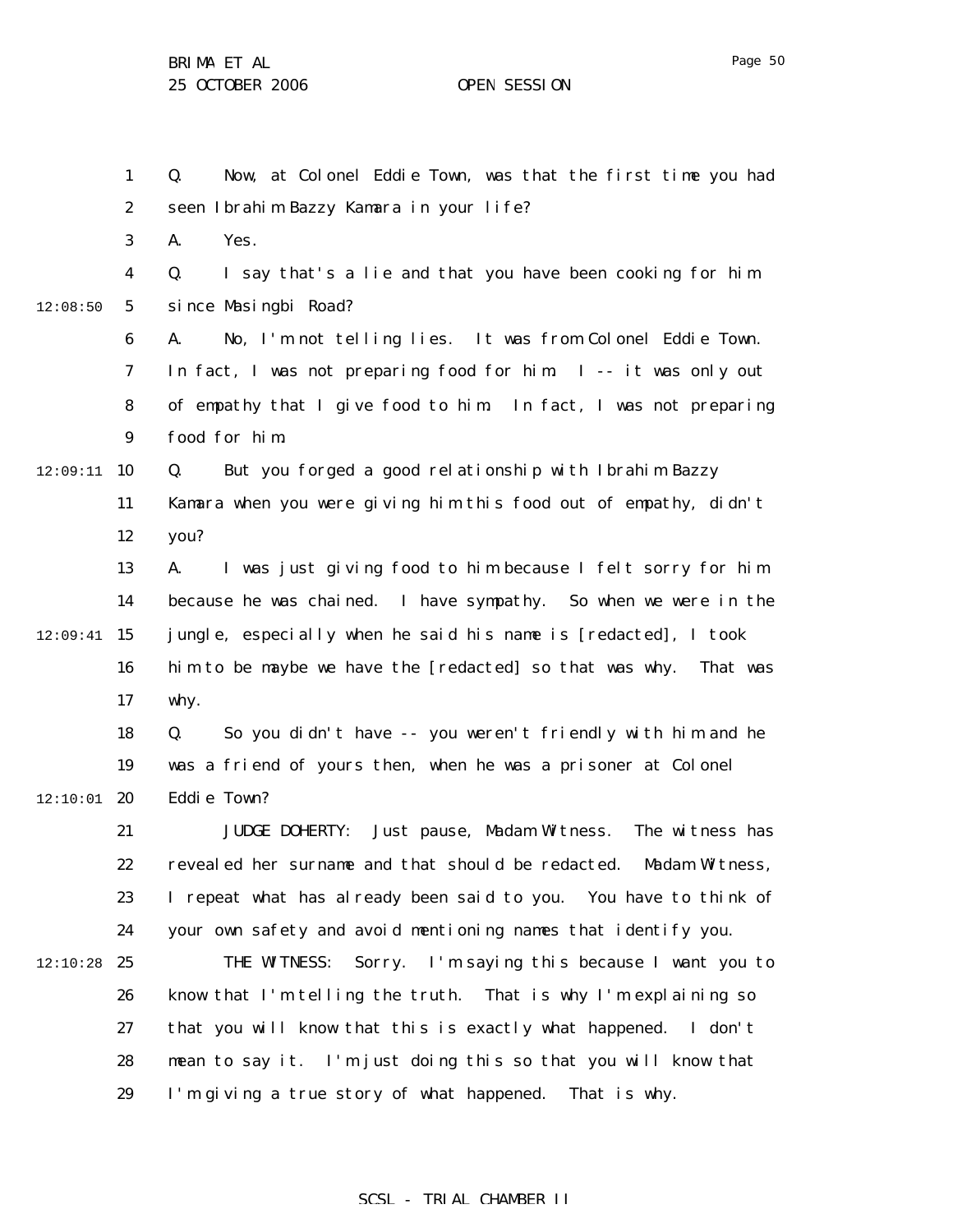1 2 3 4 5 6 7 8 9 12:11:34 10 11 12 13 14  $12:12:03$  15 16 17 18 19  $12:12:24$  20 21 22 23 24  $12:12:47$  25 26 27 28 29 12:11:09 MR AGHA: Okay, okay. Q. So you didn't forge any kind of friendship then with Ibrahim Bazzy Kamara, whilst you were at Colonel Eddie Town, did you? A. He was never my friend. I only sympathised with him and provide food for him. Prisoners of war, we don't have time with them. I have my friends. Q. Now, from Colonel Eddie Town you set out with SAJ Musa and the troop to Freetown; do you remember that? Yes? A. Yes. Q. And I say to you that Santigie Kanu, aka Five-Five, was looking after the women en route from Colonel Eddie Town to Freetown; what do you have to say? A. What? Did he have the what? He himself was being watched. He was handcuffed so how could he look after people? Q. Now, you say that FAT took over command of the troops after SAJ Musa was killed at Benguema, don't you? Do you remember that? A. Yes. Q. I say to you that you are lying and that Alex Tamba Brima took over command of the troops after the death of SAJ Musa at Benguema? A. This time that you are referring to, in fact, they have escaped. They ran away. They ran away because they had wanted to kill them. They ran away. Q. I say to you that Ibrahim Bazzy Kamara became Alex Tamba Brima's second in command after the death of SAJ Musa? A. No, no. It was Colonel FAT. In fact, they ran away. I saw them once at Benguema. I never saw them again. Even when we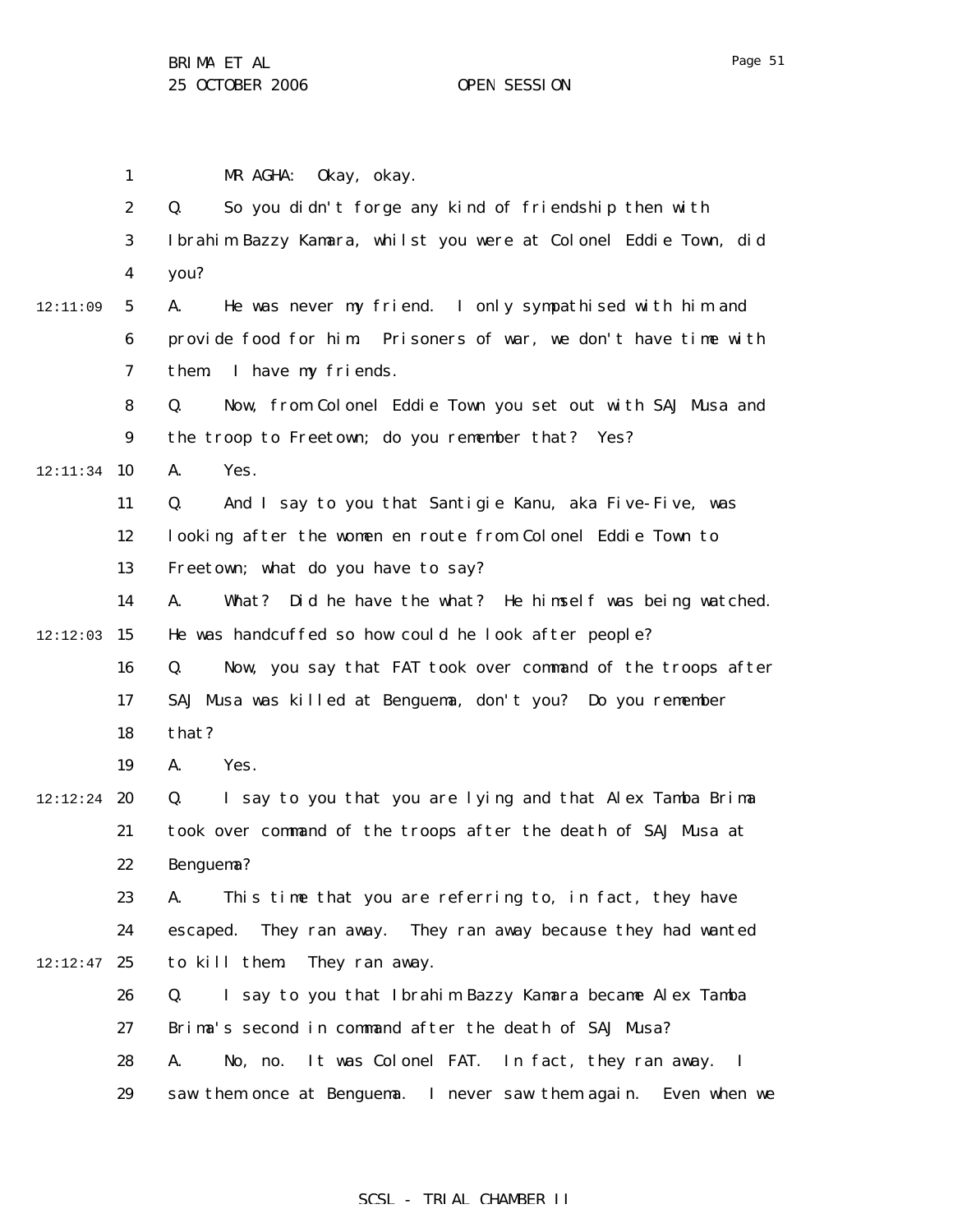1 2 3 4 5 6 7 8 9  $12:13:46$  10 11 12 13 14  $12:14:10$  15 16 17 18 19  $12:14:37$  20 21 22 23 24  $12:15:02$  25 26 27 28 29 12:13:30 entered Freetown I never saw them. Never. Q. Witness, it's sufficient for you to say "yes" or "no" to the question, or "I don't know." There is really no need to go into these long explanations and we can move much faster that way; okay? A. I am explaining because I want you to understand what exactly happened. I told you that even if I'm woke up from the sleep I will explain the jungle. I will never forget the history of the jungle in my lifetime. Q. I say to you that Santigie Kanu, aka Five-Five, became third in command after SAJ Musa's death; what do you have to say about that? A. No. In fact, I don't want you to be calling that name. Q. It's a lie that chief or Junior Lion pointed a gun at FAT and told FAT to lead the troop into Freetown, isn't it? A. I was there. I was there. I was there. I was there. Q. So you are saying it's not a lie? A. No. I was there. I was there. I was present there. Q. It's also a lie that FAT was in command of the troop during the Freetown invasion, isn't it? A. Colonel FAT was the head. He started it. After the death of SAJ he took over again. Q. I say to you that it was Alex Tamba Brima who was in command of the troops who invaded Freetown? A. I told you that those ones, since they wanted to kill them, at Benguema, because of the SAJ incident, I never set eyes on them since we entered Freetown until Waterloo, I never set eyes on them. Q. I say to you that Ibrahim Bazzy Kamara was a commander who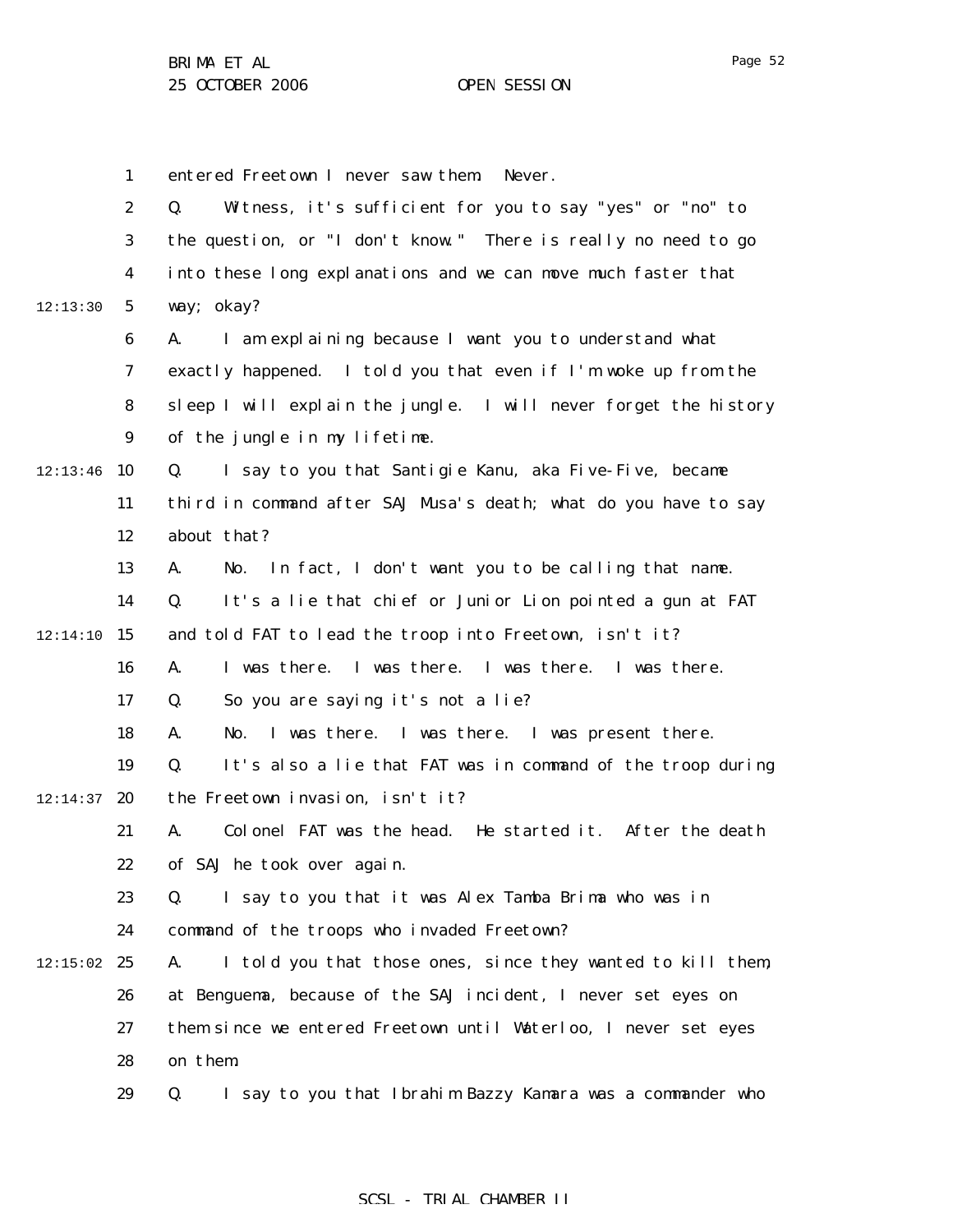|          | $\mathbf{1}$     | led the invasion into Freetown?                                              |
|----------|------------------|------------------------------------------------------------------------------|
|          | $\boldsymbol{2}$ | Well, I'm really tired. I don't even -- it's like what I'm<br>A.             |
|          | 3                | saying is not true, as if I am lying.                                        |
|          | $\boldsymbol{4}$ | That's exactly what you are doing, witness, you are lying.<br>Q.             |
| 12:15:51 | $5\phantom{.0}$  | So I say to you that Santigie Kanu, aka Five-Five, was third in              |
|          | 6                | command of the troops that attacked Freetown; what do you have to            |
|          | 7                | say?                                                                         |
|          | 8                | A.<br>How could I lie when I was in the jungle? I was there.<br>$\mathbf{I}$ |
|          | $\boldsymbol{9}$ | saw it all. I know it all. Then now, you say I'm lying?                      |
| 12:16:18 | 10               | So "yes" or "no"?<br>Q.                                                      |
|          | 11               | PRESIDING JUDGE: You haven't answered the question, Madam                    |
|          | 12               | Witness. Could you please answer the question you were asked?                |
|          | 13               | Just repeat it, Mr Agha.                                                     |
|          | 14               | MR AGHA:                                                                     |
| 12:16:28 | 15               | My question --<br>Q.<br>Yes.                                                 |
|          | 16               | These questions that you are asking, you have asked them<br>A.               |
|          | 17               | several times and you continue to ask me as if what I'm saying is            |
|          | 18               | a lie, and I've told you that among all the civilian women, in               |
|          | 19               | fact, inclusive men, I knew about the jungle more than all of                |
| 12:16:51 | 20               | them, so if I'm giving my testimony and you say I'm lying well, I            |
|          | 21               | will just listen to you.                                                     |
|          | 22               | PRESIDING JUDGE: Now look, Madam Witness, you listen to                      |
|          | 23               | the question and you answer it. I have to caution you. If you                |
|          | 24               | fail to answer a question you are -- just a minute.<br>Don't                 |
| 12:17:11 | 25               | Listen here.<br>interrupt me.                                                |
|          | 26               | THE WITNESS: I am --                                                         |
|          | 27               | PRESIDING JUDGE:<br>Madam Witness, if you do not answer a                    |
|          | 28               | question you can be fined 2 million leones and put in prison for             |
|          | 29               | Now don't say that you haven't been warned.<br>Now ask<br>six months.        |
|          |                  |                                                                              |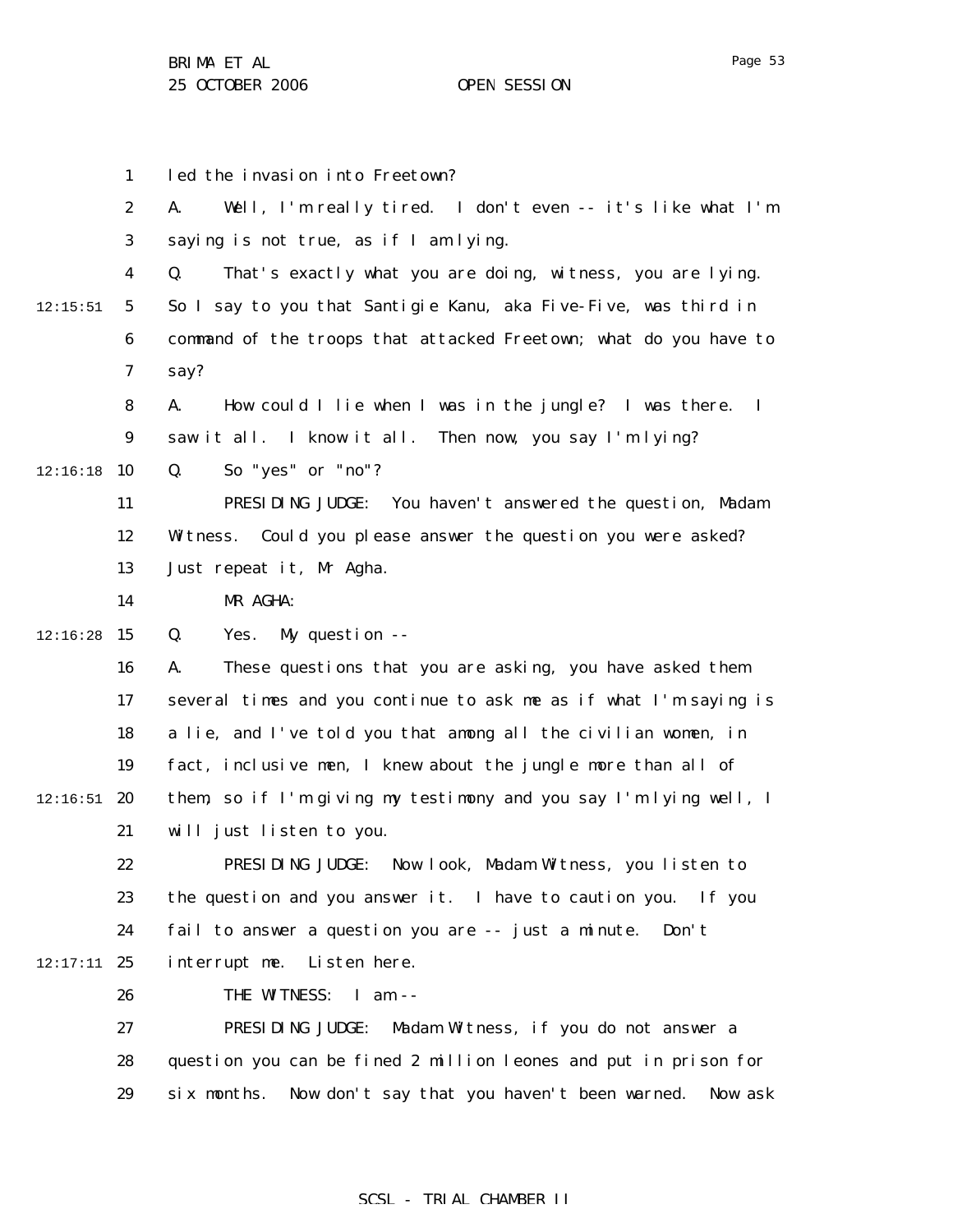1 2 3 4 5 6 7 8 9  $12:18:02$  10 11 12 13 14  $12:18:37$  15 16 17 18 19  $12:18:54$  20 21 22 23 24  $12:19:16$  25 26 27 28 29 12:17:42 the question again. MR AGHA: Q. Now, Santigie Kanu, aka Five-Five, was third in command of the troops which invaded Freetown, wasn't he? A. No, he was never there. He was never there. Q. Now, when you entered Freetown you went to State House, didn't you? A. Yes. Q. And you were taking food, according to you, to the chief, weren't you? A. Yes. Q. I say to you that you were taking food to Ibrahim Bazzy Kamara whilst he was in State House, weren't you? Weren't you? PRESIDING JUDGE: What is your answer to that question, Madam Witness? MR AGHA: Should I repeat the question? PRESIDING JUDGE: Yes, ask again. MR AGHA: Q. Witness, you were taking food to Ibrahim Bazzy Kamara in State House, weren't you? A. Presently, I can't say anything. I'm unable to say anything now. Q. Well, you either were or you were not taking food to Ibrahim Bazzy Kamara at State House? Which was it, you were or you were not? MR DANIELS: If I could try to assist the Court now. THE WITNESS: Right now my heart is bitter. MR DANIELS: Madam Witness, I think what the Court are trying to tell you is that you have the option to answer "yes,"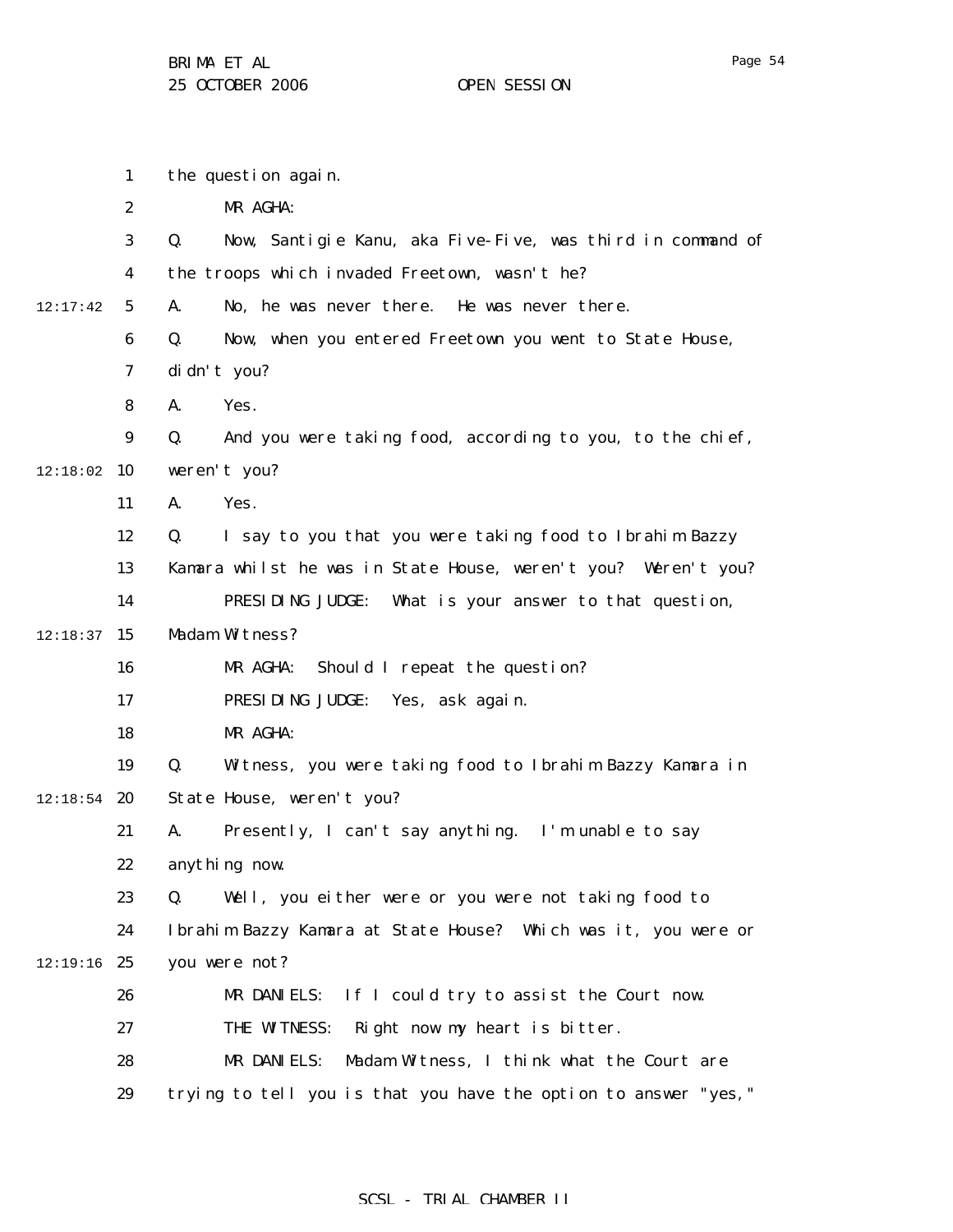1 2 3 4 5 6 7 8 9  $12:21:09$  10 11 12 13 14 12:21:31 15 16 17 18 19  $12:35:06$  20 21 22 23 24  $12:35:30$  25 26 27 28 29 12:19:49 "no," or "I don't know." You don't have to go into detail to explain. This is what the Court are trying to tell you so if you answer the questions shortly we shall leave here shortly. The lawyer on the other side is only doing his job. He has to take you through these questions time and time again until he goes through all the crime bases until he finishes. So you have to understand that. He is only doing his job. He has nothing personal against you. Do you understand? Madam Witness? THE WITNESS: Yes, I am tired. I am unhappy. JUDGE SEBUTINDE: Madam Witness, would you feel better if we took a five minute break? THE WITNESS: That's right. PRESIDING JUDGE: Well, I think we will take ten minutes. We will come back at 12.30. We will adjourn for now. Madam Witness, you are not permitted to talk to anybody about the case in the interim period. [Break taken at 12.20 p.m.] [Upon resuming at 12.35 p.m.] PRESIDING JUDGE: Yes, Mr Daniels. MR DANIELS: Respectfully, Your Honour, over the short break, we gathered from WWS interacting with the witness that indeed she thought that the Court had passed sentence on her, you know, in asking her to pay a fine of 6 -- pay a fine of 2 million and she probably stood a chance of going to jail for two years so, you know, I think that if the Court would just reassure her that it was more a caution than anything else and I think we shall make progress. PRESIDING JUDGE: Well, thank you, Mr Daniels. And thank you for your assistance as well. Now, Madam Witness, if you

# SCSL - TRIAL CHAMBER II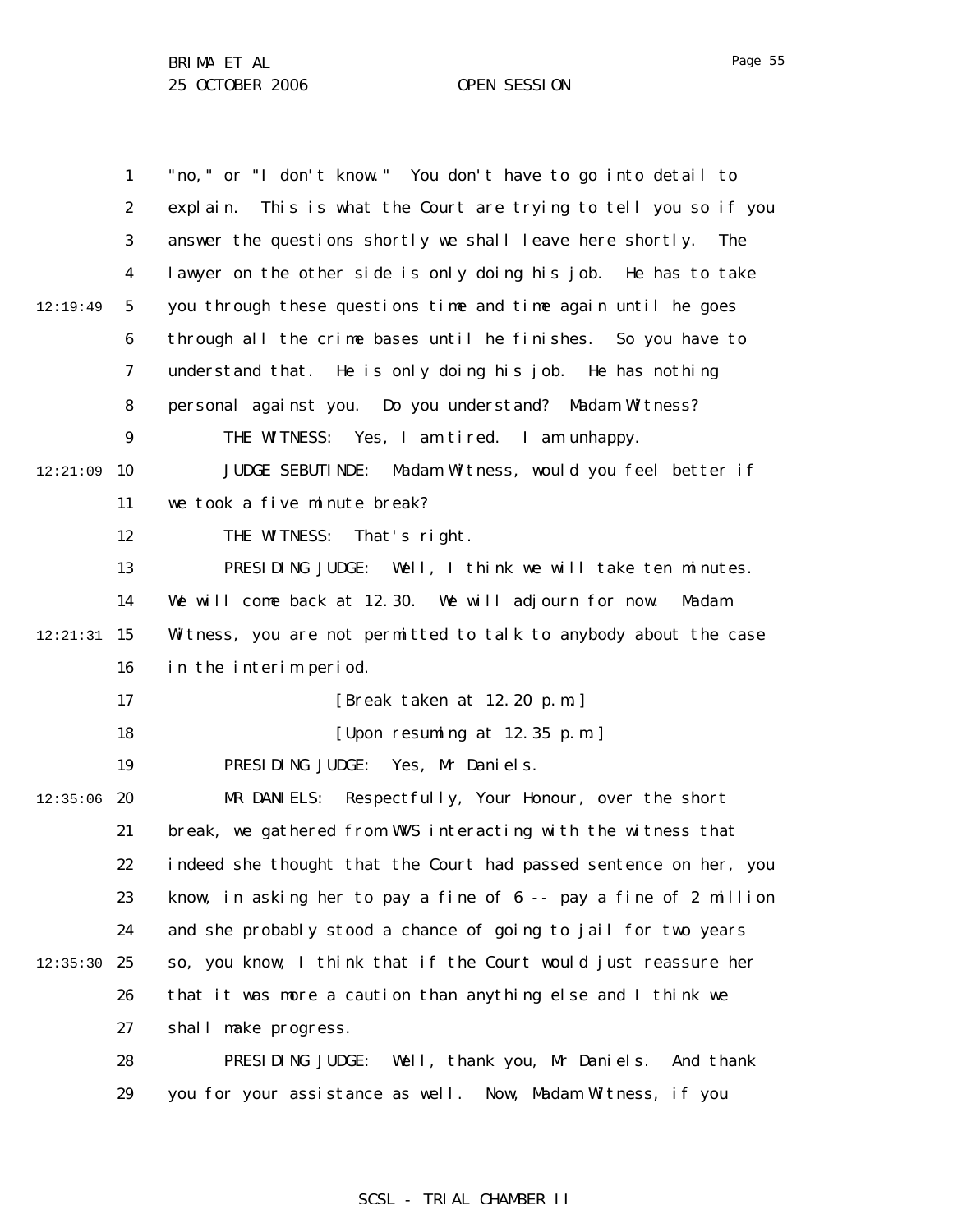Page 56

|          | 1                | hadn't have been so intent on interrupting me when I was trying    |
|----------|------------------|--------------------------------------------------------------------|
|          | $\boldsymbol{2}$ | to give you some advice, you would have understood what I was      |
|          | 3                | saying, and that is always a salutary lesson on never              |
|          | $\boldsymbol{4}$ | interrupting a Judge when he is trying to tell you something.      |
| 12:36:06 | $\sqrt{5}$       | What I was trying to tell you is this: That if you refuse to       |
|          | $\boldsymbol{6}$ | answer a question you leave yourself liable to a fine of 2         |
|          | 7                | million leone and also imprisonment for up to six months.<br>That  |
|          | 8                | is the penalty for refusing to answer a question in Court.<br>Now, |
|          | $\boldsymbol{9}$ | I didn't sentence you to prison for six months, I'm just           |
| 12:36:32 | 10               | cautioning you. I am giving you a warning that if you choose       |
|          | 11               | deliberately to not answer a question you could very well find     |
|          | 12               | yourself in big trouble to the tune of 2 million leone fine or up  |
|          | 13               | Now, I hope I've made myself clear.<br>to six months in prison.    |
|          | 14               | Did you understand what I said?                                    |
| 12:36:55 | 15               | THE WITNESS:<br>Yes.                                               |
|          | 16               | PRESIDING JUDGE: When the Prosecutor is asking you                 |
|          | 17               | questions, you don't have to give detailed answers. If the         |
|          | 18               | answer calls for a "yes" or a "no" or "I don't know," that is all  |
|          | 19               | you are required to say.                                           |
| 12:37:21 | 20               | Yes, go ahead, Mr Agha.                                            |
|          | 21               | MR AGHA:                                                           |
|          | 22               | So, witness, just before we left off, I said to you that<br>Q.     |
|          | 23               | you were going -- are you okay, witness?                           |
|          | 24               | Yes.<br>A.                                                         |
| 12:37:41 | 25               | Q.<br>Now, just before we broke off, I said to you that you were   |
|          | 26               | going to State House to provide food for Ibrahim Bazzy Kamara,     |
|          | 27               | weren't you?                                                       |
|          | 28               | Yes.<br>A.                                                         |
|          | 29               | Q.<br>And you saw Alex Tamba Brima in State House, didn't you,     |
|          |                  |                                                                    |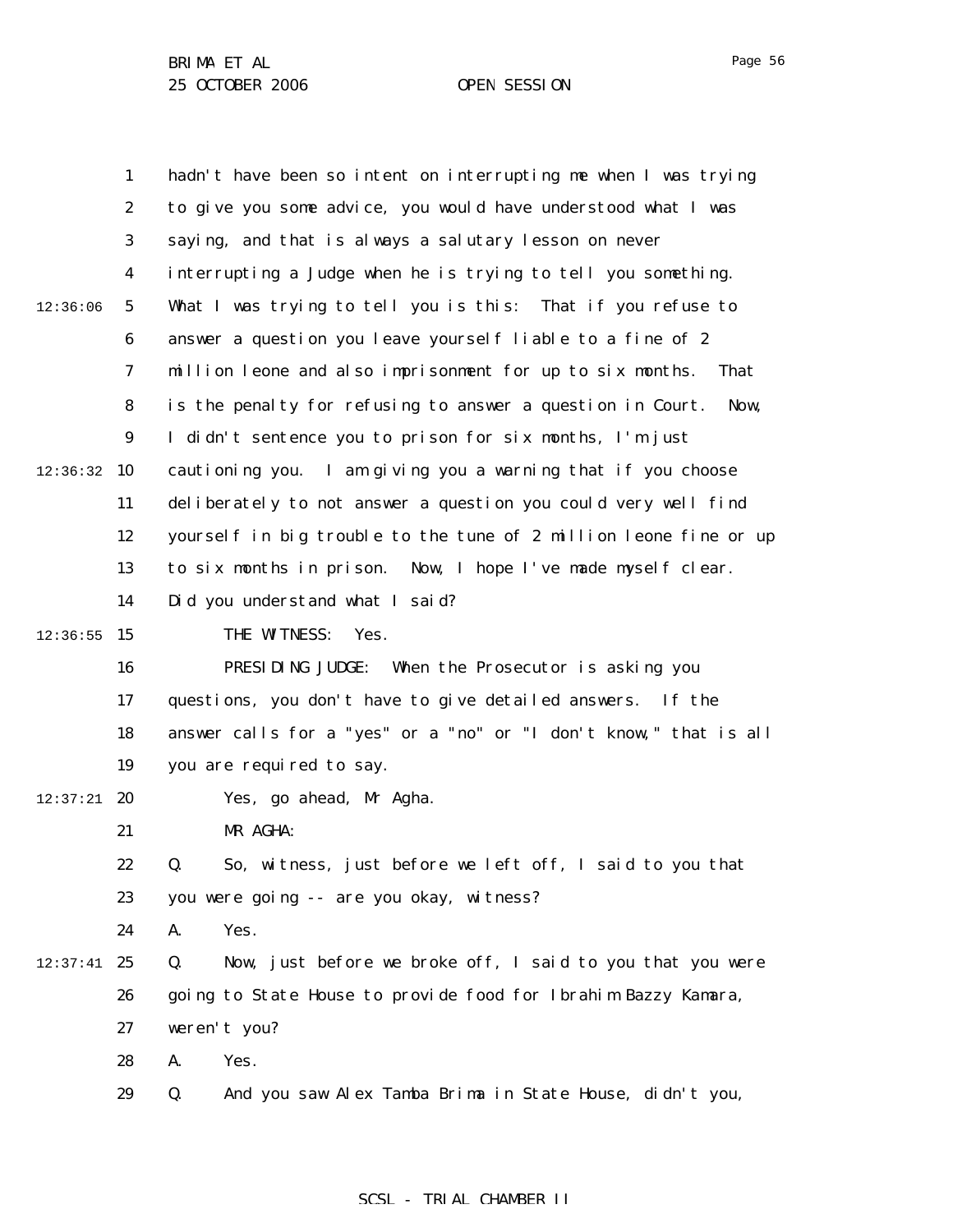|          | $\mathbf{1}$     | when you were taking that food?                                   |
|----------|------------------|-------------------------------------------------------------------|
|          | $\boldsymbol{2}$ | What? I did not get you clearly.<br>A.                            |
|          | 3                | Q.<br>When you took the food to State House, you saw Alex Tamba   |
|          | 4                | Brima, didn't you?                                                |
| 12:38:22 | 5                | A.<br>No.                                                         |
|          | 6                | Q.<br>You saw Ibrahim Bazzy Kamara in State House, aka Five-Five, |
|          | 7                | di dn't you?                                                      |
|          | 8                | A.<br>I don't think so.                                           |
|          | $\boldsymbol{9}$ | MR GRAHAM:<br>Sorry, Your Honours, there seems to be              |
| 12:38:42 | 10               | confusion in the witness.                                         |
|          | 11               | <b>JUDGE DOHERTY:</b><br>That's not the --                        |
|          | 12               | MR AGHA:<br>Sorry, what I meant to say is:                        |
|          | 13               | You saw Santigie Kanu, aka Five-Five, in State House,<br>Q.       |
|          | 14               | di dn't you?                                                      |
| 12:38:57 | 15               | A.<br>No.                                                         |
|          | 16               | Now, you say that you were one of the last batch which<br>Q.      |
|          | 17               | retreated from Freetown; is that right?                           |
|          | 18               | A.<br>Yes.                                                        |
|          | 19               | Q.<br>And as you were retreating from Freetown, did you see or    |
| 12:39:19 | 20               | hear that the SLAs were killing innocent civilians?               |
|          | 21               | A.<br>No.                                                         |
|          | 22               | Q.<br>And as you were retreating at the rear from Freetown did    |
|          | 23               | you see or hear that the SLAs were amputating the arms of         |
|          | 24               | ci vi li ans?                                                     |
| 12:39:41 | 25               | A.<br>No.                                                         |
|          | 26               | Q.<br>And as you were leaving Freetown from the rear, did you see |
|          | 27               | or hear that the SLAs were setting buildings on fire?             |
|          | 28               | A.<br>No.                                                         |
|          | 29               | Did you see any buildings on fire as you retreated from<br>Q.     |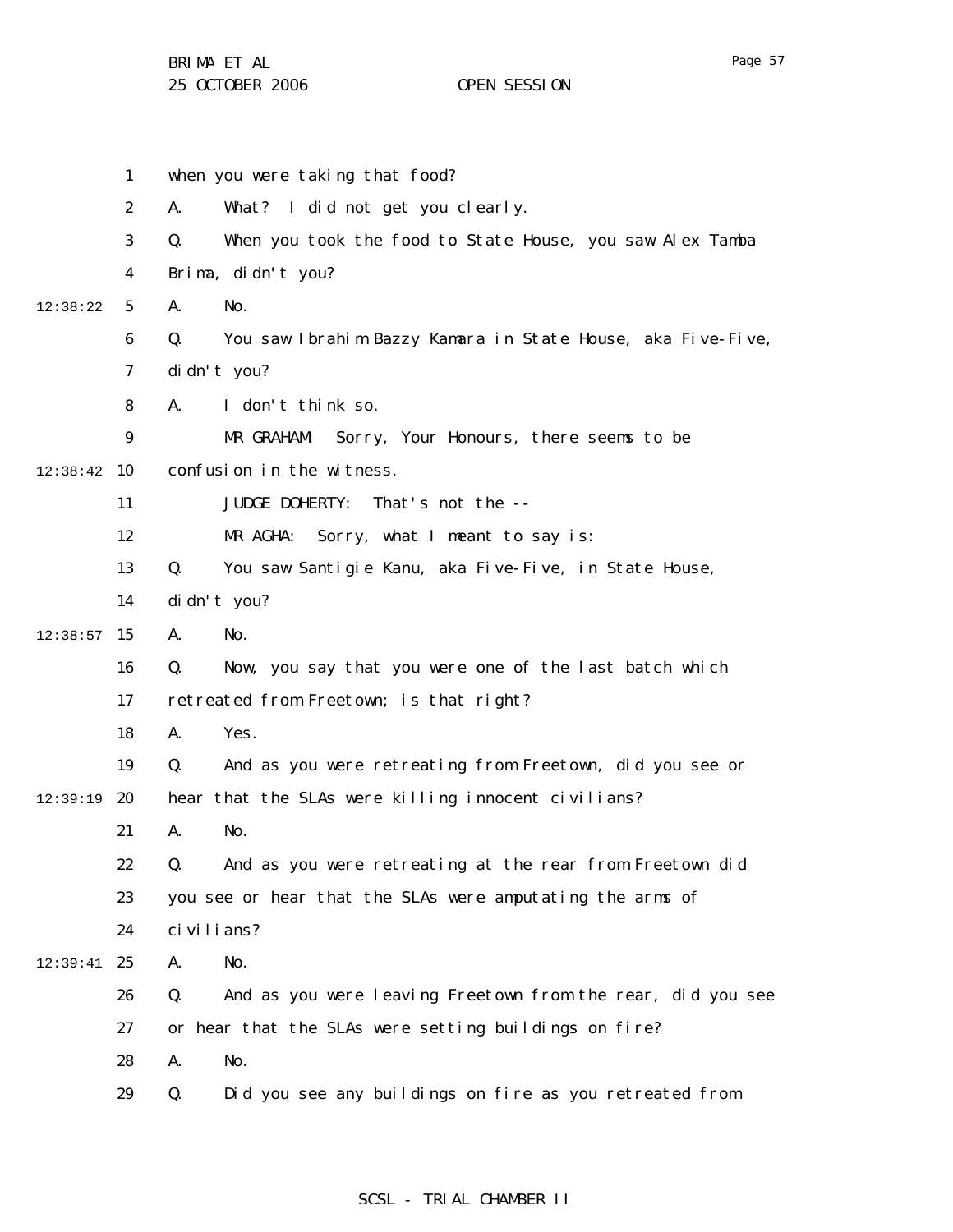|          | $\mathbf{1}$     | Freetown, at all?                                                 |
|----------|------------------|-------------------------------------------------------------------|
|          | $\boldsymbol{2}$ | No.<br>A.                                                         |
|          | 3                | As you were retreating from Freetown, did you see or hear<br>Q.   |
|          | 4                | that the SLAs were abducting civilians?                           |
| 12:40:27 | $5\phantom{.0}$  | No.<br>A.                                                         |
|          | $\boldsymbol{6}$ | I say to you that you are lying and that you know full well<br>Q. |
|          | 7                | that the SLAs were killing civilians, amputating arms, abducting  |
|          | 8                | civilians and setting fire to houses as they retreated from       |
|          | $\boldsymbol{9}$ | Freetown?                                                         |
| 12:40:54 | 10               | No, it did not happen that way.<br>A.                             |
|          | 11               | Now you are a very close friend of Ibrahim Bazzy Kamara,<br>Q.    |
|          | 12               | aren't you?                                                       |
|          | 13               | No, he's not my best friend.<br>A.                                |
|          | 14               | Q.<br>But you are a friend of his, aren't you?                    |
| 12:41:20 | 15               | He is not my friend.<br>A.                                        |
|          | 16               | You are a friend of Ibrahim Bazzy Kamara's family, aren't<br>Q.   |
|          | 17               | you?                                                              |
|          | 18               | No.<br>A.                                                         |
|          | 19               | You've come to this Court to lie on behalf of Ibrahim Bazzy<br>Q. |
| 12:41:40 | 20               | Kamara, haven't you?                                              |
|          | 21               | A.<br>No.                                                         |
|          | 22               | Q.<br>Do you respect this Court?                                  |
|          | 23               | Yes.<br>A.                                                        |
|          | 24               | Q.<br>And you say you've come here to tell the truth, don't you?  |
| 12:42:03 | 25               | Yes.<br>A.                                                        |
|          | 26               | So can you explain to me why you were charged for contempt<br>Q.  |
|          | 27               | of this very Court as contained in order in lieu of indictment?   |
|          | 28               | It was a contempt of Court. They said we abused a witness<br>A.   |
|          | 29               | and we shouted at the witness.                                    |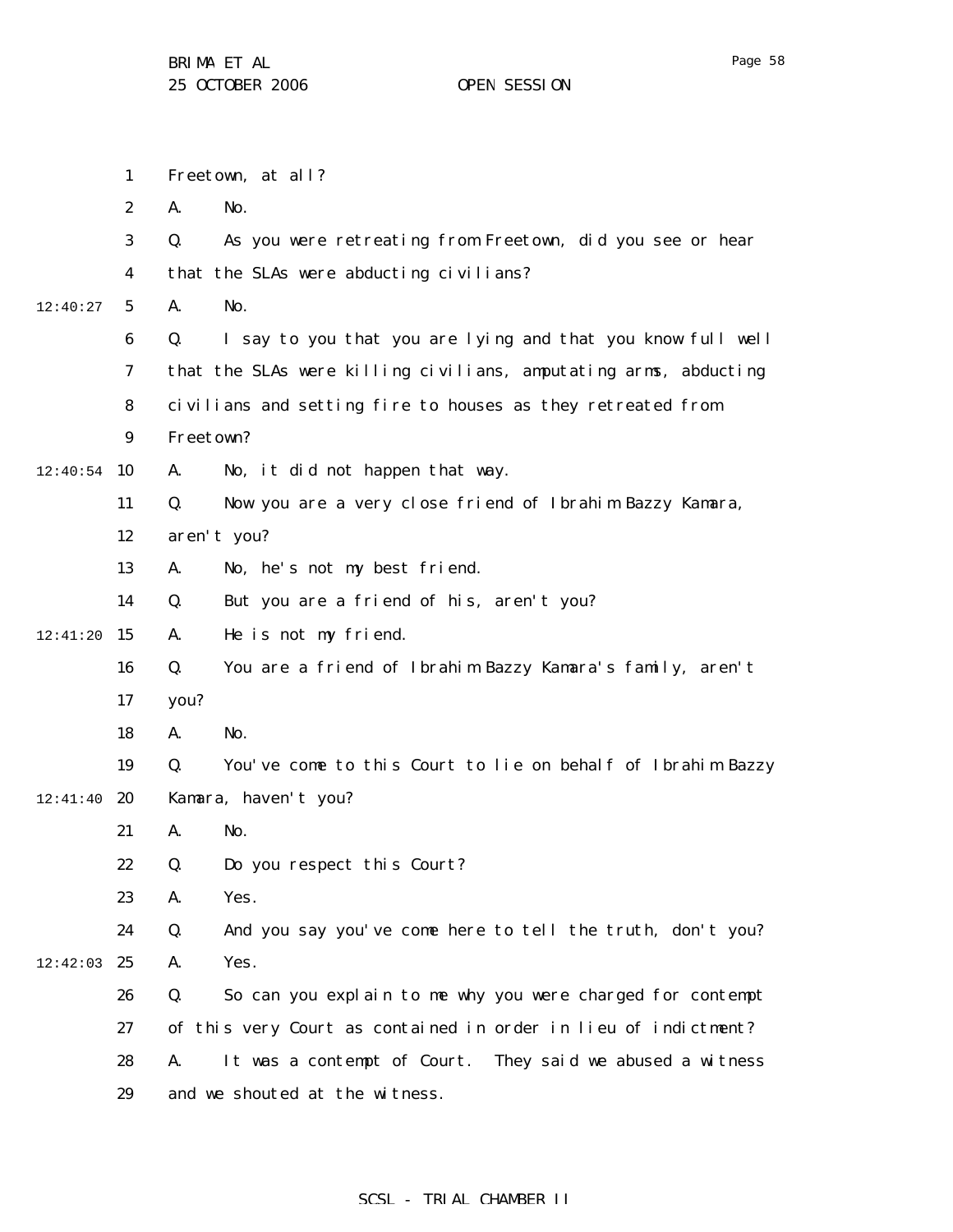1 2 3 4 5 6 7 8 9  $12:43:15$  10 11 12 13 14  $12:43:30$  15 16 17 18 19  $12:43:48$  20 21 22 23 24 12:44:00 25 26 27 28 29 12:42:58 MR AGHA: With the permission of the Court, I would like to present a document to the Court for its information, and also to my learned friends on the other side. PRESIDING JUDGE: Well, what document is that? MR AGHA: It is the decision on the report of the independent counsel pursuant to Rule 77(C)(iii) and 77(D). PRESIDING JUDGE: Well, what's the purpose of that? Can't you put questions to the accused based on the information you have? MR AGHA: I can, based in the document. PRESIDING JUDGE: Why do you want to give it to the Defence and the Court? MR AGHA: The Court may want to follow along as I read it and then I would like to tender it as an exhibit. PRESIDING JUDGE: You are going to -- well, there may be some problems there, Mr Agha. But I'm not sure what way you want to proceed. JUDGE SEBUTINDE: Also, Mr Agha, wasn't this, this document you are speaking of, wasn't it superseded by other Court deci si ons? MR AGHA: Indeed it was, and I was going to come to those later. JUDGE SEBUTINDE: And therefore is it of much relevance as opposed to those other documents? MR AGHA: I have one other document which I can refer to which would probably be more -- PRESIDING JUDGE: It's more or less -- the document you are talking about, isn't that just the opinion of another counsel involved in a contempt proceedings?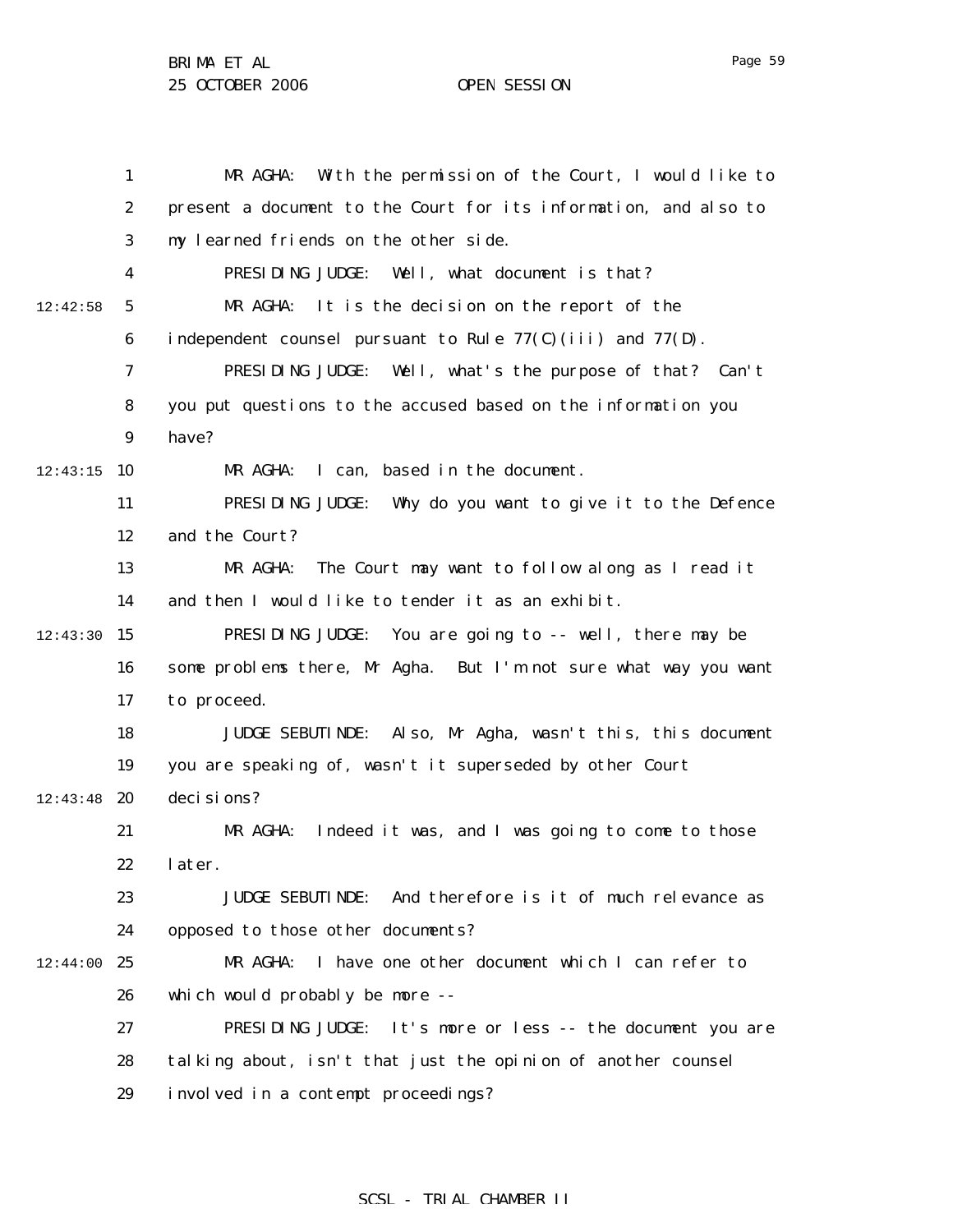|          | $\mathbf{1}$     | Well, it also sets out certain issues which are<br>MR AGHA:       |
|----------|------------------|-------------------------------------------------------------------|
|          | $\boldsymbol{2}$ | quite important. I can ask the witness, if you like.              |
|          | 3                | PRESIDING JUDGE: I think it's better to put the matter.           |
|          | $\boldsymbol{4}$ | Now, Mr Knoops, there hasn't been any question for you to object  |
| 12:44:23 | $\mathbf 5$      | to yet.                                                           |
|          | $\boldsymbol{6}$ | MR KNOOPS: It is tempting, Your Honour. I just want to            |
|          | 7                | make a remark for the Court record that the report of the         |
|          | 8                | independent counsel was never revealed to the Defence and despite |
|          | $\boldsymbol{9}$ | It's quite relevant I think to know for the Court.<br>requests.   |
| 12:44:36 | 10               | MR AGHA: It's actually a decision and I think it's                |
|          | 11               | available on the --                                               |
|          | 12               | MR KNOOPS: I am referring to the underlying report of             |
|          | 13               | independent counsel. It was never revealed to the Defence,        |
|          | 14               | despite --                                                        |
| 12:44:47 | 15               | PRESIDING JUDGE:<br>No, no.<br>That is my recollection as well.   |
|          | 16               | In any event, Mr Agha, this is cross-examination. Why not just    |
|          | 17               | question the witness?                                             |
|          | 18               | Yes, I shall do that.<br>MR AGHA:<br>0kay.                        |
|          | 19               | Q.<br>Now, you were watching this trial in the public gallery     |
| 12:45:04 | 20               | while some of the Prosecution witnesses gave evidence, weren't    |
|          | 21               | you?                                                              |
|          | 22               | Yes.<br><b>A.</b>                                                 |
|          | 23               | Q.<br>And you are now a witness in this case, aren't you?         |
|          | 24               | Yes.<br>A.                                                        |
| 12:45:26 | 25               | And you, along with four others, were charged with contempt<br>Q. |
|          | 26               | of this Court, weren't you?                                       |
|          | 27               | A.<br>Yes.                                                        |
|          | 28               | And the reason why you were charged is because you were<br>Q.     |
|          | 29               | accused of interfering with a protected witness and threatening   |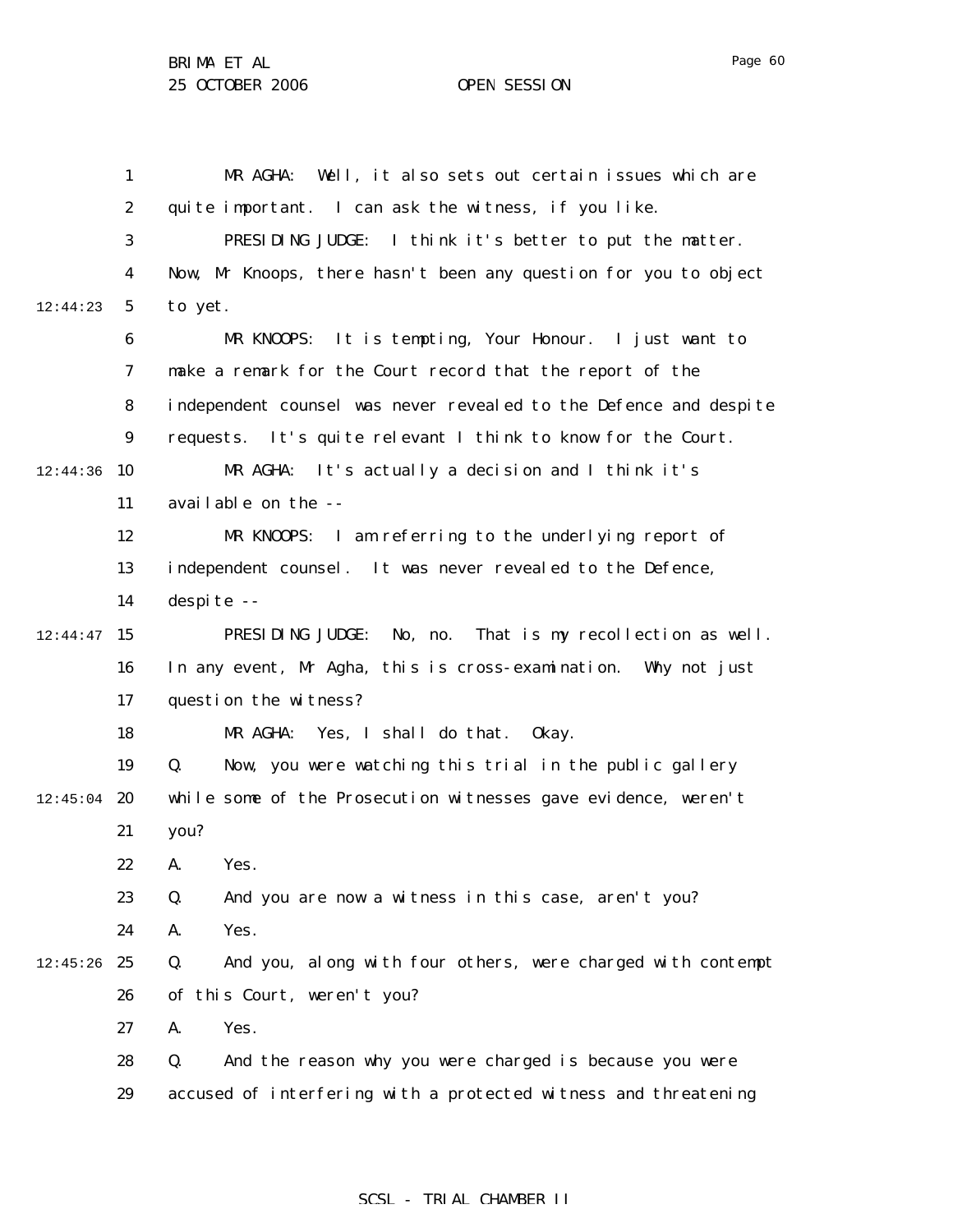|          | $\mathbf{1}$     | and intimidating that witness, wasn't it?                            |
|----------|------------------|----------------------------------------------------------------------|
|          | $\boldsymbol{2}$ | A.<br>Yes.                                                           |
|          | 3                | And in fact, to those charges you pleaded guilty, didn't<br>Q.       |
|          | $\boldsymbol{4}$ | you?                                                                 |
| 12:46:11 | $5\phantom{.0}$  | A.<br>Yes.                                                           |
|          | 6                | Q.<br>And as part of the sentencing judgement in the contempt        |
|          | 7                | proceedings, which is the document I'd refer to, of 21 September     |
|          | 8                | 2005, at paragraph 5, I will read you a part of it. It says:         |
|          | $\boldsymbol{9}$ | "Counsel explained that [redacted]," that's you, "has provided       |
| 12:46:41 | 10               | close support to the accused, Bazzy" --                              |
|          | 11               | <b>JUDGE DOHERTY:</b><br>Mr Agha, we have al ready been through this |
|          | 12               | twice.                                                               |
|          | 13               | 0h, I beg your pardon.<br>MR AGHA:                                   |
|          | 14               | JUDGE DOHERTY: That will have to be redacted.                        |
| 12:46:50 | 15               | MR AGHA:<br>I am sorry.                                              |
|          | 16               | PRESIDING JUDGE:<br>Just say "yourself".                             |
|          | 17               | MR AGHA:<br>0kay.                                                    |
|          | 18               | "Counsel explained that you have provided close support to<br>Q.     |
|          | 19               | the accused, Bazzy Kamara's family and that emotions were highly     |
| 12:47:09 | 20               | charged at the start of the AFRC trial." Now, have you or have       |
|          | 21               | you not been providing support to Ibrahim Bazzy Kamara's family?     |
|          | 22               | A.<br>No.                                                            |
|          | 23               | So why were you following a protected witness outside who<br>Q.      |
|          | 24               | had given evidence against the accused and intimidating them? I      |
| 12:47:55 | 25               | mean, it says you were providing close support and now you say       |
|          | 26               | you were not, so why did you act how you did?                        |
|          | 27               | A.<br>I don't get you clearly.                                       |
|          | 28               | Q.<br>I will try and be clearer, if I may.                           |
|          | 29               | MR DANIELS: Your Honours, I don't know whether some of               |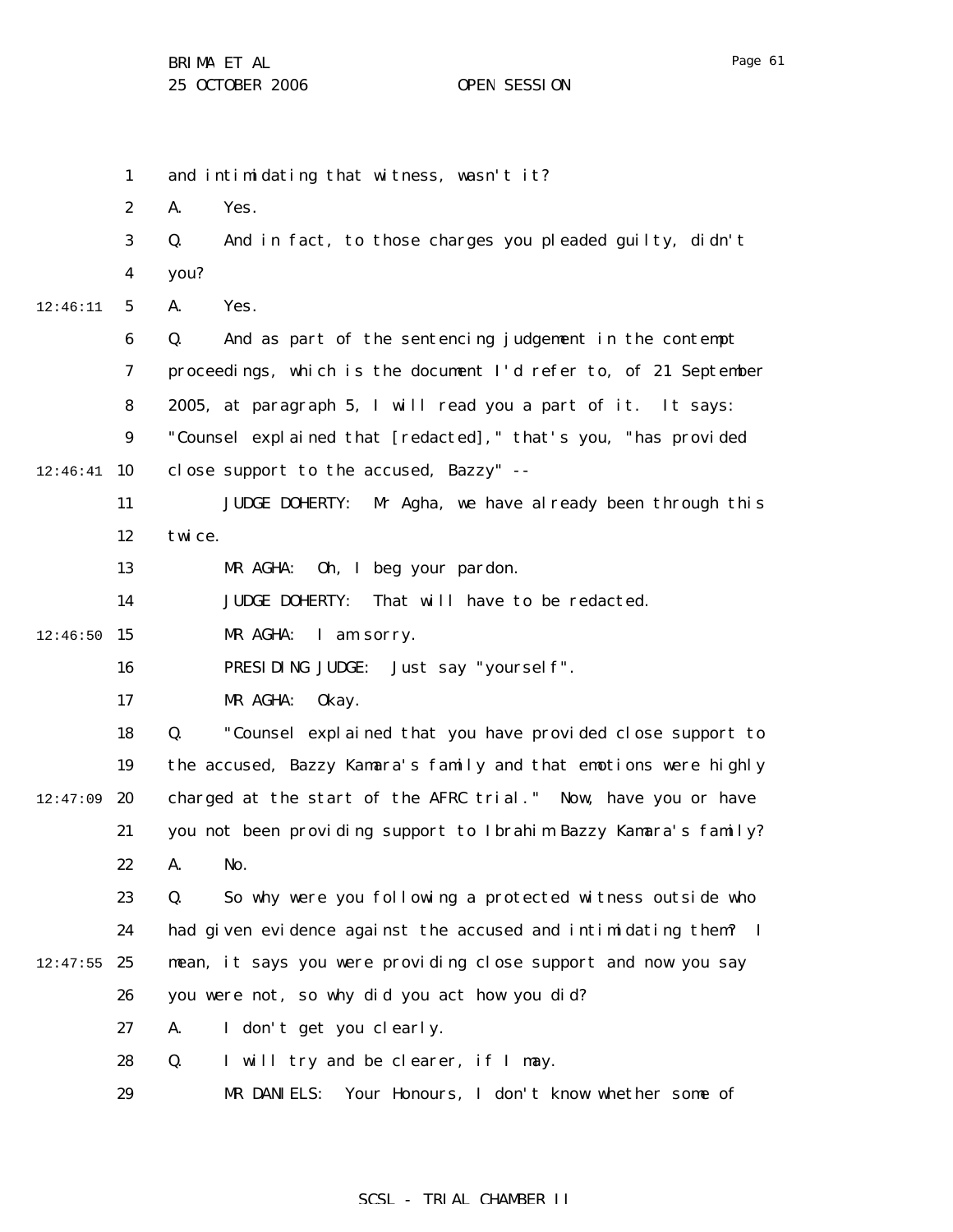1 2 3 4 5 6 7 8 9  $12:48:50$  10 11 12 13 14 12:49:14 15 16 17 18 19  $12:49:50$  20 21 22 23 24  $12:50:12$  25 26 27 28 29 12:48:31 these matters are legal matters, and I don't think the witness is in a position to adequately comment and maybe these could be left for the closing address. You know, this is my observation, my objection. PRESIDING JUDGE: Well, I think it's a proper matter for cross-examination but I just think that perhaps you could put the question in a more understandable form, Mr Agha. MR AGHA: Okay. Q. Your counsel, during the contempt proceedings, said that you had provided close support to the accused Bazzy Kamara's family. Now, is that a correct statement? A. No. Q. So you never told your counsel, during these contempt proceedings, that you had provided close support to Ibrahim Bazzy Kamara's family? A. No, I never told him that. Q. I say to you that you are lying and you did tell your counsel that? PRESIDING JUDGE: That question requires an answer, witness. You can say "yes," "no," or "I don't remember." THE WITNESS: I don't know. MR AGHA: Thank you. Q. Now, there were four other ladies, if I'm correct, who were also charged with contempt along with you? JUDGE DOHERTY: Mr Agha, it was three other ladies and a gentleman. MR AGHA: Excuse me. Q. There were three other ladies who were also charged for contempt along with you, wasn't there?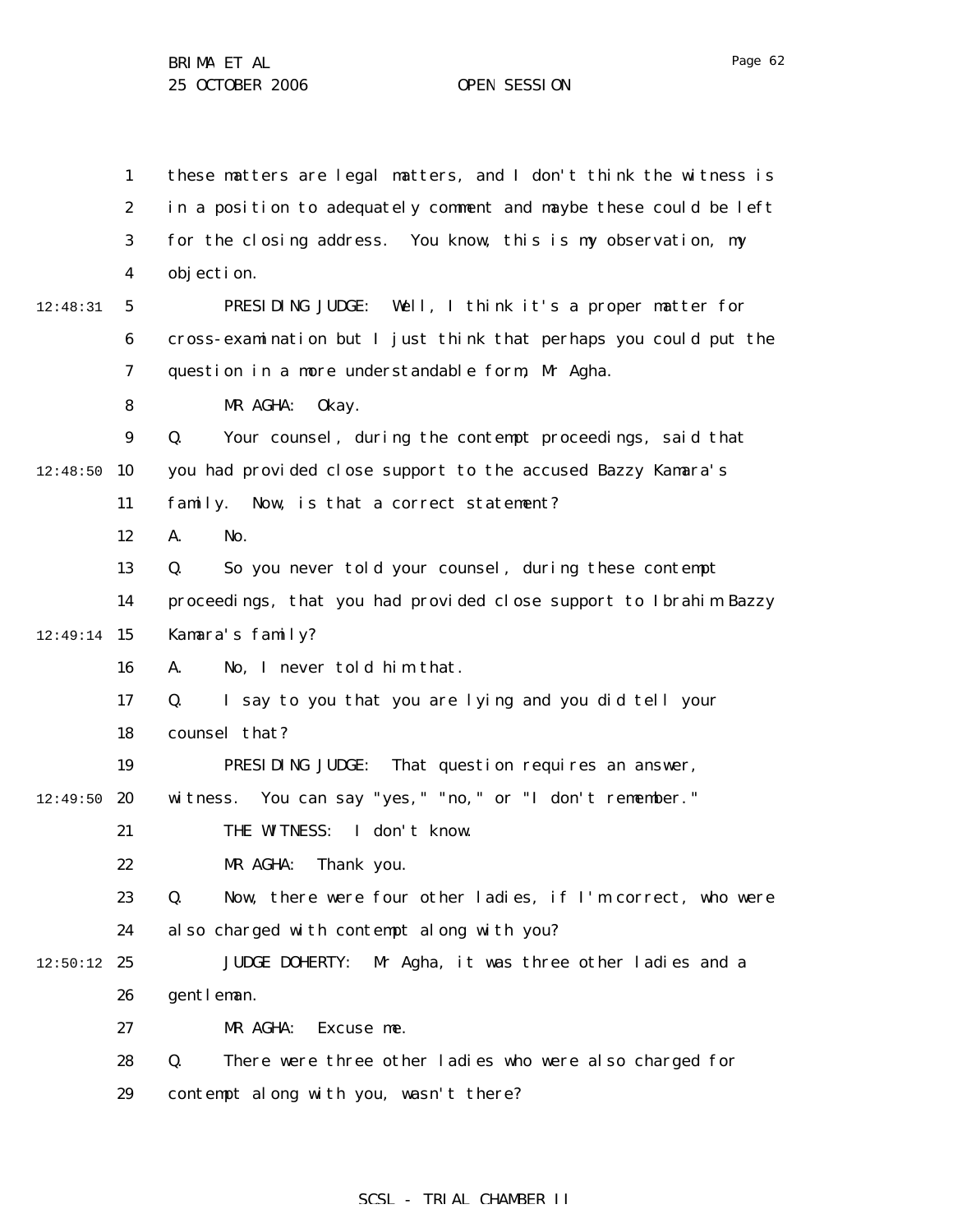1 2 3 4 5 6 7 8 9  $12:51:09$  10 11 12 13 14  $12:51:38$  15 16 17 18 19  $12:52:13$  20 21 22 23 24  $12:52:30$  25 26 27 28 29 12:50:40 A. Yes. Q. And all these three other ladies were the wives of the three accused, weren't they? A. Yes. Q. So you have been meeting with the wives of the accused and been making up the evidence which you are going to give before this Court, haven't you? A. No. Q. I say to you that you are lying? A. No, I'm not telling lies. Q. So what were you doing sitting in the public gallery with the wives of the three accused? A. I was just a Court visitor. Q. So why did you go outside with them and threaten and intimidate the witness in a vehicle if you were just a Court visitor? A. This matter has been judged and it was -- we have been freed and they said we are free to come to this Court whenever we want to come here as long as you don't put up any confusion attitude, you are free to come. I am surprised to hear this talk again from this Court. PRESIDING JUDGE: All right. That's not the question you were asked. Now, listen carefully, Madam Witness, to this question and answer it: You were not asked what you just answered. The question will be repeated to you again. MR AGHA: Q. Now, you say you were just a visitor in the public gallery, so why did you, as a visitor, go outside with the wives of the three accused and threaten and intimidate a Prosecution witness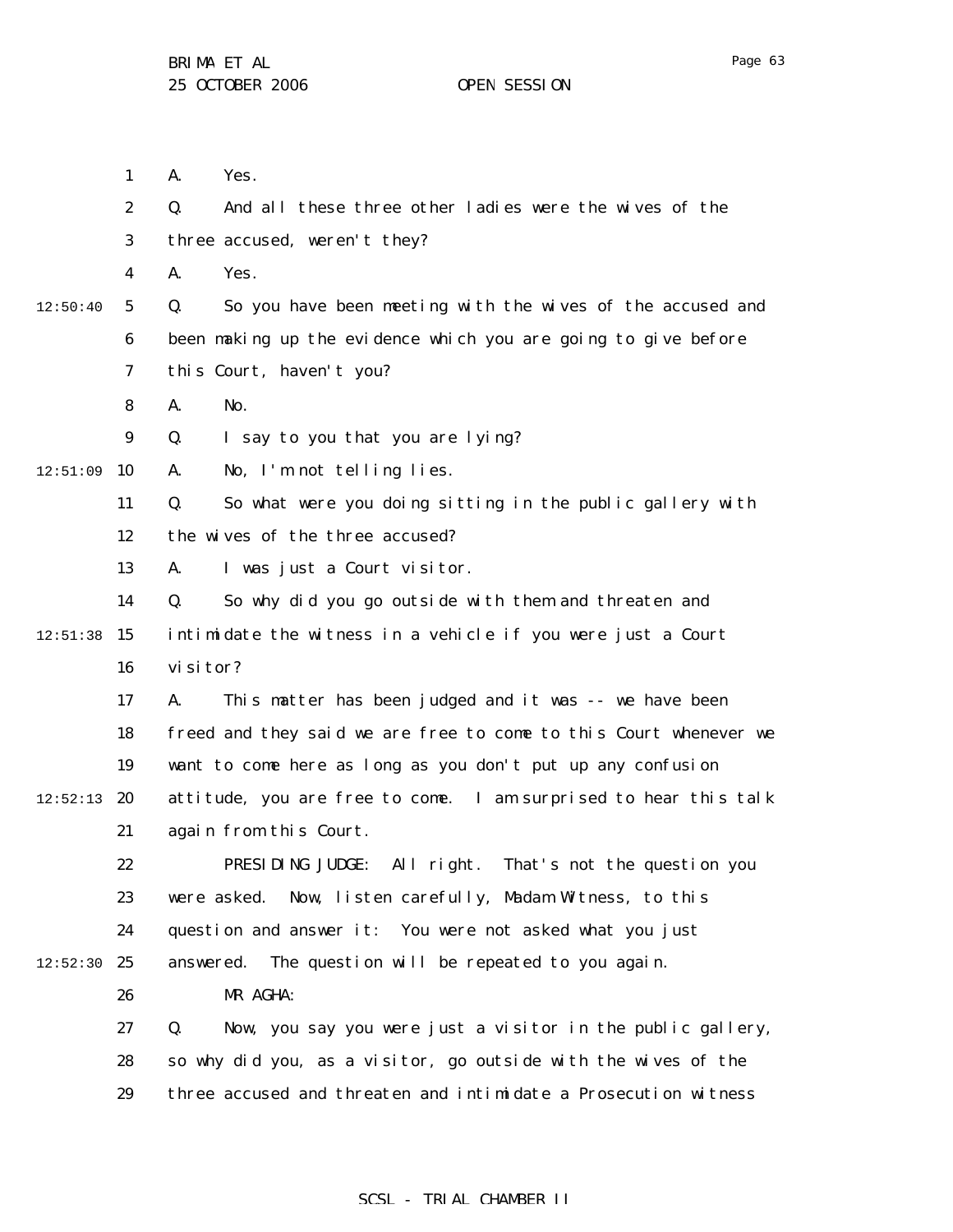|          | $\mathbf{1}$     | who was in a vehicle?                                             |
|----------|------------------|-------------------------------------------------------------------|
|          | $\boldsymbol{2}$ | I have no idea about that.<br>A.                                  |
|          | 3                | You weren't just an ordinary visitor in the gallery, were<br>Q.   |
|          | 4                | you?                                                              |
| 12:53:12 | $\sqrt{5}$       | Yes.<br>A.                                                        |
|          | 6                | You had come along with the wives of the three other<br>Q.        |
|          | 7                | accused, hadn't you?                                              |
|          | 8                | I did not come together with them on that day. I came<br>A.       |
|          | $\boldsymbol{9}$ | al one.                                                           |
| 12:53:32 | 10               | And when you heard, from the Prosecution witness, things<br>Q.    |
|          | 11               | you didn't like, you and the other wives went outside to          |
|          | 12               | intimidate that witness, didn't you?                              |
|          | 13               | It did not happen that way. I did not see anybody. I<br>A.<br>No. |
|          | 14               | did not see any witness. I didn't know any witness. All I know    |
| 12:54:06 | 15               | is my colleagues were in front of me and I was at the back and we |
|          | 16               | were all going out together.                                      |
|          | 17               | So if it didn't happen in that way why did you plead guilty<br>Q. |
|          | 18               | for that contempt which you were charged with?                    |
|          | 19               | Because I didn't want problems.<br>A.                             |
| 12:54:27 | 20               | You had a lawyer advising you during that contempt<br>Q.          |
|          | 21               | proceedings, didn't you?                                          |
|          | 22               | A. Yes.                                                           |
|          | 23               | And, in fact, he's one of the lawyers for the first<br>Q.         |
|          | 24               | accused, isn't it?                                                |
| 12:54:44 | 25               | Yes.<br>A.                                                        |
|          | 26               | Q.<br>So it's a lie you didn't want to cause trouble and that is  |
|          | 27               | why you pleaded guilty, isn't it?                                 |
|          | 28               | I don't understand.<br>A.                                         |
|          | 29               | I say to you that you pleaded guilty because you knew full<br>Q.  |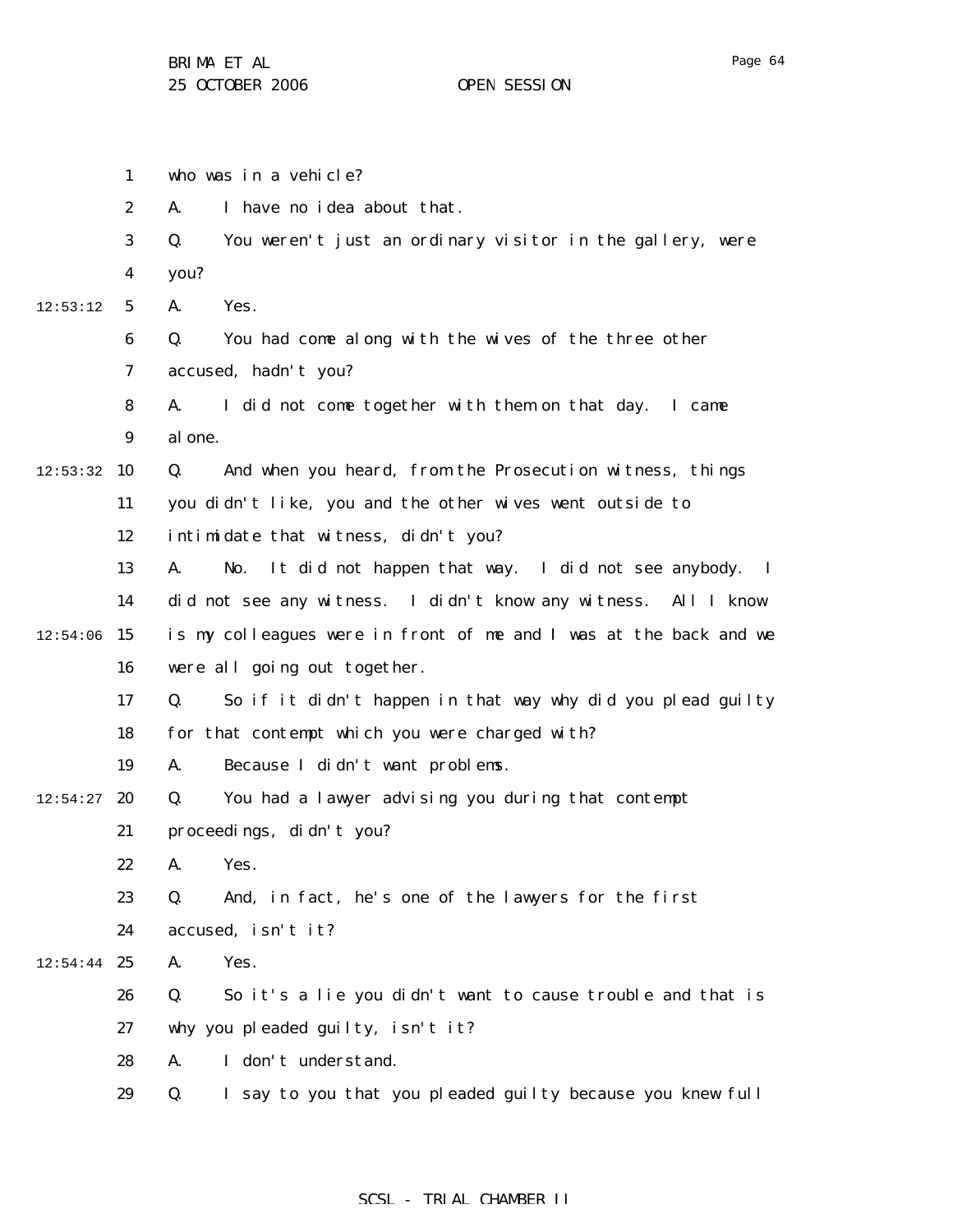1 2 3 4 5 6 7 8 9  $12:55:47$  10 11 12 13 14  $12:56:08$  15 16 17 18 19  $12:56:23$  20 21 22 23 24  $12:56:49$  25 26 27 28 29 12:55:29 well that you were guilty of what you had been accused of; that's right, isn't it? A. It is so. MR AGHA: Your Honour, at this stage I would request that the sentencing judgement be exhibited before this Court. I have copies of it if that's of assistance. PRESIDING JUDGE: Is that really necessary, Mr Agha? It's a matter that is on Court record in any event, isn't it? MR AGHA: It is, Your Honour. I won't press the application. That completes my cross-examination at least. PRESIDING JUDGE: Thank you, Mr Agha. Do you have any re-examination, Mr Daniels? MR DANIELS: A couple of questions. RE-EXAMINED BY MR DANIELS: Q. Madam Witness, good afternoon. A. Yes, good afternoon. Q. My learned friend was referring you to a contempt matter in this Court. Did you threaten any witness in this Court, in respect of that matter? A. I know -- I don't remember threatening any witness. I don't know any witness and I didn't threaten any witness. JUDGE SEBUTINDE: Mr Daniels, are you saying threatening another witness in respect of the contempt proceedings; was that the question? MR DANIELS: That is so. JUDGE SEBUTINDE: Did that arise out of cross-examination? MR DANIELS: Well, the question asked by my learned friend was whether or not you threatened a witness in the vehicle. JUDGE SEBUTINDE: But that's not what you asked. You asked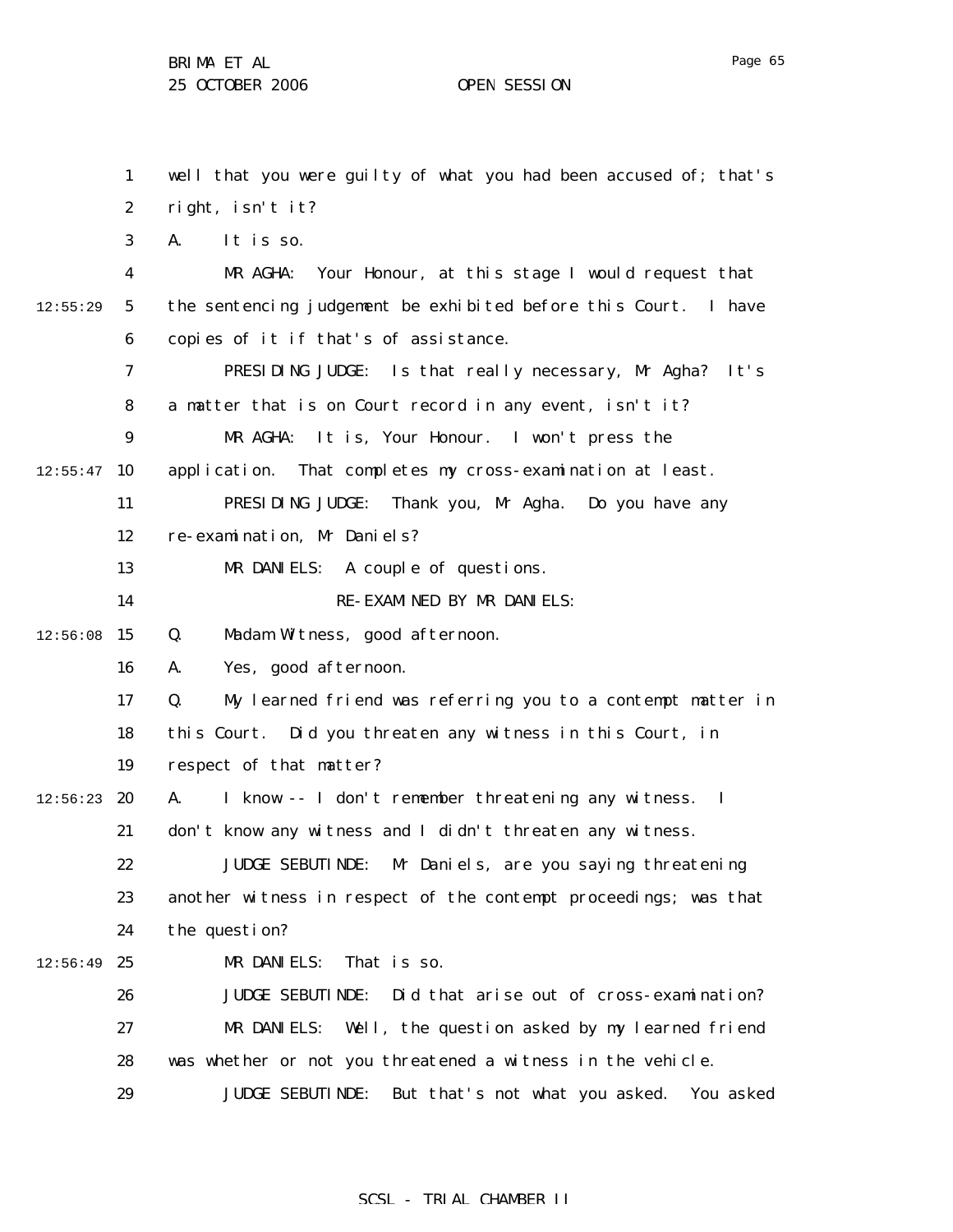1 2 3 4 5 6 12:57:29 whether this witness threatened a witness regarding the matter of contempt. Not regarding this case. You see the difference? MR DANIELS: Regarding the matter of contempt because that -- the issue arose out of that particular witness. But I will carry on.

Q. Madam Witness --

7 8 9  $12:57:44$  10 11 JUDGE DOHERTY: Just a minute, Mr Daniels, I am now seeking clarification arising from my learned colleague's question. Are you putting to the witness that despite a finding of the Court that it was never appealed, she didn't actually do what she pleaded guilty of?

> 12 13 14 MR DANIELS: Well, I was just going on to the issue for her to explain, if she can, why she pleaded guilty because I think it is more than a guilty plea.

 $12:58:12$  15 16 17 18 19  $12:58:31$  20 21 22 23 JUDGE SEBUTINDE: If, indeed, that is what you've set out to do, you haven't done that at all in my opinion. You are simply asking her to contradict the conviction, as it were. MR DANIELS: Yes, I was going to do that, Your Honour. MR AGHA: Your Honour, at this stage I would object because the appropriate time to contradict the decision, well, it was a guilty plea, would have been to have appealed presumably, and the witness had every opportunity to do that at that stage. I'm not quite sure what the --

24  $12:58:53$  25 26 27 MR DANIELS: Your Honours, I am not questioning the conviction. I'm just asking how the conviction came about and it is the Prosecution who raised this matter and so therefore we have a right to re-examine.

> 28 29 PRESIDING JUDGE: Yes, but I hope you are not thinking of putting to the Court that this witness now is going to allege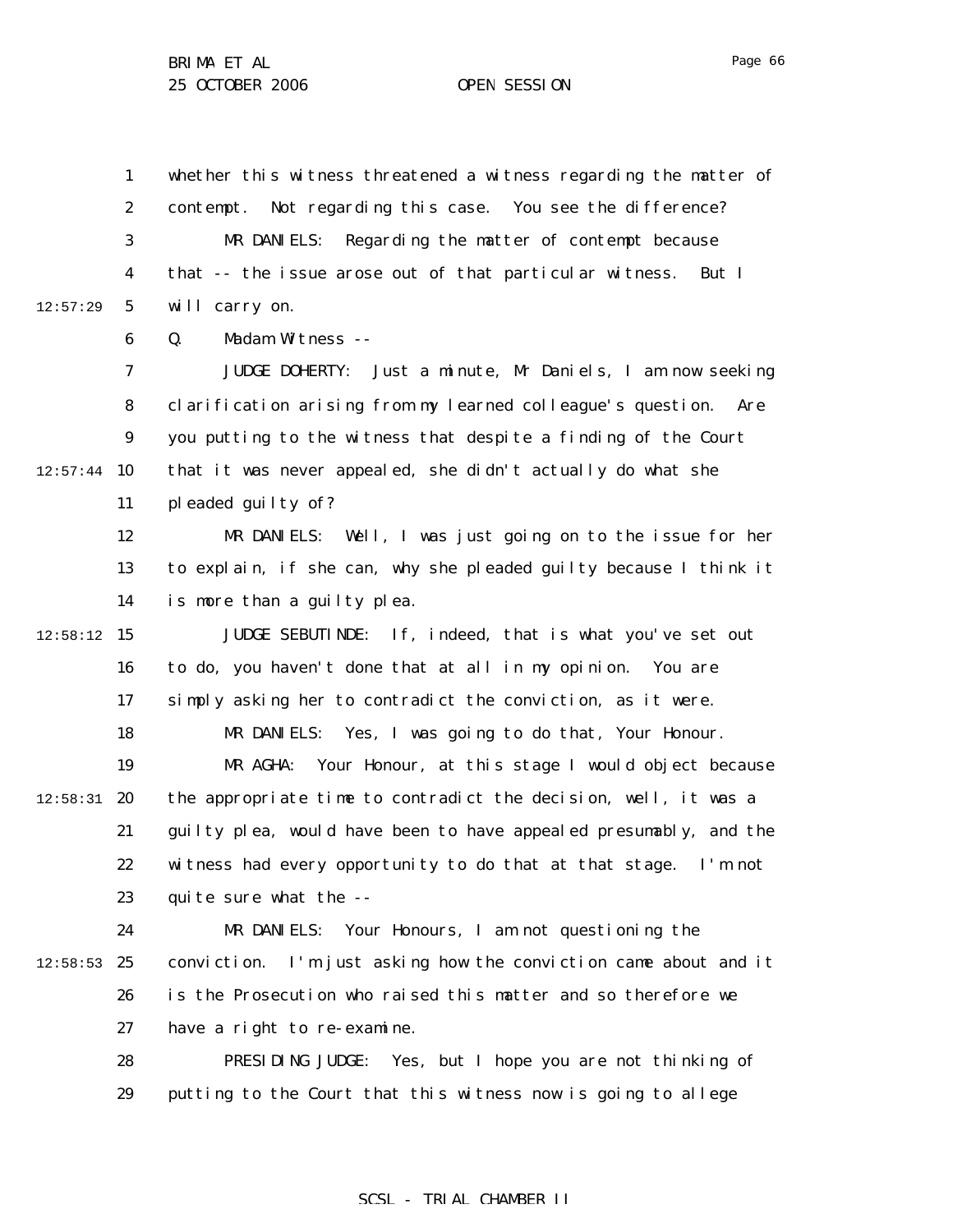1 2 3 4 5 6 7 8 9  $12:59:51$  10 11 12 13 14 13:00:02 15 16 17 18 19  $13:00:27$  20 21 22 23 24  $13:00:49$  25 26 27 28 29 12:59:27 that she did not do that which she pleaded guilty to, which was not appealed, and which, in respect of which she was convicted. MR DANIELS: I would like to know the reasons why she entered into a guilty plea. JUDGE SEBUTINDE: And already in that regard there are several answers on the record. The very last one being relevant. Remember when Mr Agha asked her why she pleaded guilty and she said it was so, because she was. That is the answer on the record. She pleaded guilty because she was. PRESIDING JUDGE: And another answer was "I didn't want problems." MR DANIELS: Maybe she could explain what she meant by she didn't want problems. MR AGHA: It's most unfair, Your Honour. She had a lawyer at the time advising her on what the things were to do. I mean. PRESIDING JUDGE: I am not quite sure what you are asking. If you are trying to go behind the conviction we won't allow the question; but is that what you are asking or not? MR DANIELS: I am arriving at the circumstances that gave rise to her pleading guilty. PRESIDING JUDGE: Well, she was advised to do so by her lawyer, wasn't she? MR DANIELS: Well, I indeed wasn't counsel then. I would like to hear from her. I believe I won't push the point. Very well. Maybe I can leave it. JUDGE DOHERTY: And another aspect, Mr Daniels, you appear to be wandering into the field of privilege. MR DANIELS: I will leave it at this. Maybe we can address the legal matters in our closing brief.

# SCSL - TRIAL CHAMBER II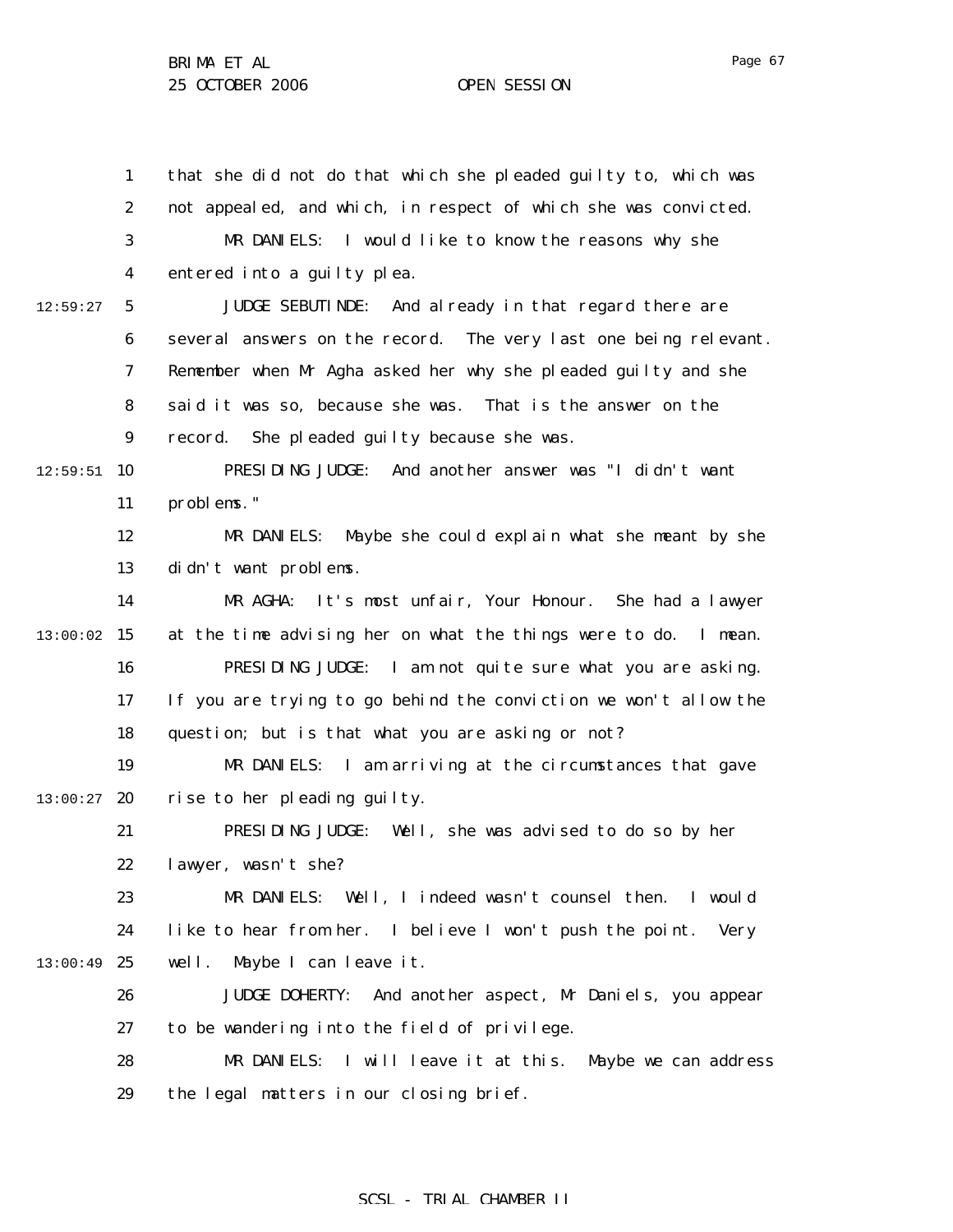1 2 3 4 5 6 7 8 9  $13:01:42$  10 11 12 13 14  $13:02:06$  15 16 17 18 19  $13:02:31$  20 21 22 23 24 13:02:39 25 26 27 28 29 13:01:22 PRESIDING JUDGE: All right. Thank you, Mr Daniels. MR KNOOPS: Your Honour, may I just make an observation with respect to your remarks, the Honourable Justice Doherty. It's my feeling because also the name of the wife of the third accused was mentioned, that it's my feeling that it's not quite appropriate to go into the lawyer's client privilege. It is my observation for the record that cross-examining a witness and asking her about her direct contacts with a lawyer and his advice is not appropriate for the current proceedings. It's my understanding that there was a plea agreement. I was not counsel either there of one of the wives. There was a plea agreement. The documents were never disclosed to the Court or the Defence. The report of the independent counsel was never disclosed to the Court or perhaps the Court not to the Defence and it's my understanding that there was a plea bargaining from both sides. I am fully aware and I totally agree that it's not a proper way to go into the matter further or to deduce any inferences from the advice she got from counsel or vice versa. I hope that I am not intruding the Court because it's not my turn to make remarks because -- PRESIDING JUDGE: No, it's not your witness either. MR KNOOPS: That's correct. PRESIDING JUDGE: You didn't call this witness. MR KNOOPS: But now that the name of the wife, or the former wife of the first accused was mentioned, I thought it would be wise to raise that point and to clarify I think also the position of Mr Daniels. PRESIDING JUDGE: All right. Thank you, Mr Knoops. In any event, as Mr Daniels pointed out, it is a matter that can be

SCSL - TRIAL CHAMBER II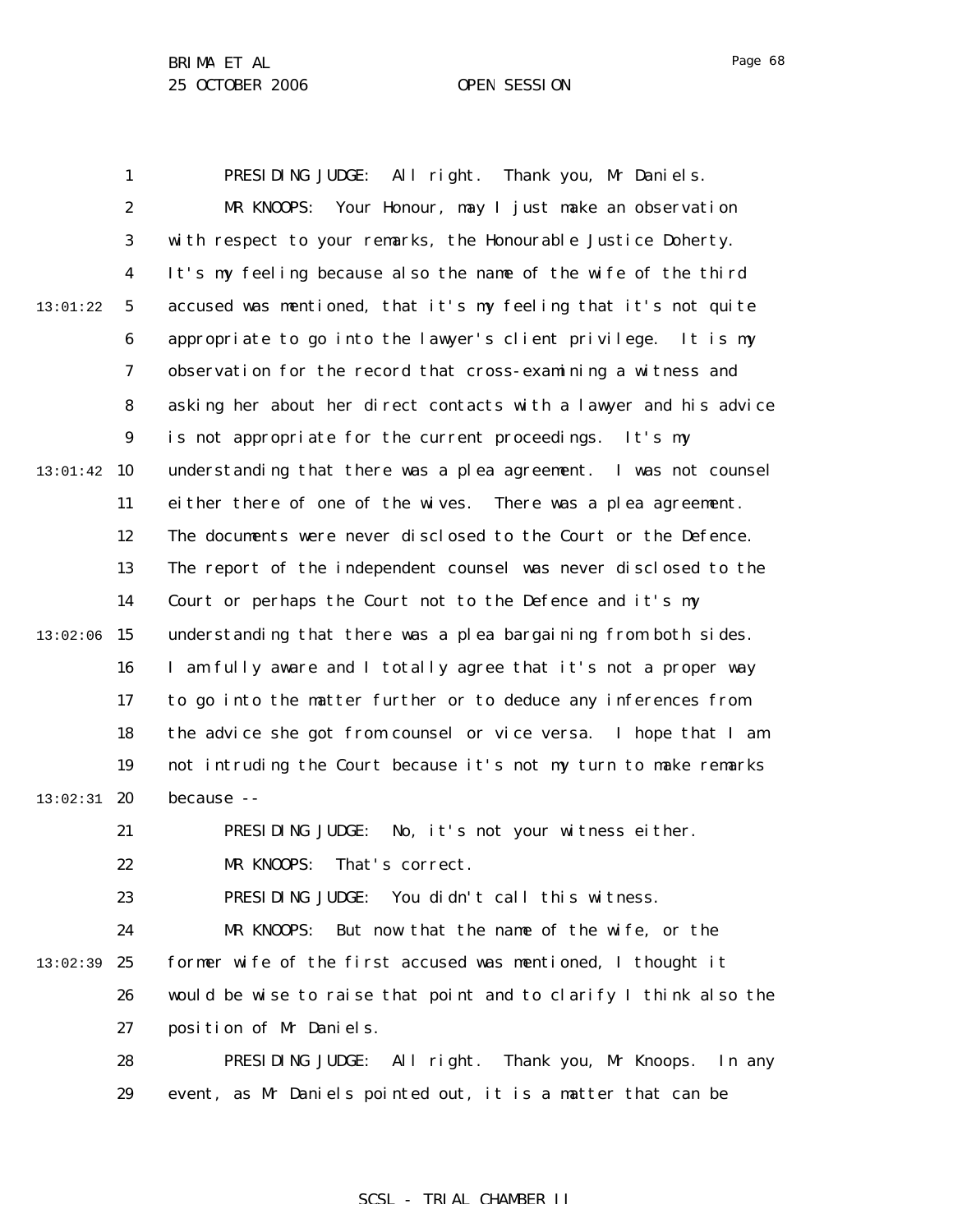1 2 3 4 5 6 7 8 9  $13:03:24$  10 11 12 13 14 15 13:04:11 16 17 18 19  $13:04:28$  20 21 22 23 24  $13:04:50$  25 26 27 28 29 13:03:12 addressed in final submissions. You didn't have any further questions, Mr Daniels, in re-examination? MR DANIELS: No, Your Honour. JUDGE DOHERTY: Madam Witness, I want to ask the following questions. QUESTIONED BY THE COURT: Q. In your evidence you have told us that you were captured. Were any other people captured during the time you were with the SLA? A. I have no idea. Q. You also mentioned, Madam Witness, that you saw some people at task force in a box. Please describe the box. A. It's like a big box, as long as that table. It has a cover. It is where those provision people store their rice when it is harvested. JUDGE DOHERTY: Thank you, those were my questions. PRESIDING JUDGE: Mr Daniels, anything arising from the questions from the Bench? MR DANIELS: No, Your Honour. PRESIDING JUDGE: All right. Thank you, Madam Witness. That completes your testimony. Just before we adjourn the Court, we will be expecting witness DBK-131 tomorrow morning, Mr Daniels? MR DANIELS: That is so, Your Honour. And should there be any developments we shall be in close contact with the Trial Chamber but we don't anticipate any problems. PRESIDING JUDGE: All right. Thank you, Mr Daniels. Yes, we will adjourn until 9.15 tomorrow morning. [The witness withdrew]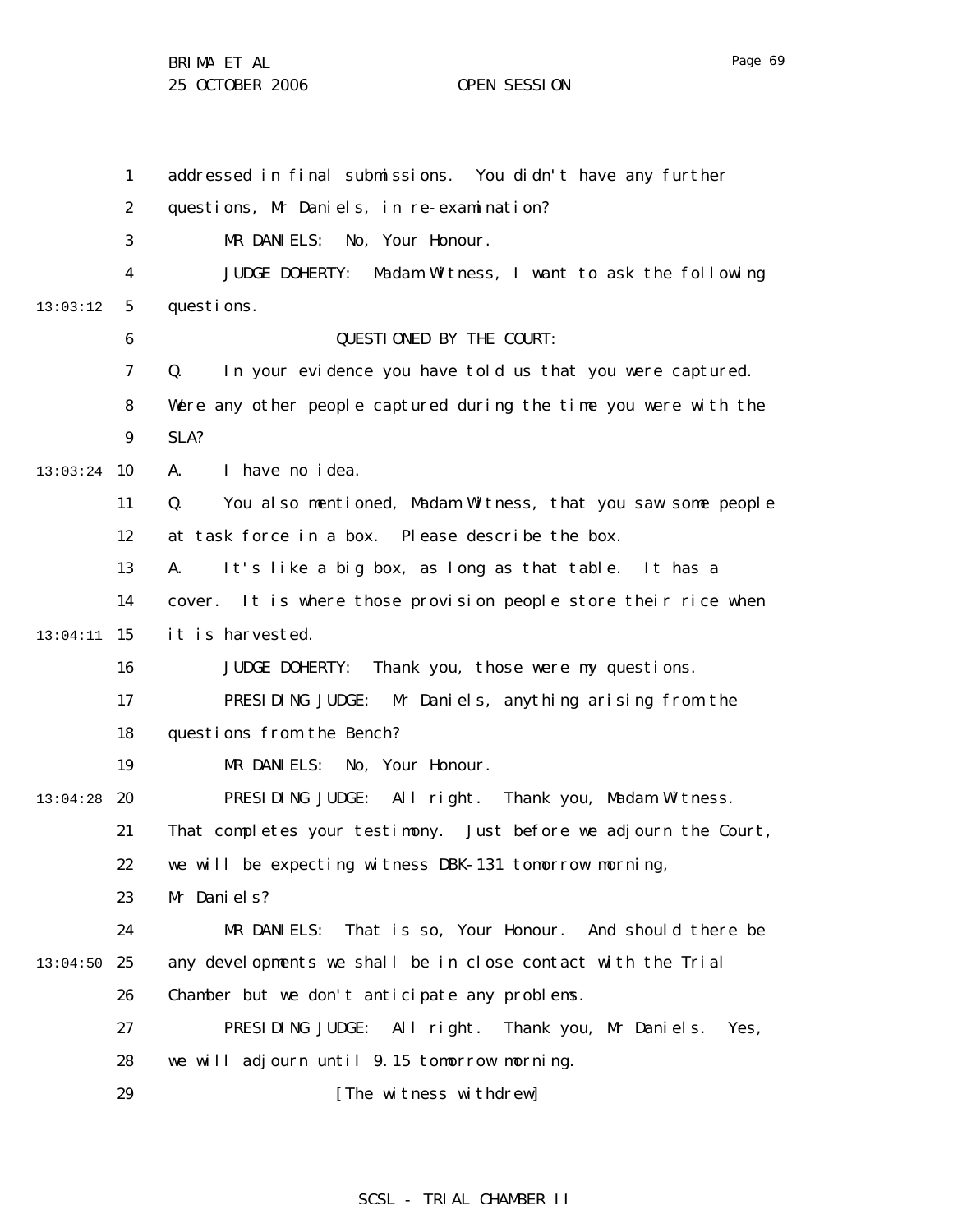| $\mathbf{1}$     | [Whereupon the hearing adjourned at 1.05 p.m., |
|------------------|------------------------------------------------|
| $\boldsymbol{2}$ | to be reconvened on Thursday, the 26th day of  |
| $\bf 3$          | 0ctober 2006, at 9.15 a.m.]                    |
| $\boldsymbol{4}$ |                                                |
| ${\bf 5}$        |                                                |
| $\bf 6$          |                                                |
| $\boldsymbol{7}$ |                                                |
| ${\bf 8}$        |                                                |
| $\boldsymbol{9}$ |                                                |
| ${\bf 10}$       |                                                |
| ${\bf 11}$       |                                                |
| $12\,$           |                                                |
| 13               |                                                |
| 14               |                                                |
| $15\,$           |                                                |
| ${\bf 16}$       |                                                |
| $17\,$           |                                                |
| 18               |                                                |
| 19               |                                                |
| $20\,$           |                                                |
| 21               |                                                |
| $22\,$           |                                                |
| 23               |                                                |
| 24               |                                                |
| 25               |                                                |
| 26               |                                                |
| 27               |                                                |
| 28               |                                                |
| 29               |                                                |